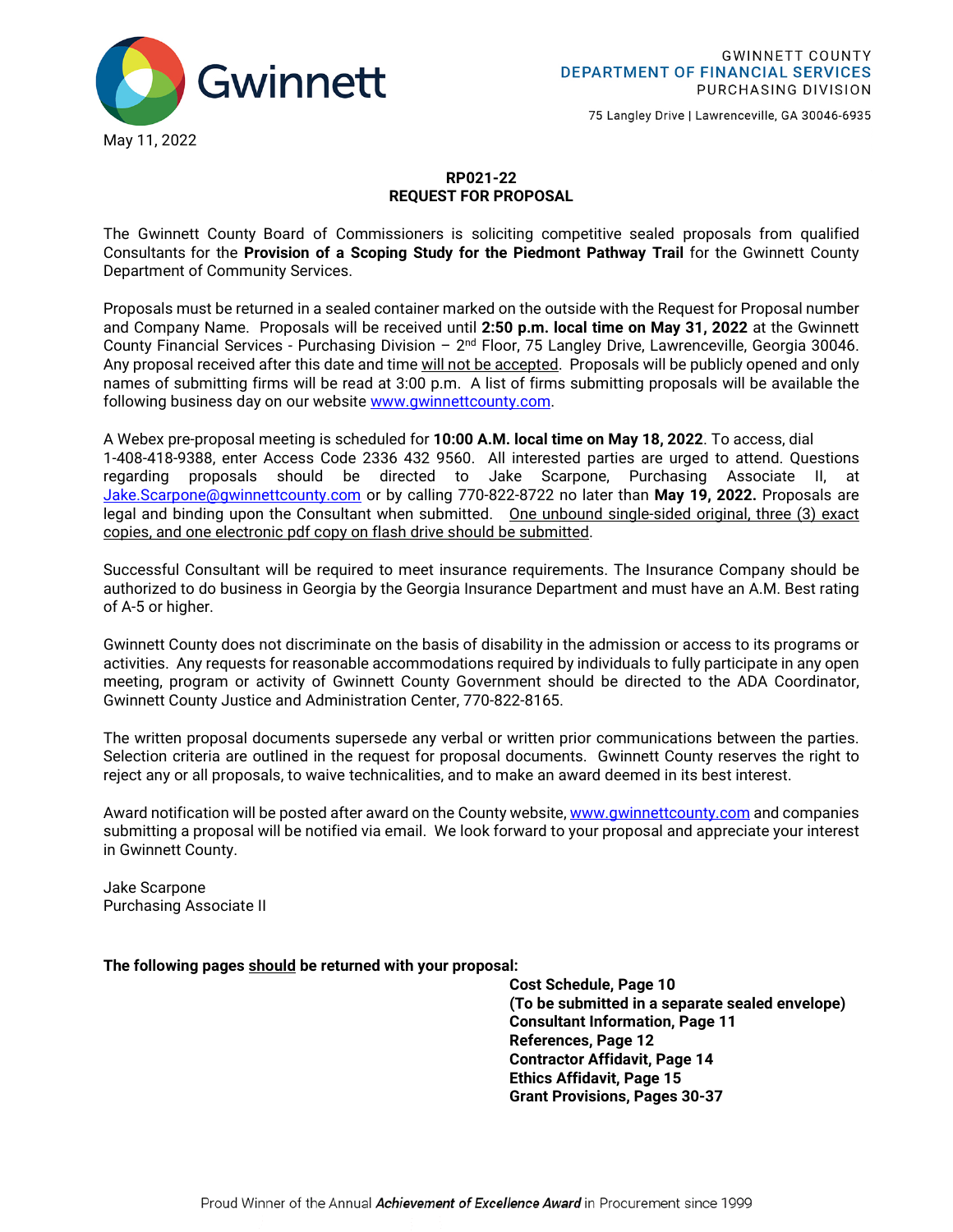#### **REQUEST FOR PROPOSAL PROVISION OF A SCOPING STUDY FOR THE PIEDMONT PATHWAY TRAIL**

### **I. Introduction**

PURPOSE: Gwinnett County Department of Community Services invites you to submit a proposal responsive to the issues outlined in this request for proposal to complete a scoping study for the proposed alignment of the Piedmont Pathway Trail.

The Piedmont Pathway alignment is currently proposed to be approximately 28 miles in length and is composed of both dedicated Piedmont Pathway segments and alignments of other trails. The trail stretches across the entire County from the City of Dacula to the City of Norcross connecting the eastern and western parts of the County. Details on this trail can be found in the Gwinnett County Trails Master Plan document on [www.gwinnettcounty.com.](http://www.gwinnettcounty.com/)

The project must be completed, and all deliverables received by July 1, 2023. The resultant report will be called the Piedmont Pathway Scoping Study. Potential respondents are asked to prepare a proposal including the format for accomplishing the work, the time frame for accomplishing the work, the fee required to perform the work and references listing previous comparable assignments. The selected consultant must be capable of preparing countywide maps in ArcView/Arc Info or ArcMap formats utilizing parcel and other feature layers in those formats provided by the County.

The consultant shall prepare a scoping study, existing plan assessment and background analysis, potential alignments and project features, impact analysis and final concept scoping study document and estimate based upon the Gwinnett County Departments, who comprise the Gwinnett Trails Team staff, direction for the Piedmont Pathway Multiuse Trail study.

Upon receiving the Notice to Proceed, the consultant shall review all base data provided by the County and prepare for an initial kick-off meeting with the County. This meeting will be used to ensure complete understanding of the scope of work and to prepare the initial schedule for the development of the feasibility study and concept documents.

### **II. Background**

Gwinnett County is the second largest county in Georgia, with a minority-majority population of more than 950,000 residents. By 2040, estimates predict that Gwinnett County could grow to as many as 1.5 million residents. To support an increasingly dynamic and diverse community, efforts must be made to expand and improve multimodal connectivity throughout the County. The need for improved mobility and access within Gwinnett County is prevalent, and the County faces the challenges of connecting activity centers and creating more walkable communities.

Gwinnett has been proactive in its efforts to meet its strategic priorities: organizational excellence and accountability; public infrastructure; safe, livable, and healthy community, sustainability and stewardship; and economic opportunities. The Piedmont Pathway study should reinforce these priorities as well as focus on providing educational opportunities on the rich historical, cultural, and geographical elements that make Gwinnett a preferred community in the Piedmont region. In the Gwinnett Countywide Trails Master Plan, the Piedmont Pathway was identified as part of the Core Trail Network, which is composed of trail segments envisioned to serve as the major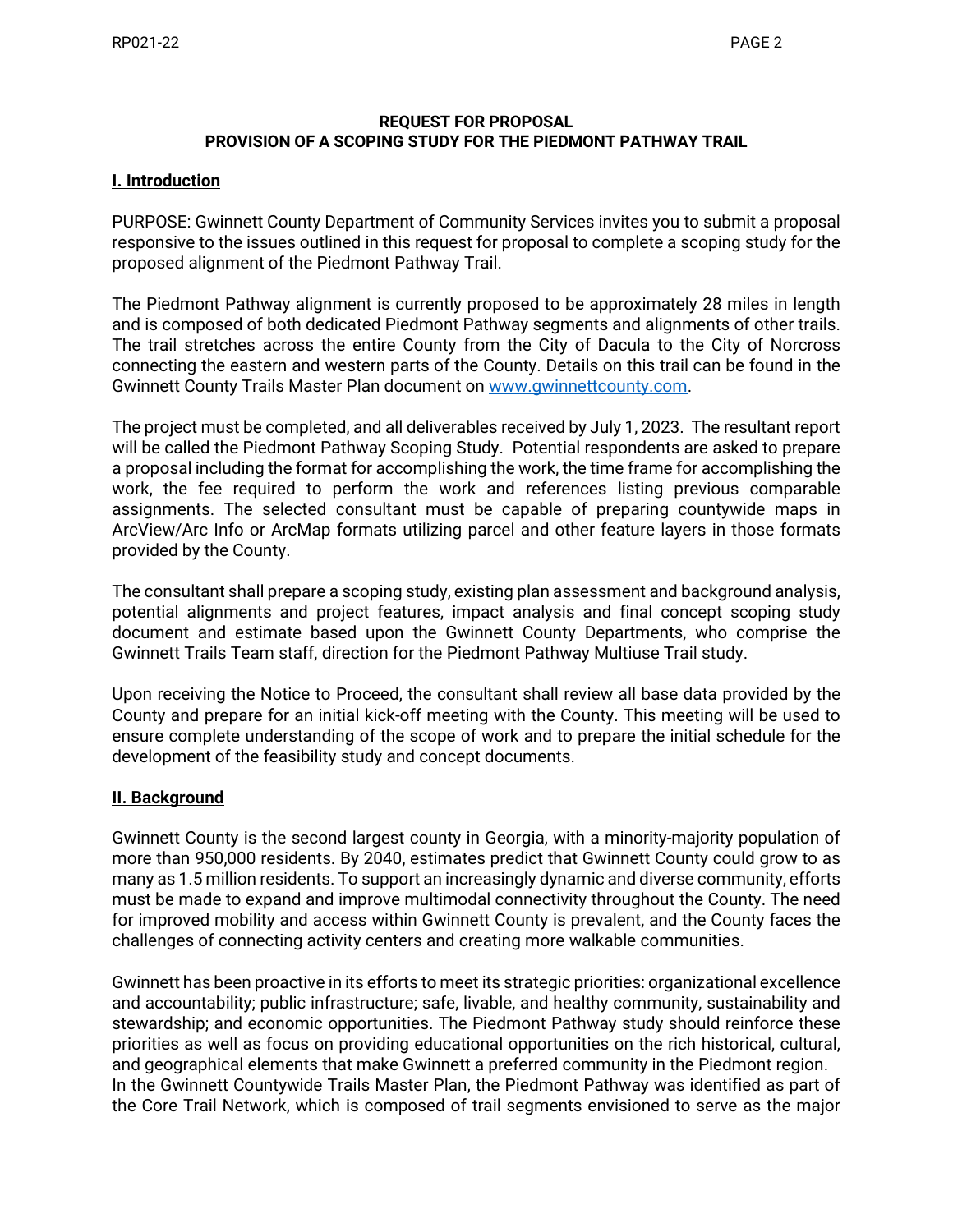backbone of the County's future trail system, as well as a Signature Trail Network. The Piedmont Pathway is proposed to span the entire County, from the City of Dacula to the City of Norcross, which will connect the eastern and western parts of Gwinnett. As such a major bicycle and pedestrian connection, as well as one of the Signature Trails, the Piedmont Pathway will be one of the hallmarks of the Gwinnett Trails system and should both be a model of the Gwinnett Trails branding and identity as well as an exemplary trail in the Metro Atlanta region.

The Piedmont Pathway is the longest contiguous single trail segment in the Countywide Trails Master Plan and will not only address connectivity needs throughout the County, but also will provide alternative modes, increased access to recreation and greenspace, and regional connectivity to neighboring counties (Dekalb, Fulton, and Barrow) as well as regional trail facilities.

## **III. Scope of Work**

### **TASK 1 – Existing Conditions Assessment**

Consultant shall meet with the County staff and Program Management team in the kick-off meeting to discuss the following tasks:

- 1. Review and discuss the scope of work for the development of the feasibility study and concept design documents
- 2. Discuss submittal and review process that may involve the Atlanta Regional Commission (ARC)
- 3. Discuss the incorporation of wayfinding signage, Gwinnett County branding logos, bicycle facilities, art, etc.
- 4. Discuss potential alignment and typical sections
- 5. Discuss surfaces, options, and maintenance needs for each
- 6. Discuss utilities
- 7. Discuss potential right-of-way impacts
- 8. Review and discuss anticipated environmental documentation and permits
- 9. Discuss implementation plan and the division of the study area/proposed trail corridor into segments for analysis and planning.

Following the kick-off meeting, the Consultant is expected to complete the following tasks:

- 1. Visit sites to assess conditions
- 2. Perform utility coordination to identify existing utilities located within trail corridors
- 3. Prepare list of challenges and questions
- 4. Conduct an environmental desktop screening and preliminary site visits for identification of resources along the corridor
- 5. Outline potential permitting process

The feasibility study and concept design shall include an Existing Plan Assessment and Background Analysis Process that will consist of the following: gather and review information on prior planning work completed for the Piedmont Pathway and other trail plans; and examine other projects and developments in the area for potential connections and impacts.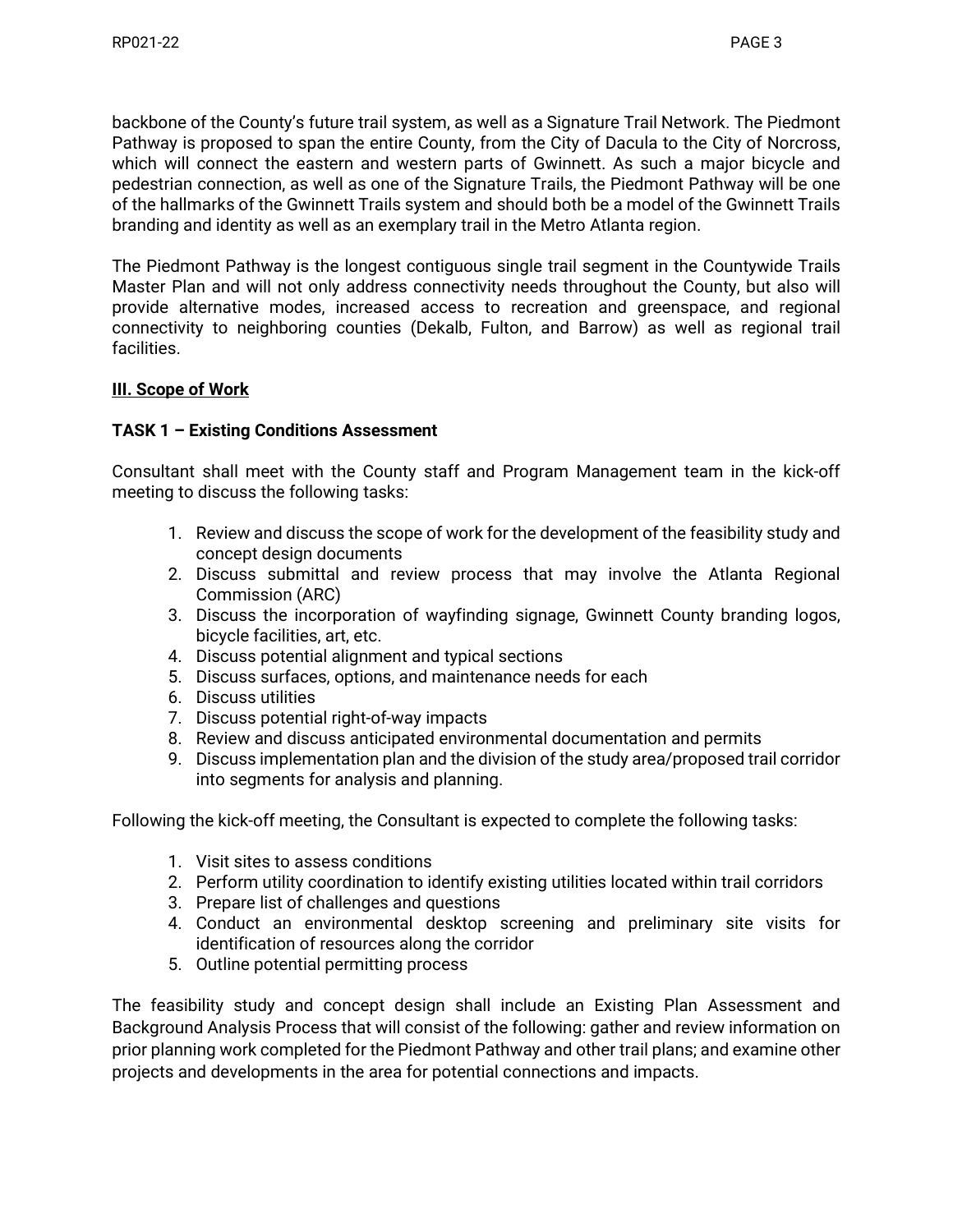## **Deliverables:**

• Existing Condition Report

# **TASK 2 – Public Outreach**

The Consultant shall perform a Public Input Process that will consist of the following phases: public feedback from public meetings and online surveys; major stakeholder engagement, including CIDs, local businesses, non-profits, health and youth organizations, and other stakeholders identified by Gwinnett Trails Team —up to three stakeholder meetings shall be held.

It is expected that at least two rounds of three public outreach meetings each will be required as well as at least three community events during the project duration. The consultant shall provide appropriate project-related displays, handouts, and other necessary documents required by Gwinnett Trails Team for the public outreach meetings. Public outreach activities will also include two rounds of online surveys with an in-person version available as well as social media and website content to support the County's Trail webpage. The County is expecting innovative public engagement strategies, including those beyond what is listed, to help shape the future direction of the Piedmont Pathway.

The consultant shall be prepared for and be available to attend all meetings related to this project. These meetings include:

- Initial Kick-off Meeting
- Concept Team Meeting
- Feasibility Study and Concept Layout Review Meetings (2)
- Public outreach meetings (at least 2 rounds of 3, for a total of at least 6)
- Community Events (at least 3)
- Stakeholder meetings (up to 3)

### **Deliverables:**

- Initial Kick-off Meeting
- Concept Team Meeting
- Feasibility Study and Concept Layout Review Meetings (2)
- Public outreach meetings (at least 2 rounds of 3, for a total of at least 6)
- Community Events (at least 3)
- Stakeholder meetings (up to 3)
- Memos for each public outreach element listed above
- Public Outreach summary report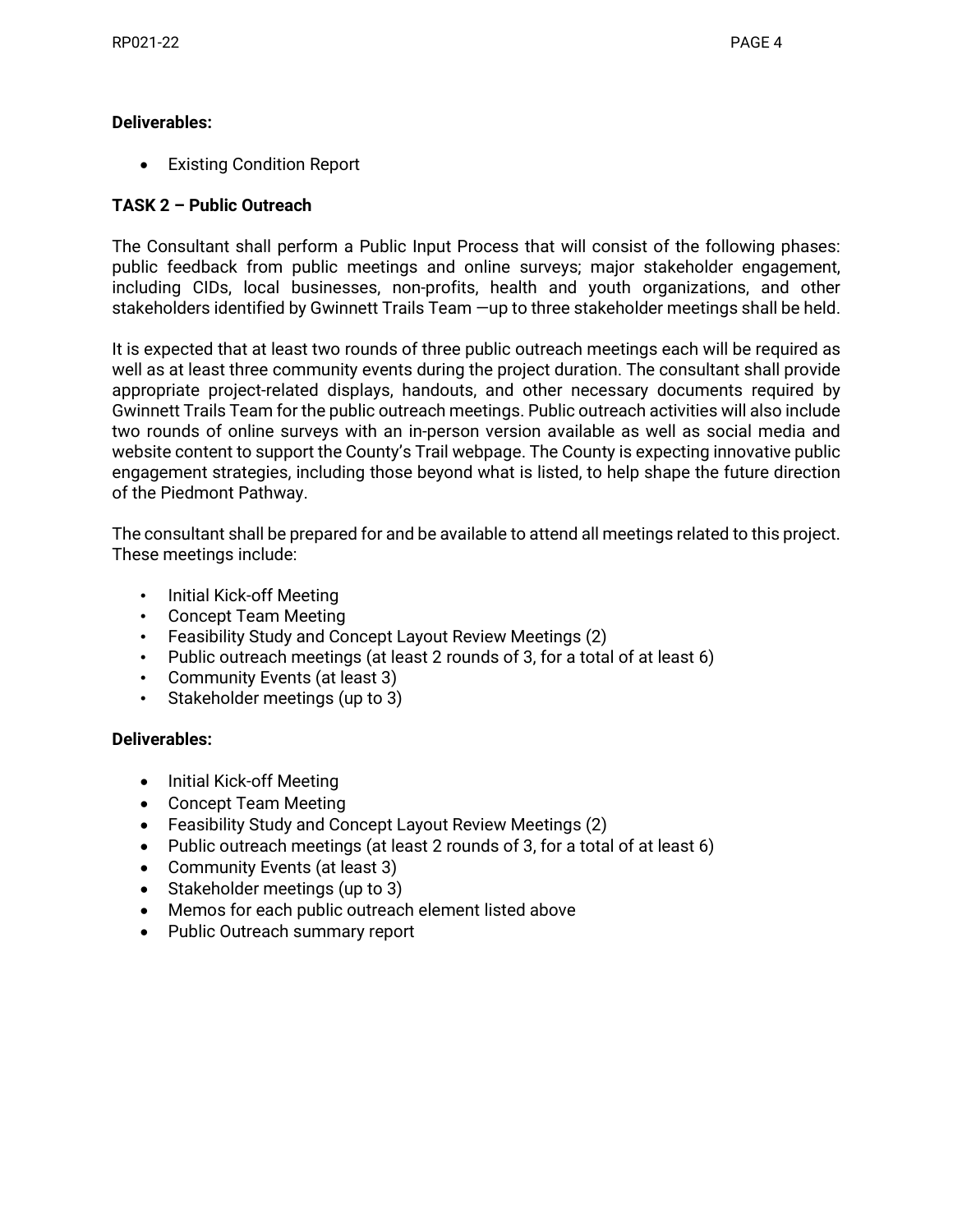## **TASK 3 – Conceptual Plan and Analysis Development**

The Consultant shall evaluate Potential Alignments based on data gathered in the Existing Conditions Assessment. Evaluation of alignments shall evaluate safety concerns along the corridors, connections to activity centers, parks, neighborhoods, and jobs, as well an Impact Analysis to evaluate impacts to environmental resources (such as waters, wetlands, cultural resources, etc), FEMA flood plains, utilities, and right-of-way. Analysis shall also identify locations of potential new walls, bridges, large culverts, and other structures along the potential alignments for the trail, as well as impacts to existing structures.

Consultant shall perform a Project Features Process that will include the following phases: development of project need and purpose statement; identification of trail specific design features, incorporation of Gwinnett County Trails logos and signage, bicycle facilities and art; opportunities for education and interpretation and potential sites for the inclusion of park experiences as noted in the 2020 Gwinnett Comprehensive Parks and Recreation Master Plan.

### **Deliverables**:

- Concept plan exhibits
- Impact Analysis memo
- Project Need and Purpose statement

### **TASK 4 – Study Documentation**

A Final Scoping Study Document Process will be performed. This process will include the following phases: preparation of detailed cost estimates, schedules, location maps, typical sections, concept layouts and implementation plans, which may involve dividing the project into segments for implementation. All data gathered under previous tasks should be compiled into a report package.

Documentation shall include:

- Alternatives analysis data, including impacts evaluated during Task 3 and decisionmaking process for determining the preferred alignment.
- Identify and notate all anticipated environmental impacts for the project. This may include, but is not limited to, compliance with the National Environmental Protection Act (NEPA), Georgia Environmental Protection Act (GEPA), as appropriate, 404 permits and stream buffer variance permits, documented endangered and/or protected species.
- Identify and document potential impacts to floodplains and permitting requirements that may require compliance with FEMA requirements.
- Develop an implementation plan. Based on data and evaluations from previous tasks, as well as additional documentation prepared under this task, the project may require division into segments. Implementation plan shall be coordinated with the County and agreed upon prior to completion. Other documentation shall be updated as necessary based on implementation plan.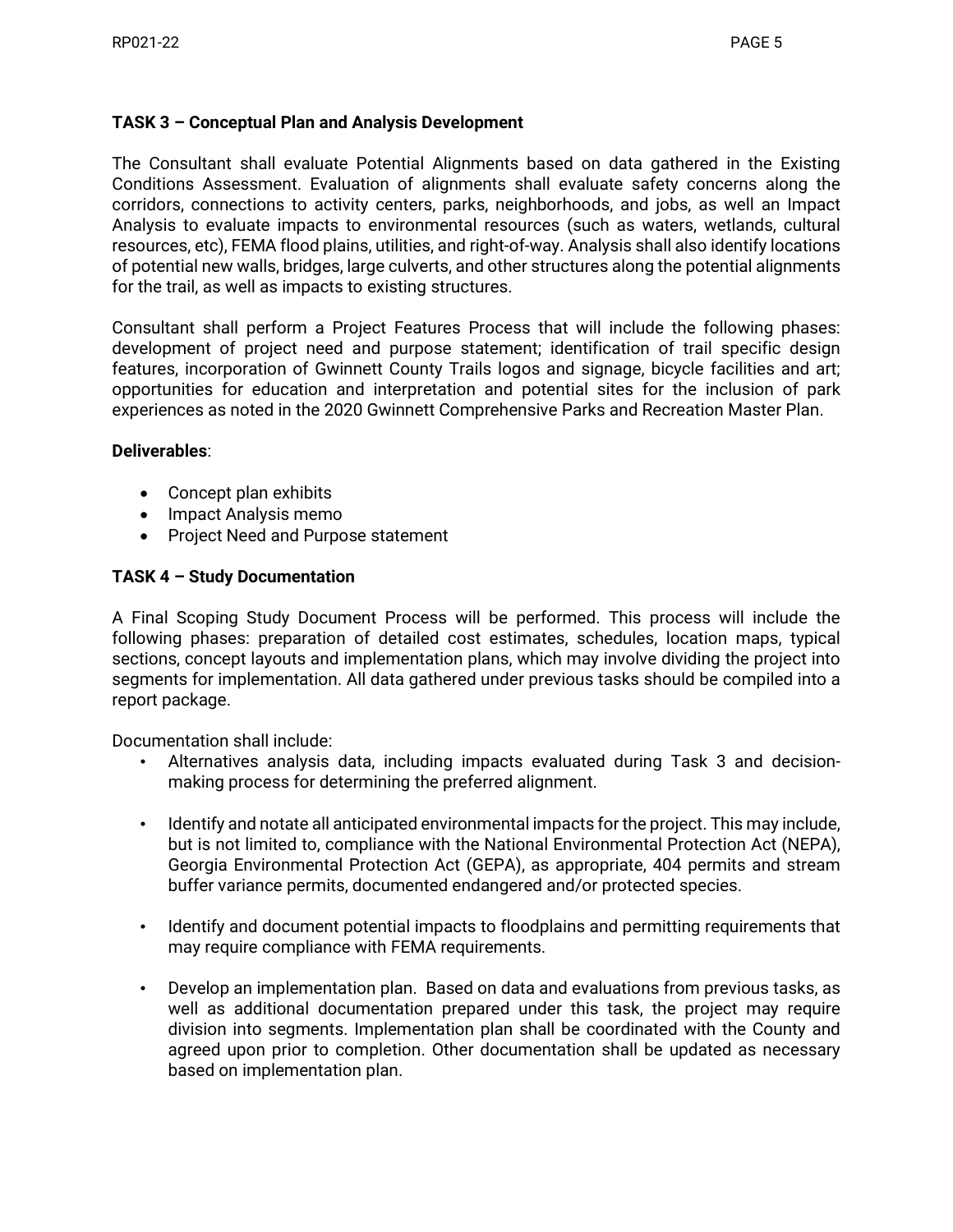- The consultant shall prepare a detailed cost estimate as required by GCDOT. These estimates shall be submitted to the County for review and approval. These estimates shall be at a level of detail that includes specific materials, facilities and quantities derived from the concept. Estimates may require refinement to coincide with the implementation plan.
- Pertinent data should be used to complete a GDOT Concept Report. Report shall include all applicable attachments. The current template can be downloaded from GDOT's website. GDOT Concept Report shall be based on agreed upon implementation plan as determined by the consultant in coordination with the County. Multiple Concept Reports may be necessary based on the implementation plan.

## **Deliverables**:

- Environmental Impacts memo
- Draft Piedmont Pathway Study report with implementation plan
- Final Piedmont Pathway Study report with implementation plan
- Detailed Cost Estimate
- GDOT Concept Report
- Data transfer

### **Task 5 – Final Deliverables**

- The consultant shall provide 25-bound double sided copies and one un-bound doublesided copy of the plan
- The consultant shall deliver to the county two sets of USB Flash Drives containing all plan report narrative, maps and tables. Narrative and charts must be prepared and delivered in Office 2016 Professional format (Word, Excel, PowerPoint and Access). The entire report must be delivered in .pdf format configured by chapter and/or section to facilitate easy downloading over the internet (smaller size byte bundles instead of one file of dozens of megabytes). All map graphics must be delivered in both printed graphic and digital (ArcGIS plus .pdf) formats.

# **IV. REQUEST FOR PROPOSALS**

- 1. Gwinnett County will not pay any Consultant for work done in preparation of this proposal.
- 2. One (1) unbound original (designated as original), three (3) bound copies, and one (1) electronic version on USB/CD of the proposal should be submitted. All copies of the proposal must be identical. The full cost of proposal preparation is to be borne by the proposing consultant. The original proposal should be signed in ink by a company official who has authorization to commit company resources. The Cost Proposal shall be submitted in a separate sealed envelope as it is evaluated at a separate time.
- 3. Proposal shall be submitted in a sealed envelope/package. Envelope/package shall be addressed to Gwinnett County Purchasing Division, Gwinnett Justice and Administration Center, Second Floor, 75 Langley Drive, Lawrenceville, GA 30046 and should be identified with the proposal number and company name on the outside.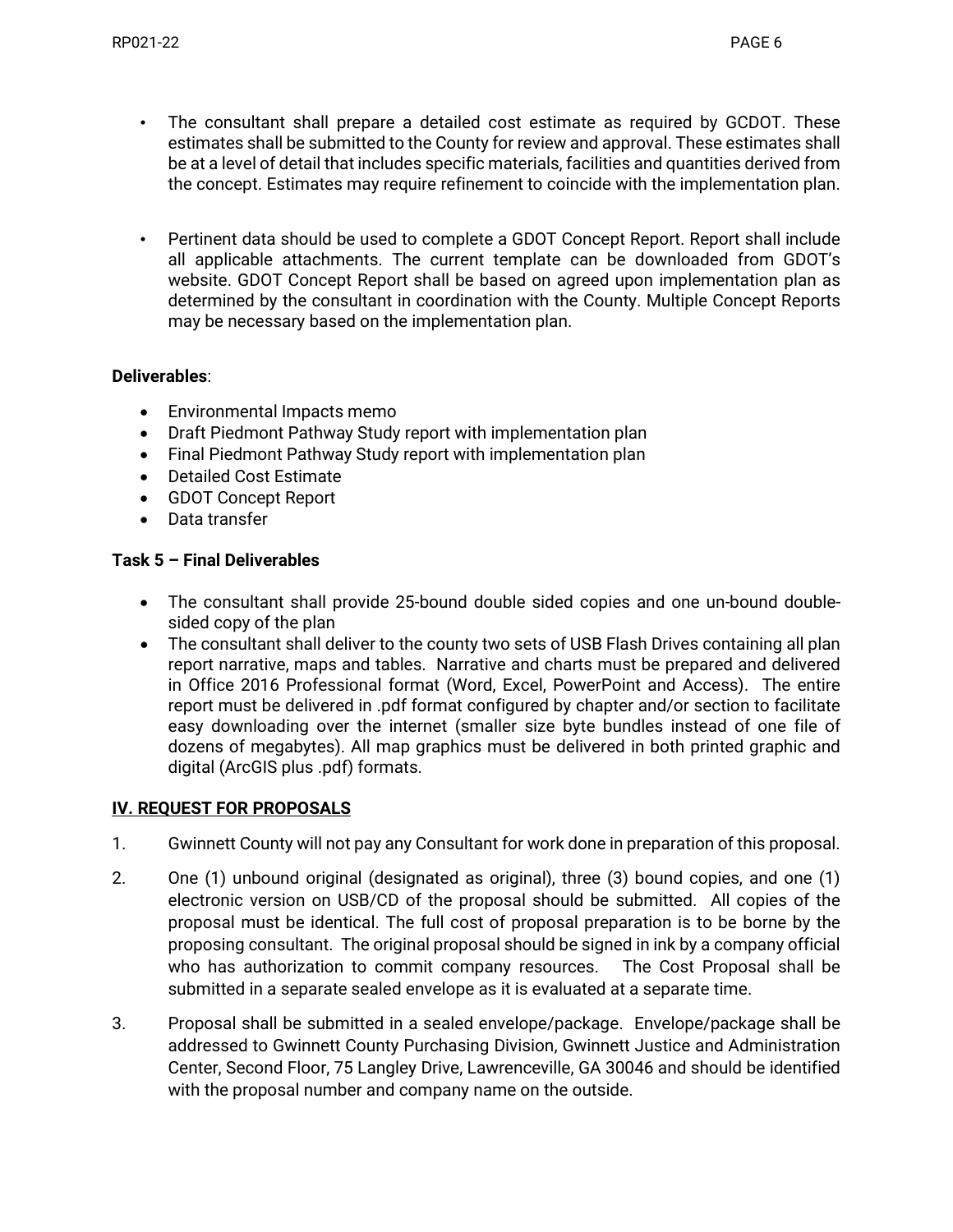- 4. Sole responsibility rests with the Consultant to ensure their proposal is received on time at the above stated location.
- 5. Proposals submitted by alternate means other than those specified in this solicitation will be rejected and disposed of accordingly. This includes proposals sent by facsimile, email, or any other electronic or telegraphic means. If the County receives a proposal through such alternate means, the County does not assume any burden or liability to notify the Consultant that the proposal has been rejected.
- 6. Proposers are to follow the instructions outlined in this solicitation and failure of the Proposer to do so may result in the County deeming the Proposer's submittal as nonresponsive. Consultants are expected to allow adequate time for delivery of their proposals either by hand delivery, postal service or other means. Late proposals will not be accepted and will be returned to the Proposer.
- 7. Between the date of the issuance of the solicitation and the date of the final contract award, individuals, firms and businesses seeking an award of a Gwinnett County contract may not initiate or continue any verbal or written communications regarding a solicitation with any County officer, elected official, employee or other County representative without permission of the Purchasing Associate named in the solicitation. Violations will be reviewed by the Purchasing Director. If determined that such communication has compromised the competitive process, the offer submitted by the individual, firm or business may be disqualified from consideration for award. This process is to ensure that all prospective respondents have the same level of knowledge relative to the RFP, as well as, ensuring any additional data is made available to all proposers.
- 8. Submitted proposals and all documentation regarding the proposals will not be made available to the public until such time that an official action has been taken to award or reject this solicitation. All proposals and supporting materials, as well as correspondence relating to this RFP, become property of Gwinnett County when received and will be subject to the Georgia Open Records Act.
- 9. All applicable State of Georgia and Federal laws, City and County ordinances, licenses and regulations of all agencies having jurisdiction shall apply to the Consultants and services throughout and incorporated herein by reference. The Agreement with the selected Consultant, and all questions concerning the execution, validity or invalidity, capacity of the parties, and the performance of the Agreement, shall be interpreted in all respects in accordance with the Charter and Code of Gwinnett County and the laws of the State of Georgia.

### **V. PROPOSAL SUBMISSION INSTRUCTIONS**

Consultants are asked to read the Request for Proposal carefully to ensure that they address the specific requirements of this Request and submit all requested information. Proposing Consultants will be evaluated and scored based on the information provided in their proposals as it relates to this Request. The Consultant's Proposal shall be organized in the order and format described below.

Respondents are encouraged to submit clear and concise responses, and excessive length or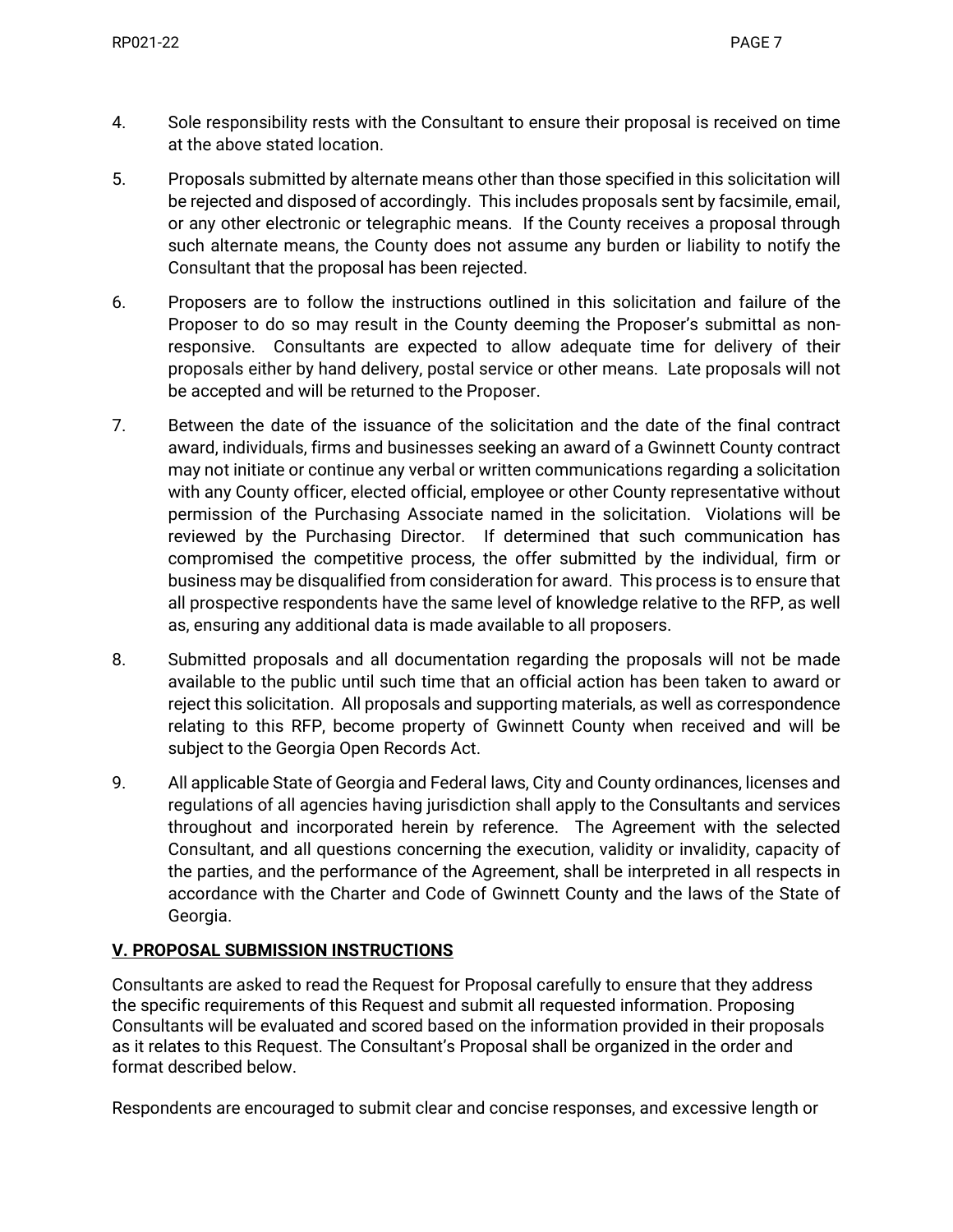extraneous information is discouraged. In an effort to ensure our ability to evaluate and choose a successful firm for this project, respondents are encouraged to be responsive to the specific range of issues requested in this solicitation. Submission of excessive "boiler plate" information, including sales brochures, is discouraged. Proposers should not submit website links in lieu of written responses. Website links and any information contained within may not be reviewed or considered by Gwinnett County. Consultants are requested to submit one (1) original unbound, three (3) copies, and one (1) electronic copy on a flash drive of the proposal package to meet the requirements below. All copies of the proposal must be identical.

- 1. Provide a description of the services proposed and approach to the work that addresses the issues elaborated above. Describe your firm's capabilities to perform the variety of analytical and product development tasks found in this R.F.P. As part of the consultant's proposal, provide a "Conceptual Table of Contents" submitted to ascertain an understanding of the goals and requirements from this projects scope. It is expected that the consultant provides a strategy and methods to accomplish each key item within the deliverable and include that in their final proposal.
- 2. Provide resumes for the key staff performing the analysis, planning, meeting facilitation, graphics preparation, project management and project administration for this project. Highlight past experience that demonstrates familiarity with the variety of issues that this plan must address. Submit one copy of a comparable plan report that best represents you firm's capabilities for a project of this scope.
- 3. Provide a graph describing the time schedule for completing this project with critical path dates shown. Include on the graph points in time when a specific percentage of the total task will be completed. The consultant will be expected to invoice for the project in increments based upon the percentage complete break points shown on the timeline graph.
- 4. Provide references of a similar size and scope for projects that have been completed within the last five (5) years on the Reference Sheet included in this RFP. The references should include similar work done by the submitter on behalf of agencies of similar size and diversity. Given that few agencies have requested scopes that include facets as listed in this proposal, it should be expected that submitted references are aligned to at least one or more objectives listed. Additionally, each reference should list how it aligns with this proposal objectives and detailed as described in this proposal. Finally, all attempts should be made that provide references that cover the breadth of this proposal.
- 5. Provide a lump sum fee proposal, in a separate sealed envelope, for ALL services and deliverables described in this RFP, which shall include the cost for all labor, materials and deliverables required to complete this project. The County shall not further reimburse the consultant for miscellaneous expenses (mileage, travel, phone expenses, printing, photography, etc.).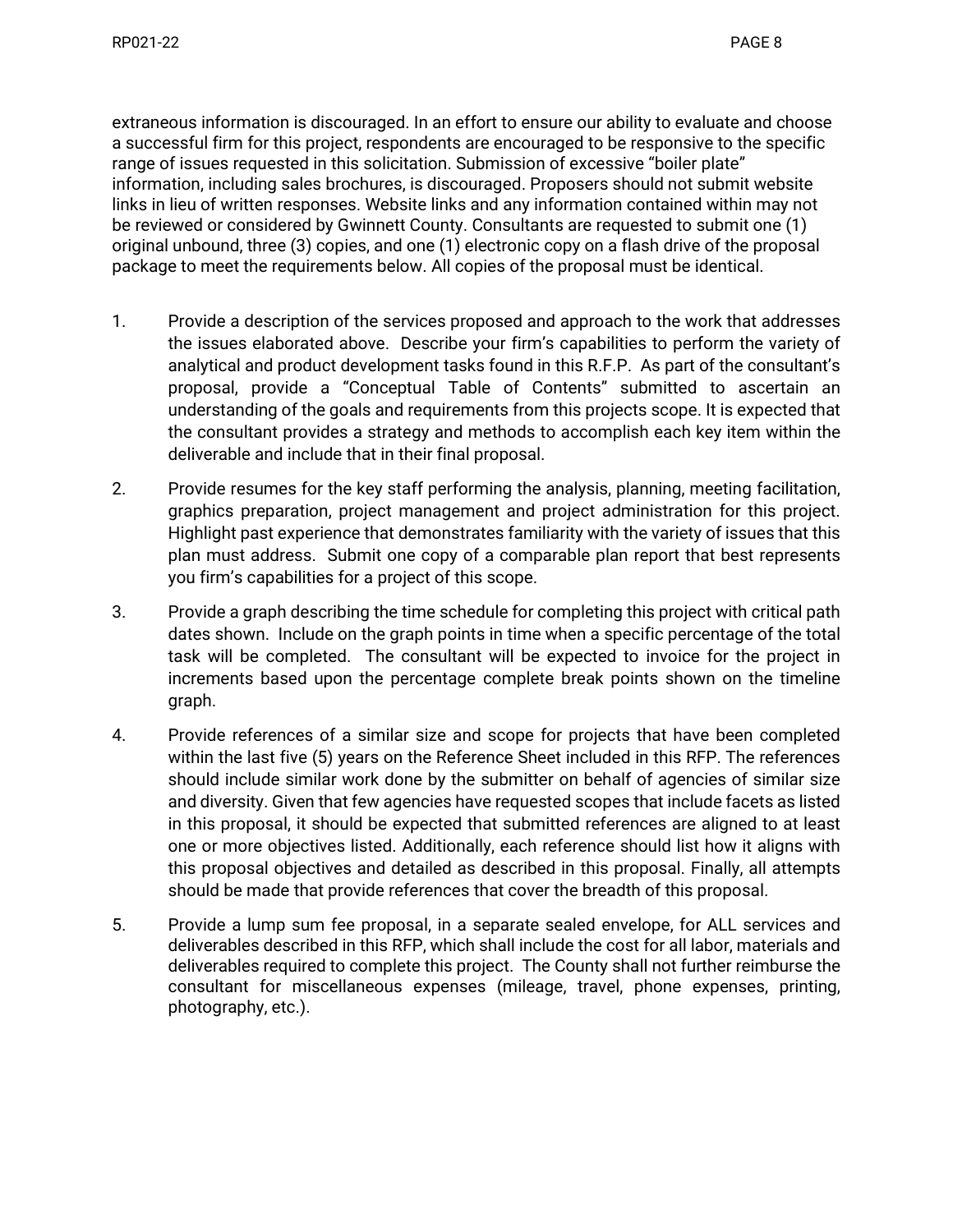# **VI. SELECTION PROCEDURE**

Gwinnett County will select the highest scoring consultant that best demonstrates that they would add the most value toward achieving the key objectives for providing the services described above. Gwinnett County's selection team will review proposals using the following process:

| <b>Criteria</b>                                                                                                                                                                                                                                                                                                                                                                               |                                                                                                                                                                                                                                                                                                                         |     |
|-----------------------------------------------------------------------------------------------------------------------------------------------------------------------------------------------------------------------------------------------------------------------------------------------------------------------------------------------------------------------------------------------|-------------------------------------------------------------------------------------------------------------------------------------------------------------------------------------------------------------------------------------------------------------------------------------------------------------------------|-----|
| Phase I: Technical: Initially, proposals will be evaluated based on their relative responsiveness                                                                                                                                                                                                                                                                                             |                                                                                                                                                                                                                                                                                                                         |     |
| to the criteria described below and will be scored based on the point values as shown:                                                                                                                                                                                                                                                                                                        |                                                                                                                                                                                                                                                                                                                         |     |
|                                                                                                                                                                                                                                                                                                                                                                                               | <b>Understanding and Approach</b>                                                                                                                                                                                                                                                                                       |     |
| 1                                                                                                                                                                                                                                                                                                                                                                                             | Demonstrate understanding of services to be provided and process for required<br>services.                                                                                                                                                                                                                              | 20  |
| $\overline{2}$                                                                                                                                                                                                                                                                                                                                                                                | <b>Firm Experience</b><br>Effective and substantive (relative to key objectives) experience of the firm in the<br>provision of similar services in size and scope.                                                                                                                                                      | 15  |
| 3                                                                                                                                                                                                                                                                                                                                                                                             | <b>Key Personnel</b><br>The experience of key personnel as it relates to this project and review of resume                                                                                                                                                                                                              | 25  |
| $\overline{4}$                                                                                                                                                                                                                                                                                                                                                                                | <b>Schedule</b><br>The time anticipated to complete the assignment and the Consultant's<br>understanding of the variety and progression of work task as demonstrated by<br>project schedule and associated narrative.                                                                                                   | 20  |
| 5                                                                                                                                                                                                                                                                                                                                                                                             | <b>References</b>                                                                                                                                                                                                                                                                                                       | 10  |
|                                                                                                                                                                                                                                                                                                                                                                                               | Sub-Total                                                                                                                                                                                                                                                                                                               | 90  |
| 6                                                                                                                                                                                                                                                                                                                                                                                             | Phase II: Fee Schedule: The Proposals will be evaluated in order to select the<br>firms or teams which rate highest according to the criteria listed in Items 1-5<br>above. The selection committee may then short list the highest scoring firms.<br>The fees of the shortlisted firms will then be opened and scored. | 10  |
|                                                                                                                                                                                                                                                                                                                                                                                               | Sub-Total                                                                                                                                                                                                                                                                                                               | 100 |
| Phase III: Optional Interviews: Firms may be short-listed for further consideration.<br>At the Department's discretion, interviews may be required of short-listed firms. If<br>interviews are required, The County will issue information regarding format and<br>desired areas of emphasis to all short-listed firms and 0-20 points will be assigned<br>on the basis of interview results. |                                                                                                                                                                                                                                                                                                                         |     |
|                                                                                                                                                                                                                                                                                                                                                                                               | <b>TOTAL</b>                                                                                                                                                                                                                                                                                                            | 120 |
| If a satisfactory Contract cannot be negotiated with the highest ranked proposer, negotiations<br>may then be undertaken with the second ranked proposer and so on.                                                                                                                                                                                                                           |                                                                                                                                                                                                                                                                                                                         |     |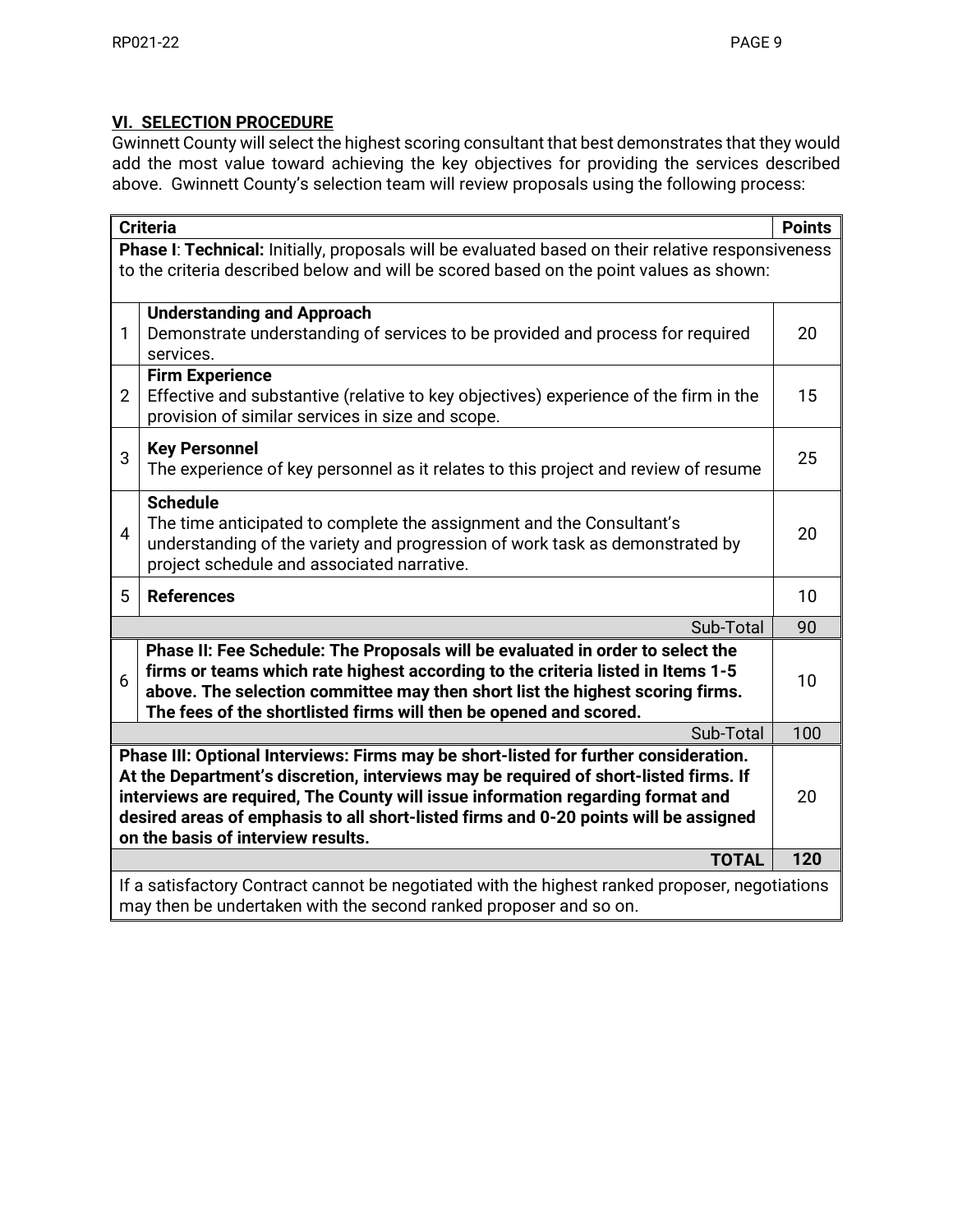## **COST PROPOSAL (to be submitted in a separate sealed envelope)**

Total lump sum fee to complete a Scoping Study for the Piedmont Pathway Trail, per attached specifications. This fee must include ALL costs associated with this project.

\$\_\_\_\_\_\_\_\_\_\_\_\_\_\_\_\_\_\_\_\_\_\_\_\_\_\_\_\_\_\_\_\_\_\_\_\_\_\_\_\_\_\_\_\_\_\_\_\_\_\_\_\_\_\_ LUMP SUM AMOUNT NOT TO EXCEED

\*\*\*FOR INFORMATIONAL PURPOSES ONLY. Please attach a list of positions that will be used for this project and their hourly rates. This information will not be used in determining award.

Certification of Non-Collusion in Bid Preparation

(Signature) (Date)

In compliance with the attached specifications, the undersigned offers and agrees, if this quote is accepted by the Board of Commissioners within one hundred and twenty (120) days of the date of quote opening, to furnish any or all of the items upon which prices are quoted, at the price set opposite each item, delivered to the designated point(s) within the time specified in the quote schedule. By submission of this quote, I understand that Gwinnett County uses Electronic Payments for remittance of goods and services. Vendors should select their preferred method of electronic payment upon notice of award. For more information on electronic payments, please refer to the [Electronic Payment](http://www.gwinnettcounty.com/portal/gwinnett/Departments/FinancialServices/Treasury/) information in the instructions to bidders.

| Does your company currently have a location within Gwinnett County? Yes $\Box$ No $\Box$ |  |  |
|------------------------------------------------------------------------------------------|--|--|
|                                                                                          |  |  |
|                                                                                          |  |  |
|                                                                                          |  |  |
|                                                                                          |  |  |
|                                                                                          |  |  |
| (if someone other than the authorized representative listed above)                       |  |  |
| Telephone Number_____________________________Email Address______________________         |  |  |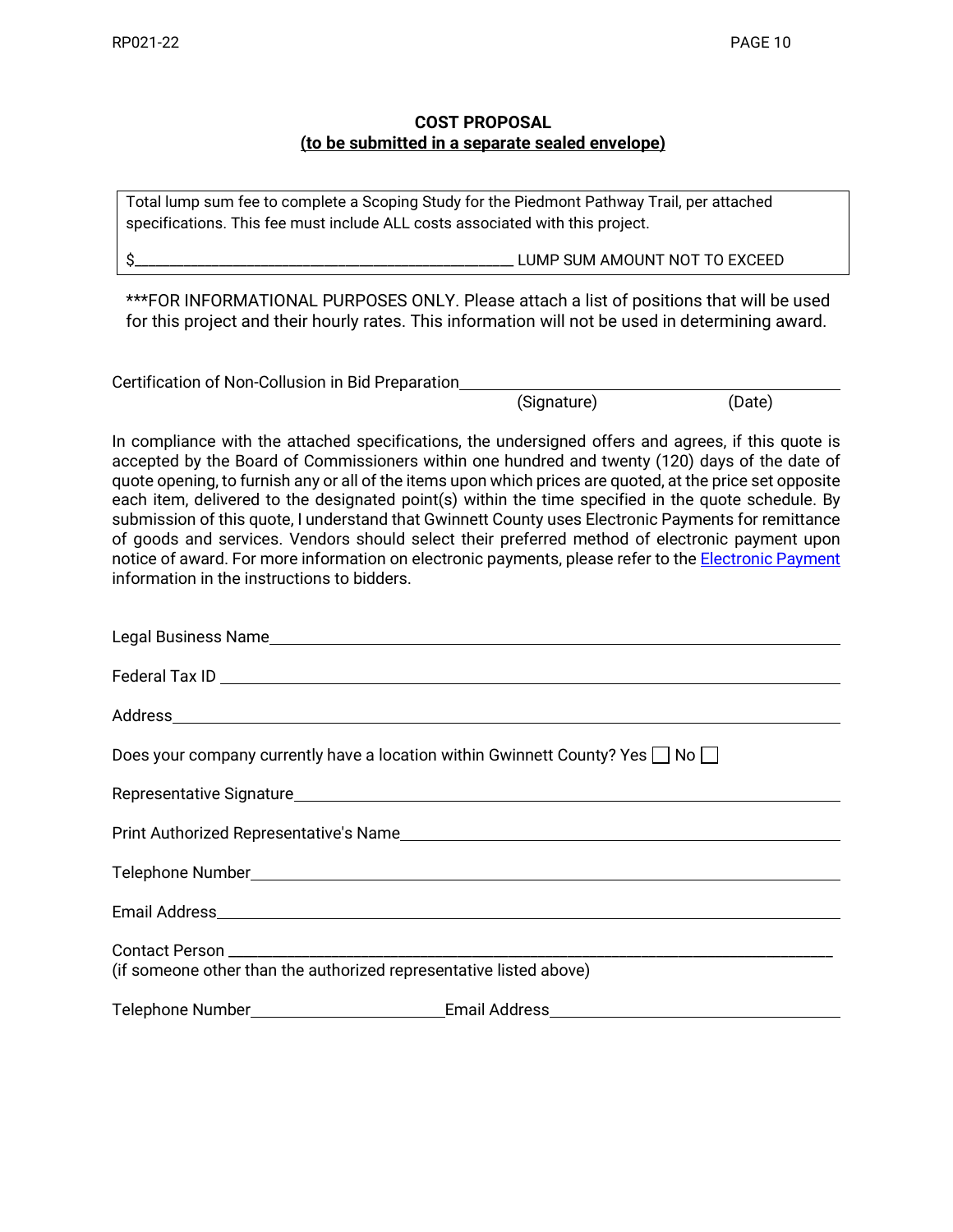### **CONSULTANT INFORMATION**

Please include this page as part of the proposal document and **NOT with the Cost Schedule**.

| submittal)                                                                               |  |  |
|------------------------------------------------------------------------------------------|--|--|
|                                                                                          |  |  |
|                                                                                          |  |  |
| Does your company currently have a location within Gwinnett County? Yes $\Box$ No $\Box$ |  |  |
|                                                                                          |  |  |
|                                                                                          |  |  |
|                                                                                          |  |  |
|                                                                                          |  |  |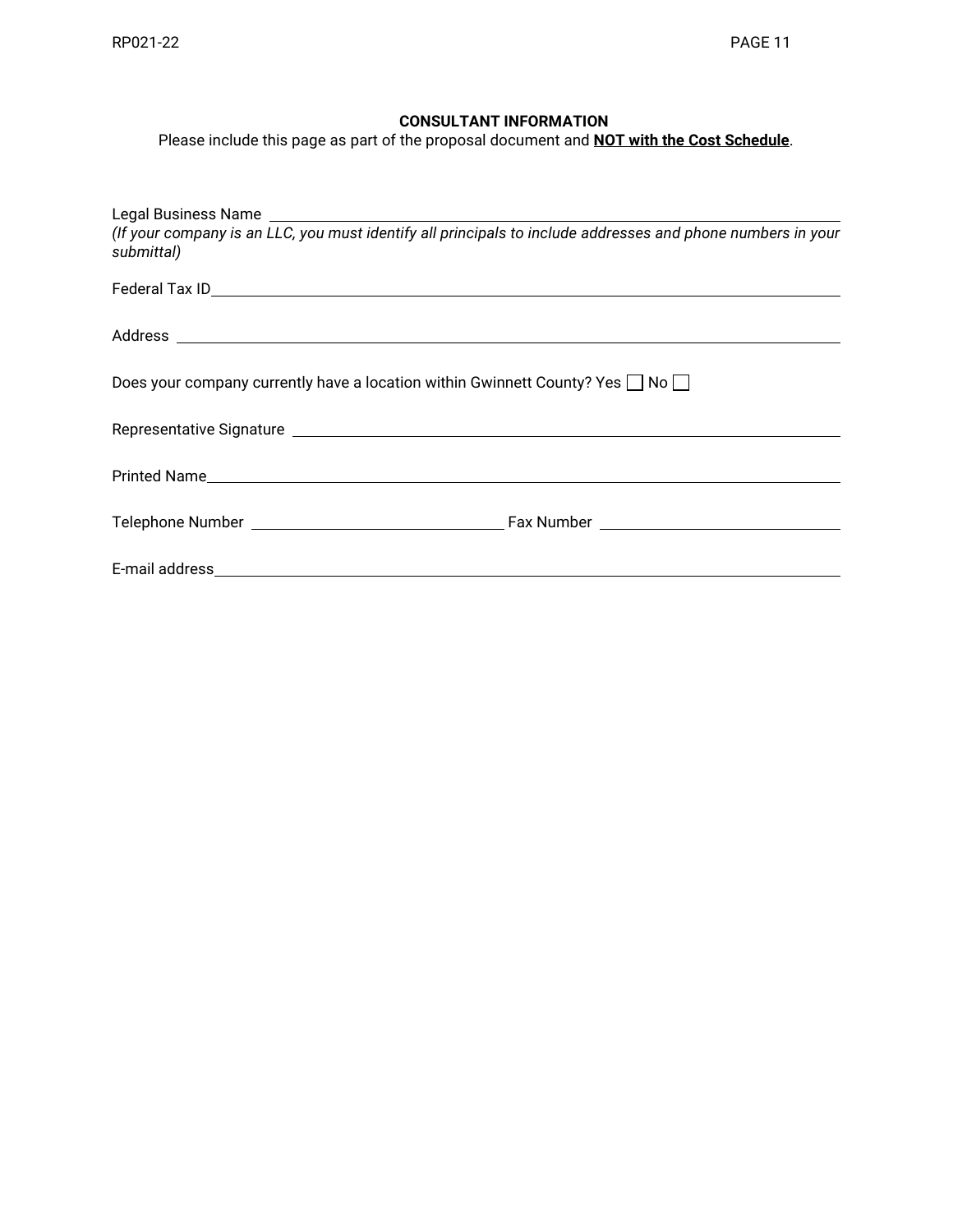*FAILURE TO RETURN THIS PAGE AS PART OF YOUR BID DOCUMENT MAY RESULT IN REJECTION OF PROPOSAL*

#### **REFERENCES**

Provide three (3) satisfactory references where a scoping study has been completed with a scope and size similar as the proposed project within the past five (5) years. Each reference should include the customer name, address with current contact information, dates/duration of the project and a brief description of the project.

Note: References should be customized for each project, rather than submitting the same set of references for every project bid. The references listed should be of similar size and scope of the project being bid on. Do not submit a project list in lieu of this form.

| 1. |                                                                                                                                                                                                                                |  |
|----|--------------------------------------------------------------------------------------------------------------------------------------------------------------------------------------------------------------------------------|--|
|    |                                                                                                                                                                                                                                |  |
|    |                                                                                                                                                                                                                                |  |
|    |                                                                                                                                                                                                                                |  |
|    |                                                                                                                                                                                                                                |  |
|    |                                                                                                                                                                                                                                |  |
| 2. |                                                                                                                                                                                                                                |  |
|    |                                                                                                                                                                                                                                |  |
|    |                                                                                                                                                                                                                                |  |
|    |                                                                                                                                                                                                                                |  |
|    |                                                                                                                                                                                                                                |  |
|    |                                                                                                                                                                                                                                |  |
| 3. | Customer Name/Address and the control of the control of the control of the control of the control of the control of the control of the control of the control of the control of the control of the control of the control of t |  |
|    |                                                                                                                                                                                                                                |  |
|    |                                                                                                                                                                                                                                |  |
|    | Contract Amount \$                                                                                                                                                                                                             |  |
|    |                                                                                                                                                                                                                                |  |
|    |                                                                                                                                                                                                                                |  |
|    |                                                                                                                                                                                                                                |  |

Company Name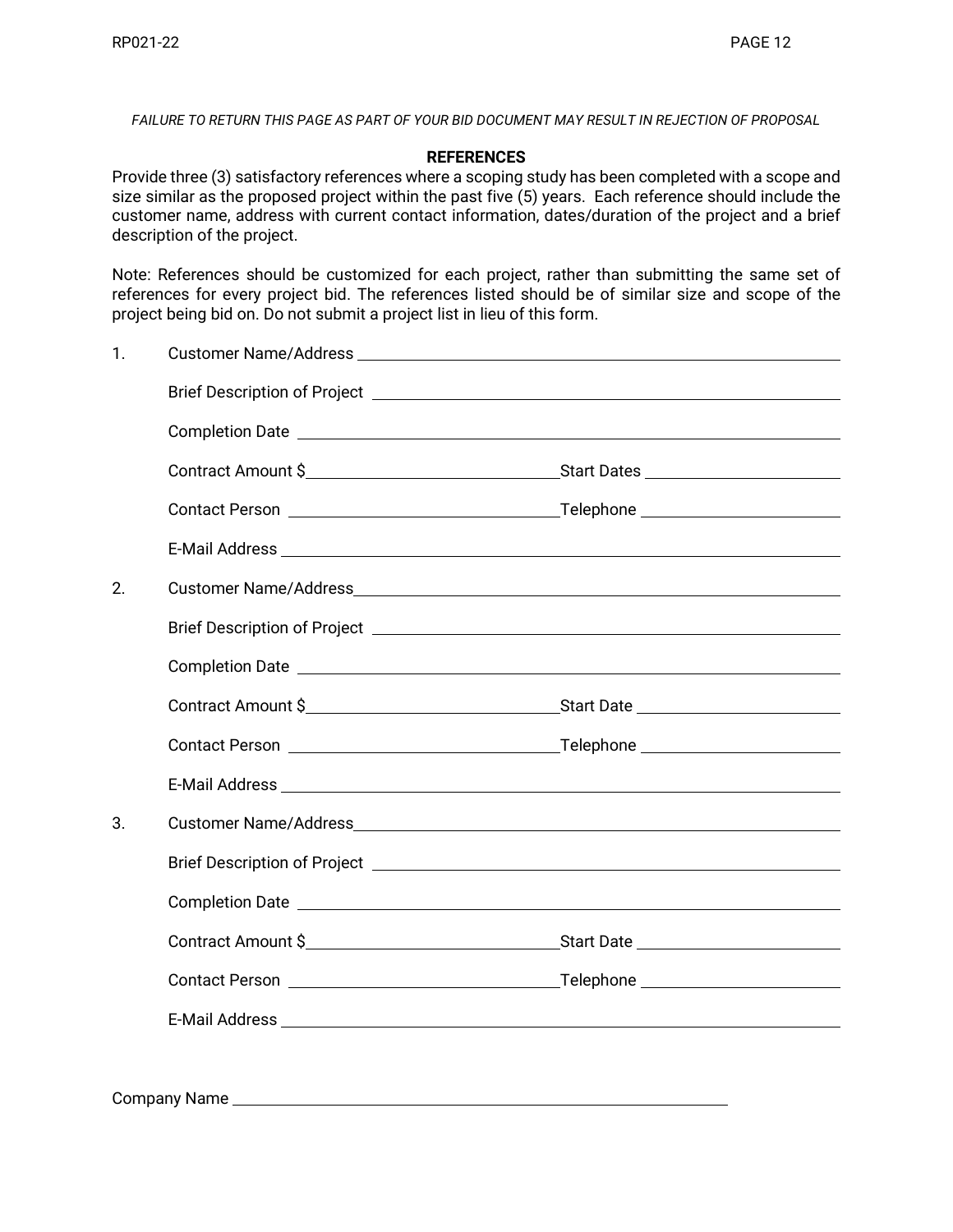# **GWINNETT COUNTY, GEORGIA LIST OF SUBCONTRACTORS**

I do \_\_\_\_\_\_\_\_, do not \_\_\_\_\_\_\_\_\_\_, propose to subcontract some of the work on this **project. I propose to Subcontract work to the following subcontractors:**

| <b>NAME AND ADDRESS</b> | <b>TYPE OF WORK</b> |
|-------------------------|---------------------|
|                         |                     |
|                         |                     |
|                         |                     |
|                         |                     |
|                         |                     |
|                         |                     |
|                         |                     |
|                         |                     |
|                         |                     |
|                         |                     |
|                         |                     |
|                         |                     |
|                         |                     |
|                         |                     |
|                         |                     |
|                         |                     |
|                         |                     |
|                         |                     |
|                         |                     |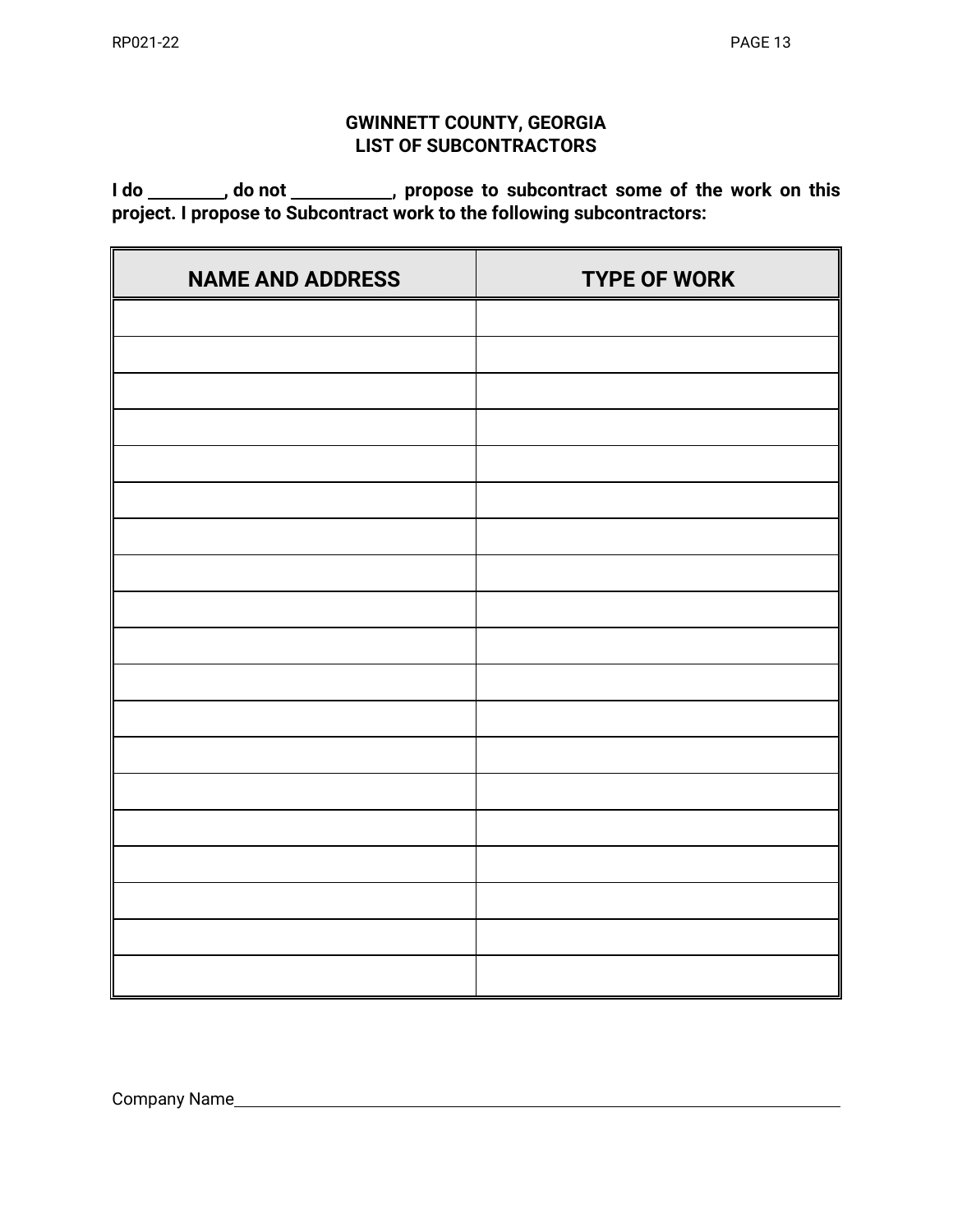

75 Langley Drive | Lawrenceville, GA 30046-6935 0: 770.822.8720 | F: 770.822.8735 GwinnettCounty.com

#### **RP021-22, Provision of a Scoping Study for the Piedmont Pathway Trail**

#### **CONTRACTOR AFFIDAVIT AND AGREEMENT (THIS FORM SHOULD BE FULLY COMPLETED AND RETURNED WITH YOUR SUBMITTAL)**

By executing this affidavit, the undersigned contractor verifies its compliance with The Illegal Immigration Reform Enhancements for 2013, stating affirmatively that the individual, firm, or corporation which is contracting with the Gwinnett County Board of Commissioners has registered with and is participating in a federal work authorization program\* [any of the electronic verification of work authorization programs operated by the United States Department of Homeland Security or any equivalent federal work authorization program operated by the United States Department of Homeland Security] to verify information of newly hired employees, pursuant to the Immigration Reform and Control Act, in accordance with the applicability provisions and deadlines established therein.

The undersigned further agrees that, should it employ or contract with any subcontractor(s) in connection with the physical performance of services or the performance of labor pursuant to this contract with the Gwinnett County Board of Commissioners, contractor will secure from such subcontractor(s) similar verification of compliance with the Illegal Immigration Reform and Enforcement Act on the Subcontractor Affidavit provided in Rule 300-10-01- .08 or a substantially similar form. Contractor further agrees to maintain records of such compliance and provide a copy of each such verification to the Gwinnett County Board of Commissioners at the time the subcontractor(s) is retained to perform such service.

| E-Verify * User Identification Number                                                               | Date Registered                            |  |
|-----------------------------------------------------------------------------------------------------|--------------------------------------------|--|
| Legal Company Name                                                                                  |                                            |  |
| <b>Street Address</b>                                                                               |                                            |  |
| City/State/Zip Code                                                                                 |                                            |  |
| BY: Authorized Officer or Agent<br>(Contractor Signature)                                           | Date                                       |  |
| Title of Authorized Officer or Agent of Contractor                                                  | For Gwinnett County Use Only:              |  |
| Printed Name of Authorized Officer or Agent<br><b>SUBSCRIBED AND SWORN</b><br>BEFORE ME ON THIS THE | <b>Issue Date: Example 2019</b>            |  |
| Notary Public                                                                                       | <b>Initials:</b> _________________________ |  |
|                                                                                                     |                                            |  |

\* As of the effective date of O.C.G.A. 13-10-91, the applicable federal work authorization program is "E-Verify" operated by the U.S. Citizenship and Immigration Services Bureau of the U.S. Department of Homeland Security, in conjunction with the Social Security Administration (SSA).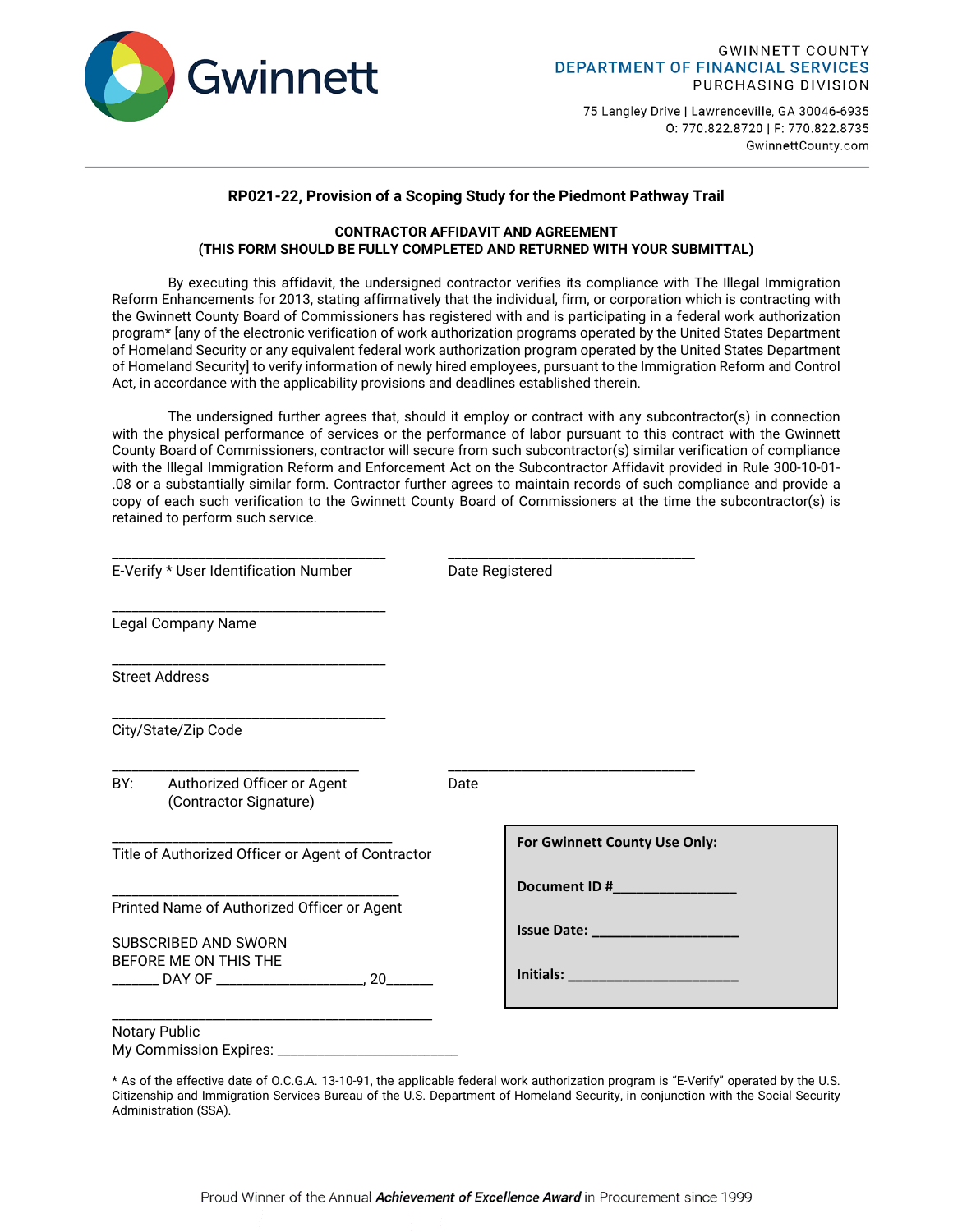

75 Langley Drive | Lawrenceville, GA 30046-6935 0: 770.822.8720 | F: 770.822.8735 GwinnettCounty.com

### **RP021-22, Provision of a Scoping Study for the Piedmont Pathway Trail CODE OF ETHICS AFFIDAVIT**

#### *(THIS FORM SHOULD BE FULLY COMPLETED AND RETURNED WITH YOUR SUBMITTAL AND WILL BE REQUIRED PRIOR TO EVALUATION)*

In accordance with Section 54-33 of the Gwinnett County Code of Ordinances the undersigned bidder/proposer makes the following full and complete disclosure under oath, to the best of his/her knowledge, of the name(s) of all elected officials whom it employs or who have a direct or indirect pecuniary interest in or with the bidder/proposer, its affiliates or its subcontractors:

1.

(Company Submitting Bid/Proposal)

2. (Please check  $\Box$  one box below)

No information to disclose *(complete only section 4 below)*

 Disclosed information below *(complete section 3 & section 4 below)*

3. (if additional space is required, please attach list)

Gwinnett County Elected Official Name Gwinnett County Elected Official Name

Gwinnett County Elected Official Name Gwinnett County Elected Official Name

| 4.                                                                                                                                                           | Sworn to and subscribed before me this              |
|--------------------------------------------------------------------------------------------------------------------------------------------------------------|-----------------------------------------------------|
| BY:<br>Authorized Officer or Agent Signature                                                                                                                 | $\qquad \qquad$ day of $\qquad \qquad \qquad$<br>20 |
| Printed Name of Authorized Officer or Agent                                                                                                                  | <b>Notary Public</b>                                |
| Title of Authorized Officer or Agent of Contractor                                                                                                           | (seal)                                              |
| Note: See Gwinnett County Code of Ethics Ordinance EO2011, Sec. 54-33. The ordinance will be available to view in its' entirety at<br>www.gwinnettcounty.com |                                                     |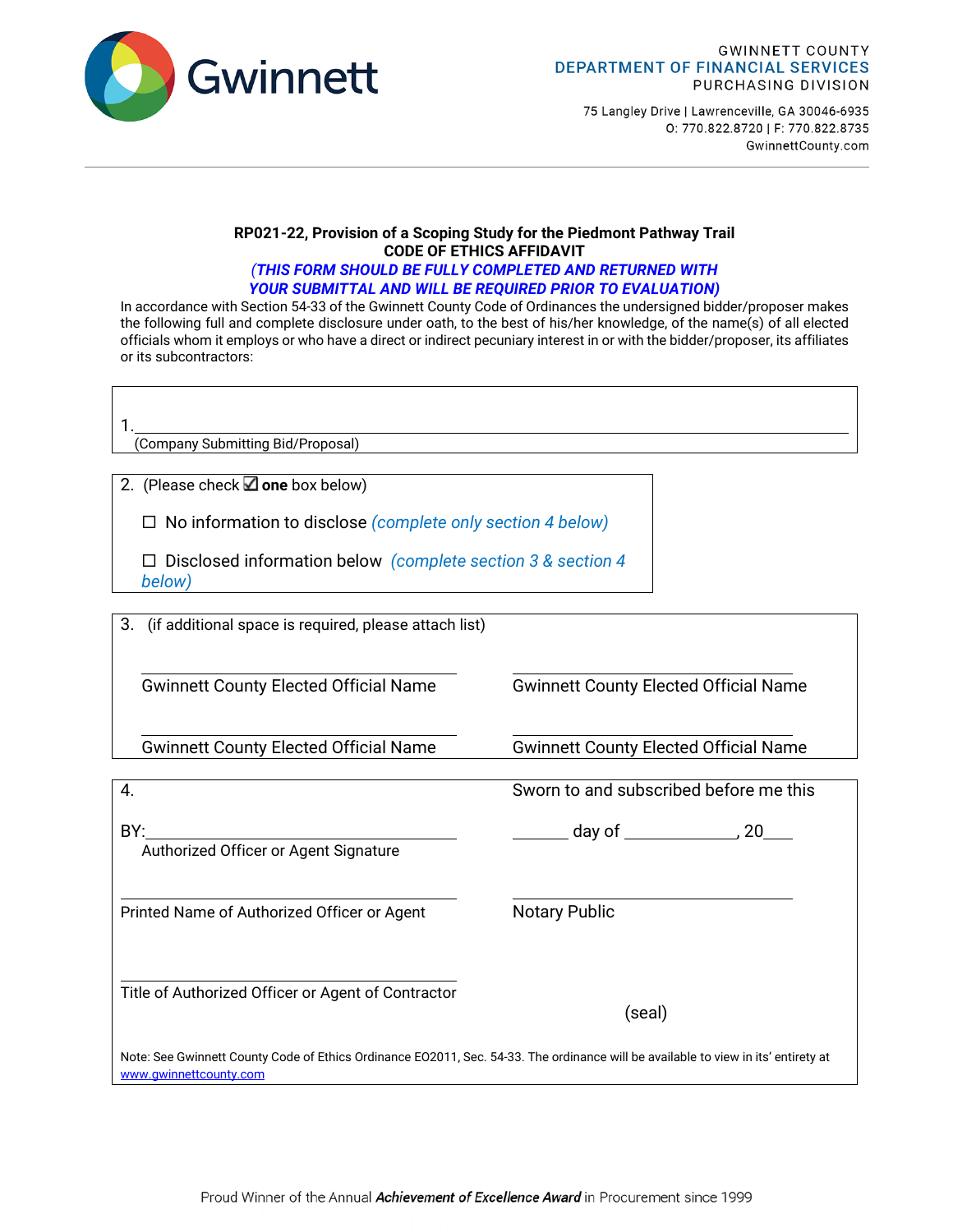## **PROFESSIONAL SERVICES INSURANCE REQUIREMENTS**

- 1. Statutory Workers' Compensation Insurance
	- (a) Employers Liability:
		- $\checkmark$  Bodily Injury by Accident \$100,000 each accident
		- Bodily Injury by Disease \$500,000 policy limit
		- Bodily Injury by Disease \$100,000 each employee
- 2. Commercial General Liability Insurance
	- (a) \$1,000,000 limit of liability per occurrence for bodily injury and property damage
	- (b) The following additional coverage must apply:
		- $\checkmark$  1986 (or later) ISO Commercial General Liability Form
		- $\checkmark$  Dedicated Limits per Project Site or Location (CG 25 03 or CG 25 04)
		- $\checkmark$  Additional Insured Endorsement (Form B CG 20 10 with a modification for completed operations or a separate endorsement covering Completed Operations)
		- $\checkmark$  Blanket Contractual Liability
		- $\checkmark$  Broad Form Property Damage
		- $\checkmark$  Severability of Interest
		- $\checkmark$  Underground, explosion, and collapse coverage
		- $\checkmark$  Personal Injury (deleting both contractual and employee exclusions)
		- $\checkmark$  Incidental Medical Malpractice
		- $\checkmark$  Hostile Fire Pollution Wording
- 3. Auto Liability Insurance
	- (a) \$500,000 limit of liability per occurrence for bodily injury and property damage
	- (b) Comprehensive form covering all owned, nonowned, leased, hired, and borrowed vehicles
	- (c) Additional Insured Endorsement
	- (d) Contractual Liability
- 4. Professional Liability Insurance \$1,000,000 (project specific for the Gwinnett County project) limit of liability per claim/aggregate or a limit of \$1,000,000 per occurrence and \$2,000,000 aggregate.
	- $\checkmark$  Insurance company must be authorized to do business in the State of Georgia.
	- *Dedicated Limits per Project Site or Location (CG 25 03 or CG 25 04 or some other form)*
- 5. Gwinnett County Board of Commissioners (and any applicable Authority) should be shown as an additional insured on General Liability and Auto Liability policies.
- 6. The cancellation should provide 10 days notice for nonpayment and 30 days notice of cancellation.
- 7. Certificate Holder should read: Gwinnett County Board of Commissioners 75 Langley Drive Lawrenceville, GA 30046-6935
- 8. Insurance Company, except Worker' Compensation carrier, must have an A.M. Best Rating of A-5 or higher. Certain Workers' Comp funds may be acceptable by the approval of the Insurance Unit. European markets including those based in London and domestic surplus lines markets that operate on a non-admitted basis are exempt from this requirement provided that the contractor's broker/agent can provide financial data to establish that a market is equal to or exceeds the financial strengths associated with the A.M. Best's rating of A-5 or better.
- 9. Insurance Company should be licensed to do business by the Georgia Department of Insurance. \*See above note regarding Professional Liability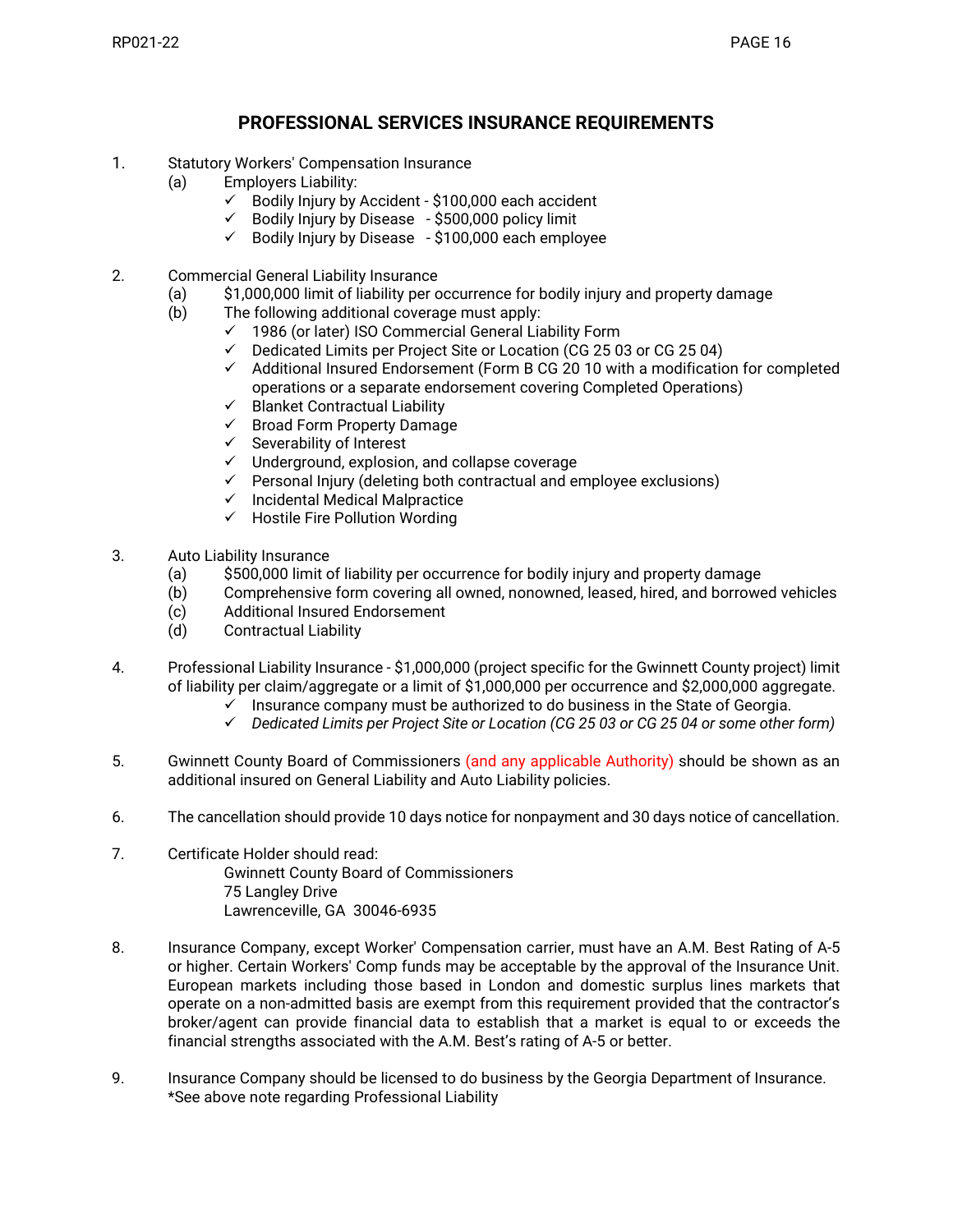- 10. Certificates of Insurance, and any subsequent renewals, must reference specific bid/contract by project name and project/bid number.
- 11. The Contractor shall agree to provide complete certified copies of current insurance policy (ies) or a certified letter from the insurance company (ies) if requested by the County to verify the compliance with these insurance requirements.
- 12. All insurance coverages required to be provided by the Contractor will be primary over any insurance program carried by the County.
- 13. Contractor shall incorporate a copy of the insurance requirements as herein provided in each and every subcontract with each and every Subcontractor in any tier, and shall require each and every Subcontractor of any tier to comply with all such requirements. Contractor agrees that if for any reason Subcontractor fails to procure and maintain insurance as required, all such required Insurance shall be procured and maintained by Contractor at Contractor's expense.
- 14. No Contractor or Subcontractor shall commence any work of any kind under this Contract until all insurance requirements contained in this Contract have been complied with and until evidence of such compliance satisfactory to Gwinnett County as to form and content has been filed with Gwinnett County. **The Acord Certificate of Insurance or a preapproved substitute is the required form in all cases where reference is made to a Certificate of Insurance or an approved substitute.**
- 15. The Contractor shall agree to waive all rights of subrogation against the County, the Board of Commissioners, its officers, officials, employees, and volunteers from losses arising from work performed by the contractor for the County.
- 16. Special Form Contractors' Equipment and Contents Insurance covering owned, used, and leased equipment, tools, supplies, and contents required to perform the services called for in the Contract. The coverage must be on a replacement cost basis. The County will be included as a Loss Payee in this coverage for County owned equipment, tools, supplies, and contents.
- 17. The Contractor shall make available to the County, through its records or records of their insurer, information regarding a specific claim related to any County project. Any loss run information available from the contractor or their insurer relating to a County project will be made available to the county upon their request.
- 18. Compliance by the Contractor and all subcontractors with the foregoing requirements as to carrying insurance shall not relieve the Contractor and all Subcontractors of their liability provisions of the Contract.
- 19. The Contractor and all Subcontractors are to comply with the Occupational Safety and Health Act of 1970, Public Law 91-956, and any other laws that may apply to this Contract.
- 20. The Contractor shall at a minimum apply risk management practices accepted by the contractors' industry.

### Surety Bonds (If Required)

All of the surety requirements will stay the same except the Surety Company must have the same rating as item 8 above.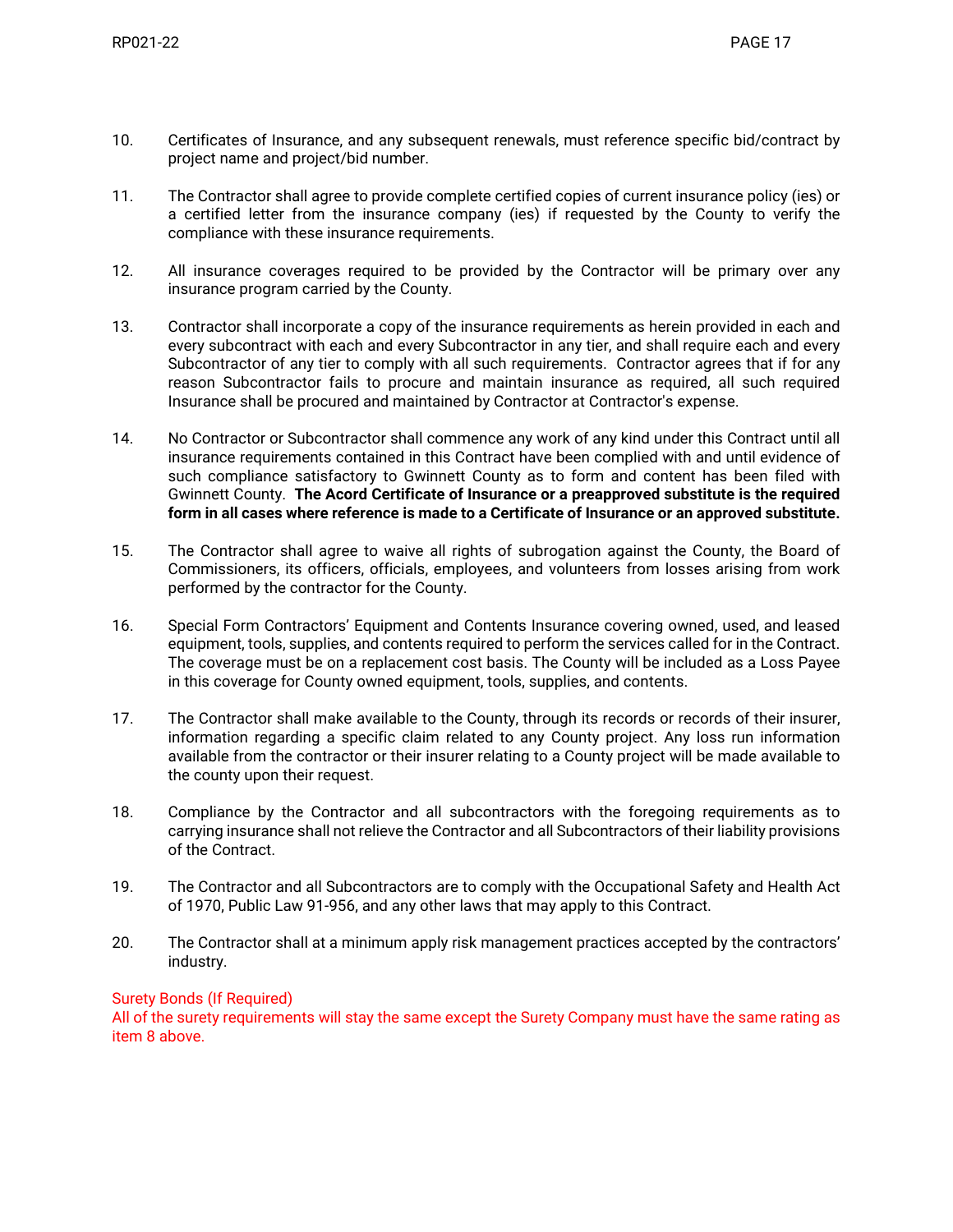# **GENERAL CONDITIONS TO CONSULTANT AGREEMENT TABLE OF CONTENTS**

### **Article**

- Definitions
- Contract Documents
- Changes and Extra Work
- Personnel and Equipment
- Accuracy of Work
- Findings Confidential
- Termination of Agreement for Cause
- Termination for Convenience of the COUNTY
- CONSULTANT to Cooperate with other Consultants
- Indemnification
- Covenant Against Contingent Fees
- Insurance
- Prohibited Interests
- Subcontracting
- Assignability
- Equal Employment Opportunity
- Anti-Kickback Clause
- Audits and Inspectors
- Ownership, Publication, Reproduction and Use
- Verbal Agreement or Conversation
- Independent Consultant
- Notices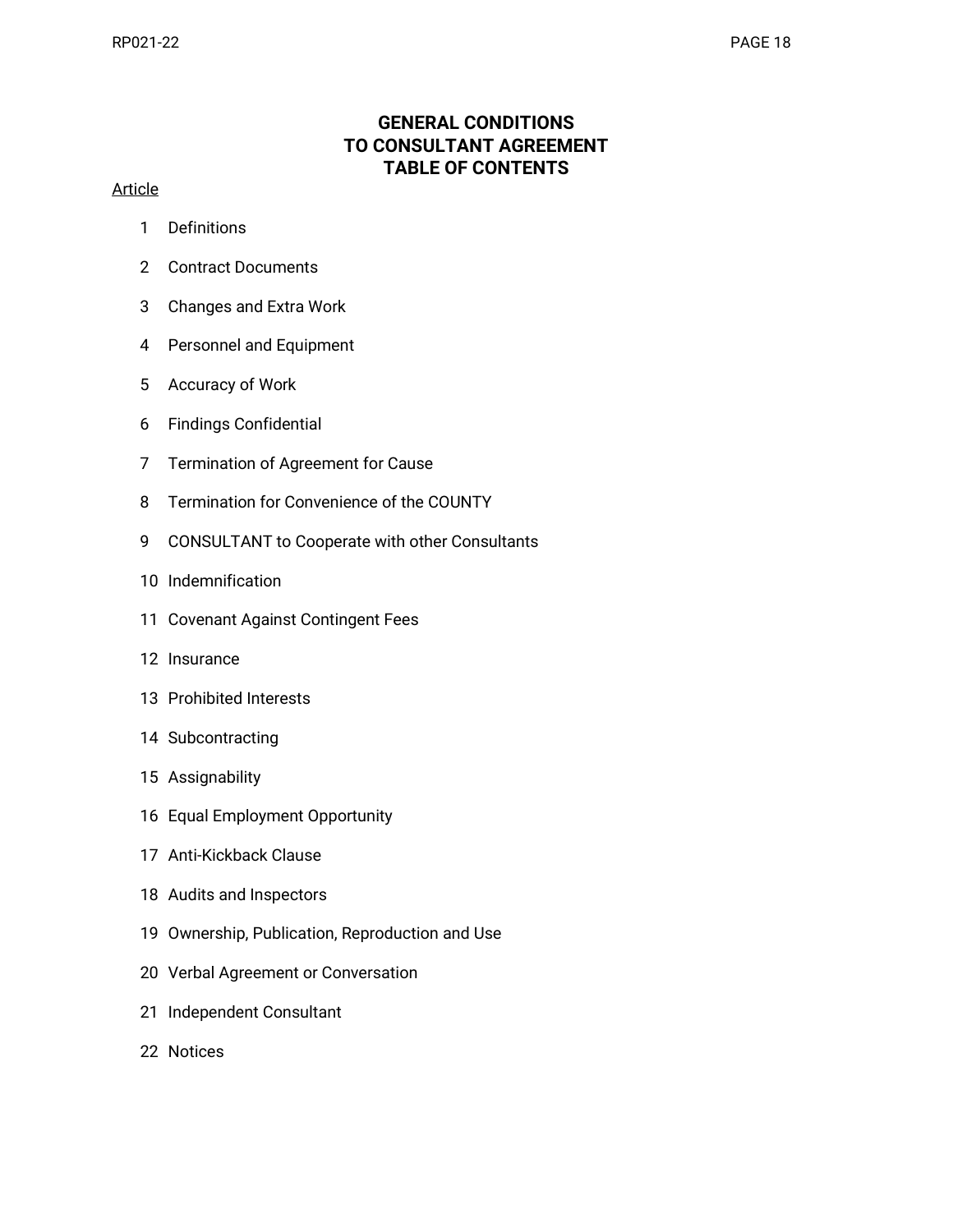#### 1. DEFINITIONS

Wherever used in this Agreement, whether in the singular or in the plural, the following terms shall have the following meanings:

- 1.1 COUNTY-means Gwinnett COUNTY, Georgia, a political subdivision of the State of Georgia.
- 1.2 Supplemental Agreement-means a written order to CONSULTANT signed by COUNTY and accepted by CONSULTANT, effecting an addition, deletion or revision in the Work, or an adjustment in the Agreement Price or the Contract Time, issued after execution of this Agreement.
- 1.3 Contract-means the Agreement Documents specifically identified and incorporated herein by reference in Section 2, CONTRACT DOCUMENTS.
- 1.4 Agreement Execution-means the date on which CONSULTANT executes and enters into a Agreement with COUNTY to perform the Work.
- 1.5 Agreement Price-means the total monies, adjusted in accordance with any provision herein, payable to the CONSULTANT under this Agreement.
- 1.6 Contract Time-means the period of time stated in this Agreement for the completion of the Work.
- 1.7 CONSULTANT-means the party or parties contracting directly with the COUNTY to perform Work pursuant to this Agreement.
- 1.8 DEPARTMENT-means the Director or designee of requesting department(s) named in this solicitation.
- 1.9 Drawings-means collectively, all the drawings, receipt of which is acknowledged by COUNTY, listed in this Agreement, and also such supplementary drawings as the CONSULTANT may issue from time to time in order to clarify or explain such drawing or to show details which are not shown thereon.
- 1.10 Specifications-means the written technical provisions including all appendices thereto, both general and specific, which form a part of the Agreement Documents.
- 1.11 Subconsultant-means any person, firm, partnership, joint venture, company, corporation, or entity having a contractual agreement with CONSULTANT or with any of its subconsultants at any tier to provide a part of the Work called for by this Agreement.
- 1.12 Work-means any and all obligations, duties and responsibilities, including furnishing equipment, engineering, design, workmanship, labor and any other services or things necessary to the successful completion of the Project, assigned to or undertaken by CONSULTANT under this Agreement.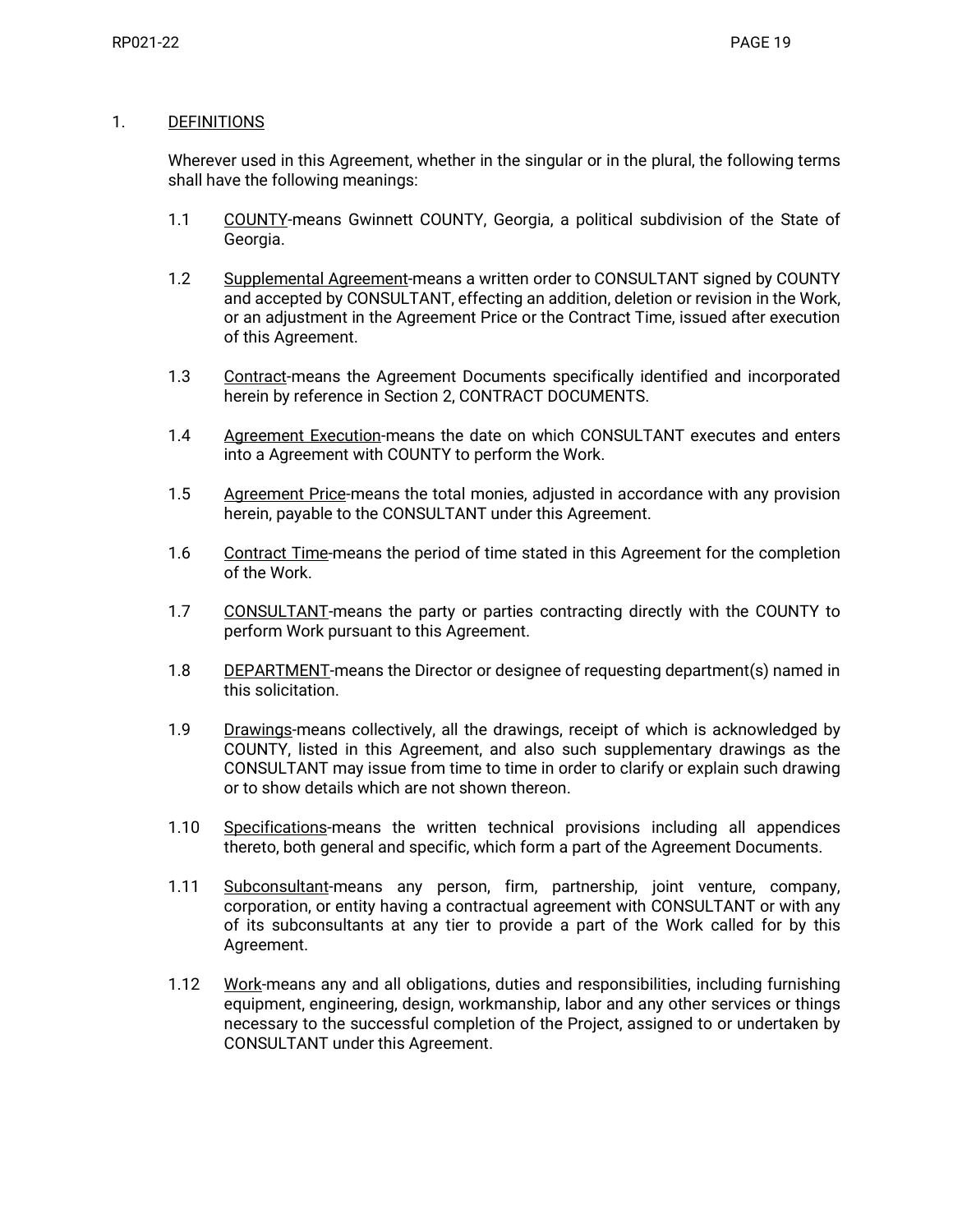1.13 Liaison-Representative of the COUNTY who shall act as Liaison between the COUNTY and the CONSULTANT for all matters pertaining to this Agreement, including review of CONSULTANT's plans and work.

#### 2. CONTRACT DOCUMENTS

#### 2.1 List of Documents

The Agreement, any required bonds, the General Conditions, the Appendices, the Detailed Scope of Work, the Specifications, the Drawings, the Exhibits, and all Agreement Supplemental Agreements shall constitute the Agreement Documents.

#### 2.2 Conflict and Precedence

- 2.0.1 The Agreement Documents are complementary, and what is called for by one is as binding as if called for by all. In the event there are any conflicting provisions or requirements in the component parts of this Agreement, the several Agreement Documents shall take precedence in the following order:
	- 1. Supplemental Agreements
	- 2. Agreement
	- 3. General Conditions
	- 4. Detailed Scope of Work
	- 5. Specifications
	- 6. Drawings

#### 3. CHANGES AND EXTRA WORK

The COUNTY may, at any time, request changes in the work to be performed hereunder. All such changes, including any increase or decrease in the amount of the CONSULTANT's compensation, which are mutually agreed upon by and between the COUNTY and the CONSULTANT, shall be incorporated in written Supplemental Agreements to the Agreement.

#### 4. PERSONNEL AND EQUIPMENT

The CONSULTANT represents that it has secured or will secure, at its own expense, all personnel necessary to complete this Agreement; none of whom shall be employees of, or have any contractual relationship with, the COUNTY. Primary liaison with the COUNTY will be through its designee. All of the services required hereunder will be performed by the CONSULTANT under its supervision, and all personnel engaged in the work shall be fully qualified and shall be authorized or permitted under law to perform such services.

The CONSULTANT shall employ only persons duly registered in the appropriate category in responsible charge of supervision and design of the work; and further shall employ only qualified surveyors in responsible charge of any survey work.

The CONSULTANT shall endorse all reports, contract plans, and survey data. Such endorsements shall be made by a person duly registered in the appropriate category by the Georgia State Board of Registration, being in the full employ of the CONSULTANT and responsible for the work prescribed by this Agreement.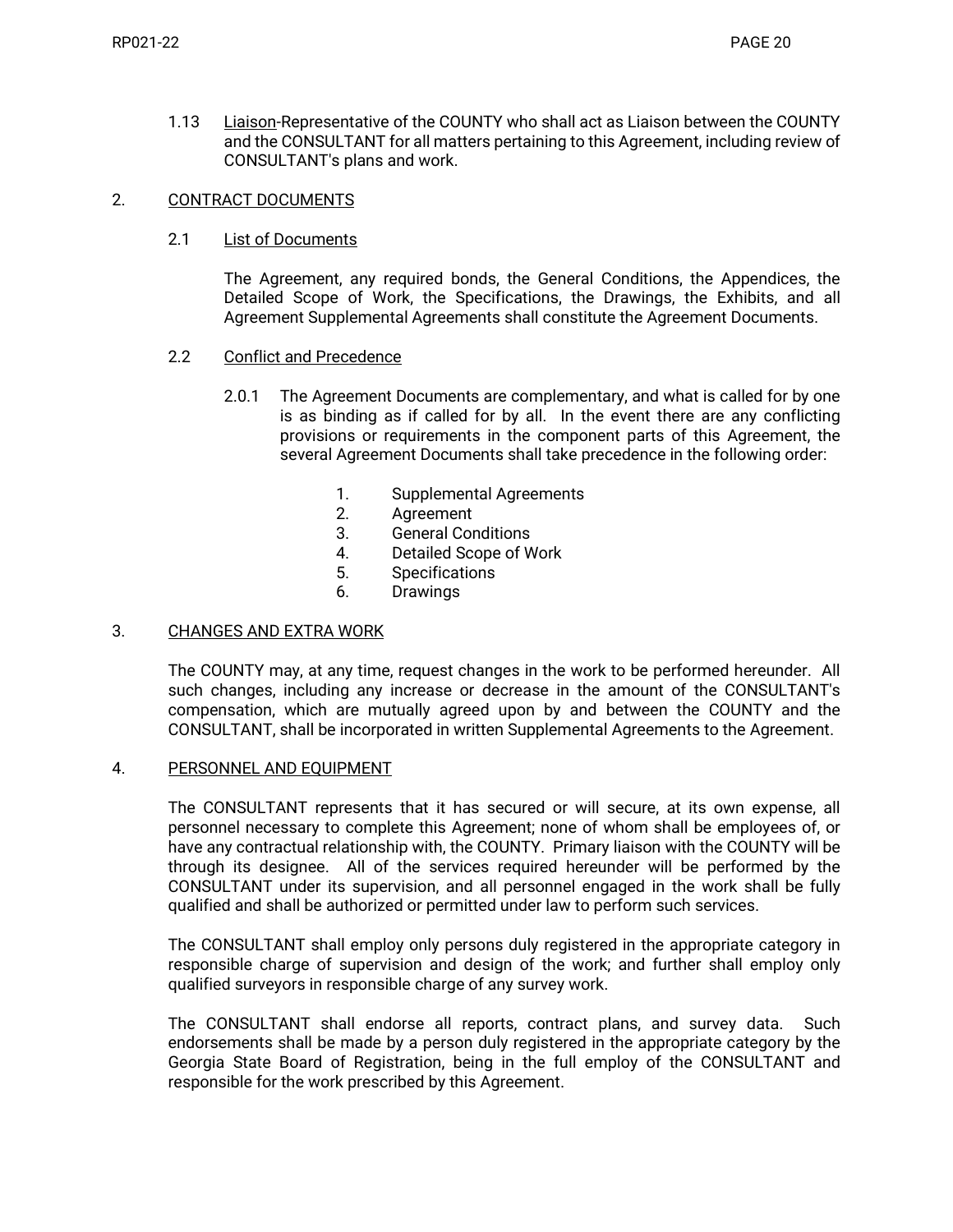#### 5. ACCURACY OF WORK

The CONSULTANT shall be responsible for the accuracy of the work and shall promptly correct errors and omissions in its plans and specifications without additional compensation.

Acceptance of the work by the COUNTY will not relieve the CONSULTANT of the responsibility for subsequent correction of any errors and the clarification of any ambiguities.

#### 6. FINDINGS CONFIDENTIAL

The CONSULTANT agrees that its conclusions and any reports are for the confidential information of the COUNTY and that it will not disclose its conclusions in whole or in part to any persons whatsoever, other than to submit its written documentation to the COUNTY, and will only discuss the same with it or its authorized representatives. Upon completion of this Agreement term, all documents, reports, maps, data and studies prepared by the CONSULTANT pursuant thereto shall become the property of the COUNTY and be delivered to DEPARTMENT.

Articles, papers, bulletins, reports, or other materials reporting the plans, progress, analyses, or results and findings of the work conducted under this Agreement shall not be presented publicly or published without prior approval in writing of the COUNTY.

It is further agreed that if any information concerning the PROJECT, its conduct, results, or data gathered or processed should be released by the CONSULTANT without prior approval from the COUNTY, the release of same shall constitute grounds for termination of this Agreement without indemnity to the CONSULTANT, but should any such information be released by the COUNTY or by the CONSULTANT with such prior written approval, the same shall be regarded as public information and no longer subject to the restrictions of this Agreement.

### 7. TERMINATION OF AGREEMENT FOR CAUSE

If through any cause, the CONSULTANT shall fail to fulfill in a timely and proper manner its obligations under this Agreement, or if the CONSULTANT shall violate any of the covenants, agreements or stipulations of this Agreement, the COUNTY shall thereupon have the right to terminate this Agreement by giving written notice to the CONSULTANT of such termination, and specifying the effective date thereof, at least ten (10) days before the effective date of such termination. Failure to maintain the scheduled level of effort as proposed and prescribed, or deviation from the aforesaid schedule without prior approval of the COUNTY, shall constitute cause for termination. In such event, all finished or unfinished documents, maps, data, studies, work papers and reports prepared by the CONSULTANT under this Agreement shall become the property of the COUNTY, and the CONSULTANT shall be entitled to receive just and equitable compensation for any satisfactory work completed on such documents, as determined by the COUNTY.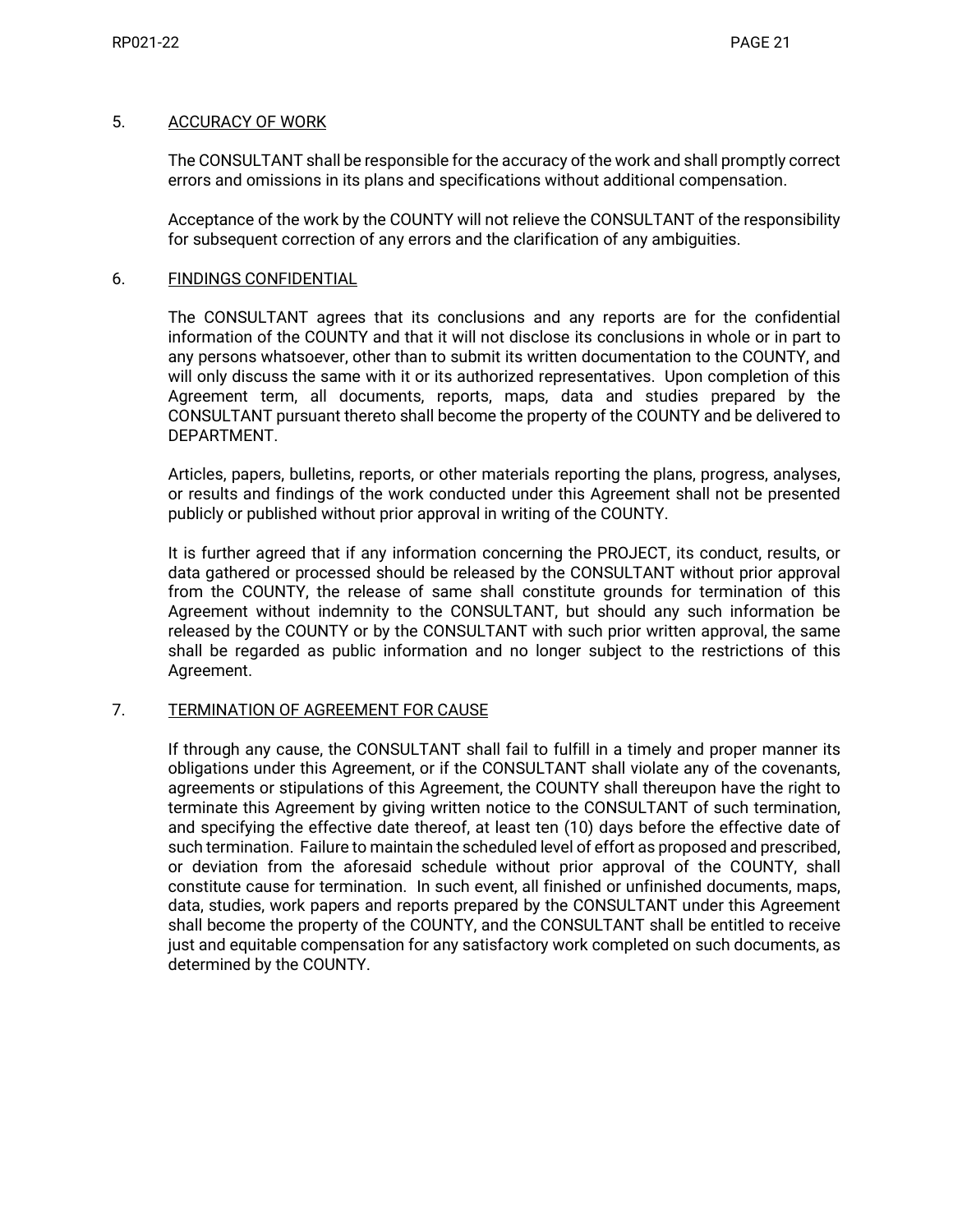### 8. TERMINATION FOR CONVENIENCE OF THE COUNTY

The COUNTY may terminate this Agreement for its convenience at any time upon 30 days notice in writing to the CONSULTANT. If the Agreement is terminated by the COUNTY as provided in this Article 8, the CONSULTANT will be paid compensation for those services actually performed. Partially completed tasks will be compensated for based on a signed statement of completion to be submitted by the CONSULTANT which shall itemize each task element and briefly state what work has been completed and what work remains to be done.

All such expenses shall be properly documented and submitted to the Director or his designee for processing and payment. The Gwinnett County Board of Commissioners shall be the final authority in the event of any disputes over authorized costs between the Director and the CONSULTANT.

#### 9. CONSULTANTS TO COOPERATE WITH OTHER CONSULTANTS

If the COUNTY undertakes or awards other contracts for additional related work, the CONSULTANT shall fully cooperate with such other consultants and the COUNTY employees or appointed committee(s), and carefully fit its own work to such additional work as may be directed by the COUNTY. The CONSULTANT shall not commit or permit any act which will interfere with the performance of work by any other CONSULTANT or by COUNTY employees. 10. INDEMNIFICATION

CONSULTANT agrees to protect, defend, indemnify, and hold harmless the COUNTY, its commissioners, officers, agents and employees from and against any and all liability, damages, claims, suits, liens, and judgments, for whatever nature, including claims for contribution and/or indemnification, for injuries to or death of any person or persons, or damage to the property or other rights of any person or persons to the

extent arising out of and attributed to the negligent acts, errors or omissions of the CONSULTANT. CONSULTANT's obligation to protect, defend, indemnify, and hold harmless, as set forth hereinabove shall include any matter arising out of any patent, trademark, copyright, or service mark, or any actual or alleged unfair competition disparagement of product or service, or other business tort of any type whatsoever, or any actual or alleged violation of trade regulations.

CONSULTANT further agrees to protect, defend, indemnify, and hold harmless the COUNTY, its commissioners, officers, agents, and employees from and against any and all claims or liability for compensation under the Worker's Compensation Act arising out of injuries sustained by any employee of the CONSULTANT.

#### 11. COVENANT AGAINST CONTINGENT FEES

The CONSULTANT warrants that no person or selling agency has been employed or retained to solicit or secure this Agreement upon an agreement or understanding for a commission, percentage, brokerage, or contingent fee, excepting bona fide employees or bona fide established commercial or selling agencies maintained by CONSULTANT for the purpose of securing business and that the CONSULTANT has not received any non-COUNTY fee related to this Agreement without the prior written consent of the COUNTY. For breach or violation of this warranty, the COUNTY shall have the right to annul this Agreement without liability or at its discretion to deduct from the Agreement Price of consideration the full amount of such commission, percentage, brokerage or contingent fee.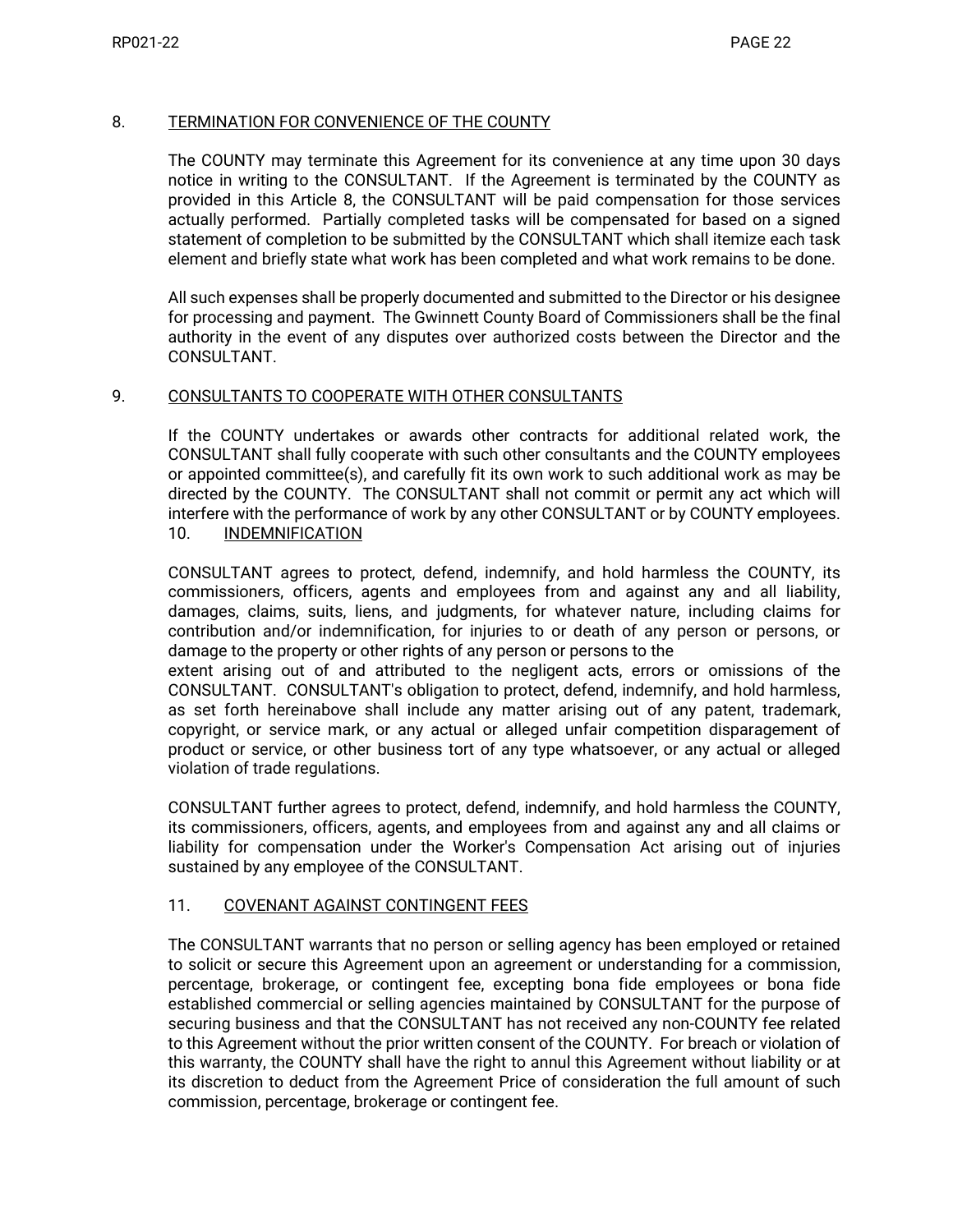#### 12. INSURANCE

The CONSULTANT shall, at all times that this Agreement is in effect, cause to be maintained in force and effect an insurance policy (s) that will ensure and indemnify both COUNTY and CONSULTANT against liability or financial loss resulting from injuries occurring to persons or property or occurring as a result of any negligent error, act, or omission of the CONSULTANT during the term of this Agreement. The liability under such insurance policy shall be not less than in the attached.

The CONSULTANT shall provide, at all times that this Agreement is in effect, Worker's Compensation insurance in accordance with the laws of the State of Georgia.

The CONSULTANT shall provide, at all times that this Agreement is in effect, Professional Liability Insurance with a limit of not less than that shown in the attached

Additionally, CONSULTANT shall provide, at all times that this Agreement is in effect, automobile liability insurance with a limit of not less than that shown in the attached.

The policies shall be written by a responsible company(s), to be approved by the COUNTY, and shall be noncancellable except on thirty (30) days' written notice to the COUNTY. Such policies shall name the COUNTY as additional insured, except for worker's compensation and professional liability policies, and a copy of such policy or a certificate of insurance shall be filed with the Director at the time of the execution of this Agreement.

#### 13. PROHIBITED INTERESTS

- 13.1 Conflict of Interest: The CONSULTANT agrees that it presently has no interest and shall acquire no interest, direct or indirect, that would conflict in any manner or degree with the performance of its services hereunder, unless disclosed per O.C.G.A.36-80- 28. The CONSULTANT further agrees that, in the performance of the Agreement, no person having any such interest shall be employed.
- 13.2 Interest of Public Officials: No member, officer, or employee of the COUNTY during his tenure or for one year thereafter, shall have any interest, direct or indirect, in this Agreement or the proceeds thereof.

### 14. SUBCONTRACTING

The CONSULTANT shall not subcontract any part of the work covered by this Agreement or permit subcontracted work to be further subcontracted without the Department's prior written approval of the subconsultant. The Department will not approve any subconsultant for work covered by this Agreement that has not been recommended for approval by the Department Director.

All subcontracts in the amount of \$10,000 or more shall include the provisions set forth in this Agreement.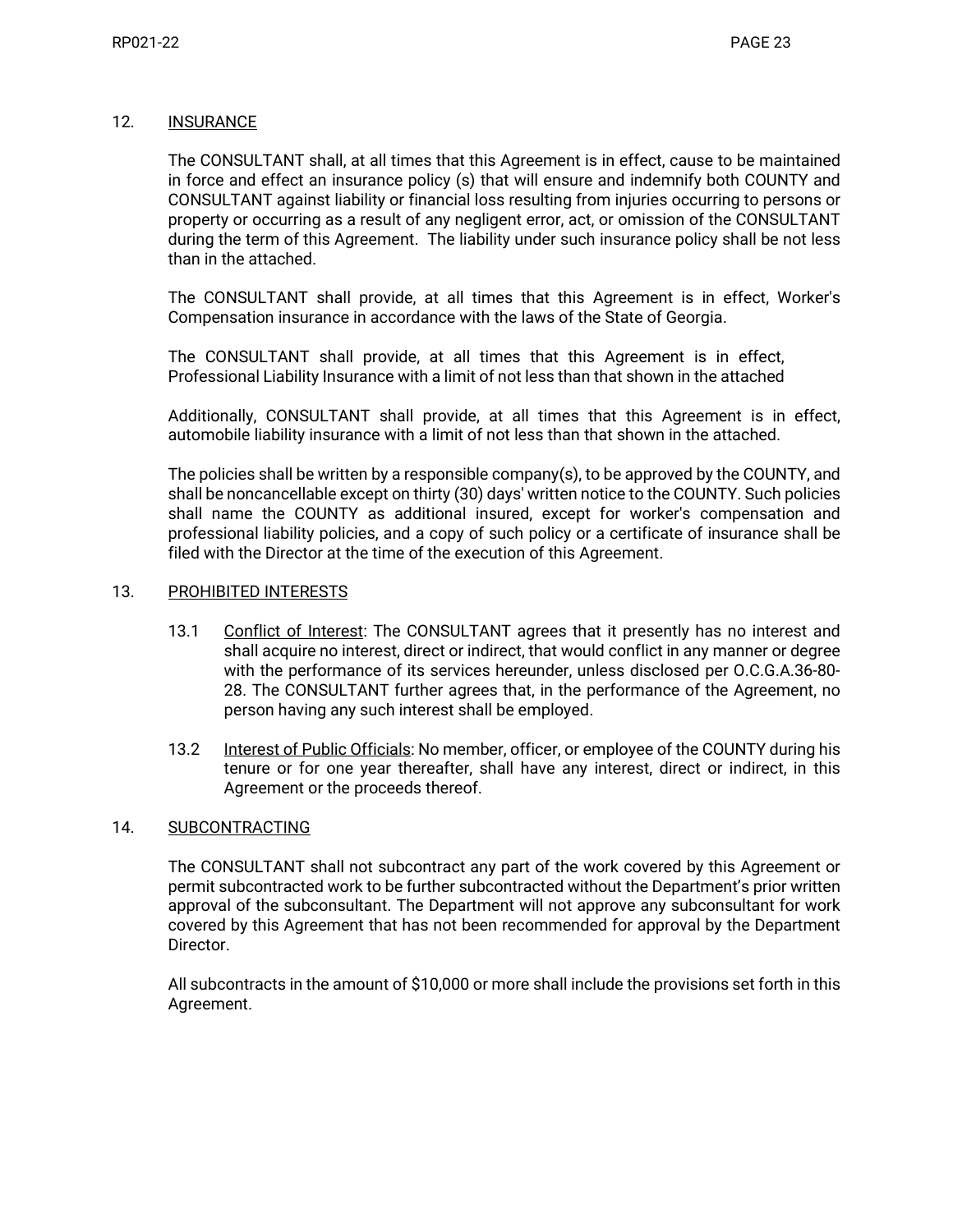#### 15. ASSIGNABILITY

The CONSULTANT shall not assign or transfer whether by an assignment or novation, any of its rights, obligations, benefits, liabilities or other interest under this Agreement without the written consent of the COUNTY.

### 16. EQUAL EMPLOYMENT OPPORTUNITY

During the performance of this Agreement, the CONSULTANT agrees as follows: (1) the CONSULTANT will not discriminate against any employee or applicant for employment because of race, creed, color, sex or national origin; (2) the CONSULTANT will, in all solicitations or advertisements for employees placed by qualified applicants, receive consideration for employment without regard to race, creed, color, sex or national origin; (3) the CONSULTANT will cause the foregoing provisions to be inserted in all subcontracts for any work covered by the Agreement so that such provision will be binding upon each subconsultant, provided that the foregoing provision shall not apply to contracts or subcontracts for standard commercial supplies of raw materials.

### 17. ANTI-KICKBACK CLAUSE

Salaries of architects, draftsmen, technical engineers and engineers, and technicians performing work under this Agreement shall be paid unconditionally and not less often than once a month without deduction or rebate on any account except only such payroll deductions as are mandatory by law. The CONSULTANT hereby promises to comply with all applicable "Anti-kickback" laws, and shall insert appropriate provisions in all subcontracts covering work under this Agreement.

#### 18. AUDITS AND INSPECTORS

At any time during normal business hours and as often as the COUNTY may deem necessary, the CONSULTANT shall make available to the COUNTY for examination all of its records with respect to all matters covered by this Agreement. It shall also permit the COUNTY to audit, examine and make copies, excerpts or transcripts from such records of personnel, conditions of employment and other data relating to all matters covered by this Agreement.

The CONSULTANT shall maintain all books, documents, papers, accounting records and other evidence pertaining to costs incurred on the Project and used in support of its proposal and shall make such material available at all reasonable times during the period of the Agreement, and for three years from the date of final payment under the Agreement, for inspection by the COUNTY or any reviewing agencies, and copies thereof shall be furnished upon request. The CONSULTANT agrees that the provisions of this Article shall be included in any Agreements it may make with any subconsultant, assignee, or transferee.

### 19. OWNERSHIP, PUBLICATION, REPRODUCTION AND USE

All documents and materials prepared pursuant to this Agreement are the property of the COUNTY. The COUNTY shall have the unrestricted authority to publish, disclose, distribute, and otherwise use, in whole or in part, any reports, data, maps, or other materials prepared under this Agreement without according credit of authorship. The COUNTY shall hold harmless and indemnify the CONSULTANT against all claims arising out of such use of documents and materials without the CONSULTANT'S knowledge and consent.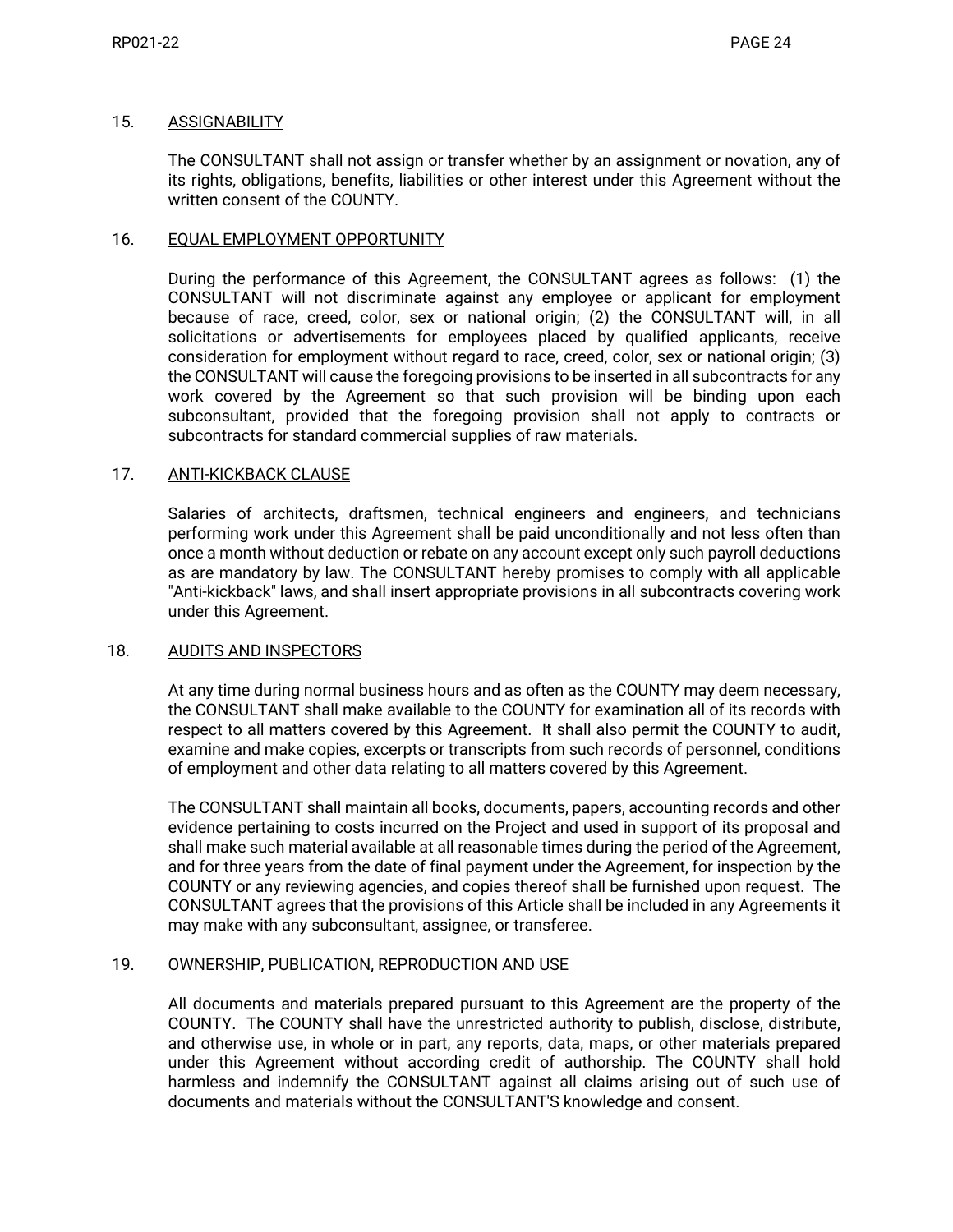### 20. VERBAL AGREEMENT OR CONVERSATION

No verbal agreement or conversation with any officer, agent, or employee of the COUNTY, either before, during, or after the execution of this Agreement, shall affect or modify any of the terms or obligations herein contained, nor shall such verbal agreement or conversation entitle the CONSULTANT to any additional payment whatsoever under the terms for this Agreement. All changes to this Agreement shall be in writing and appended hereto as prescribed in Article 3 above.

#### 21. INDEPENDENT CONSULTANT

The CONSULTANT shall perform the services under this Agreement as an independent consultant and nothing contained herein shall be construed to be inconsistent with this relationship or status. Nothing in this Agreement shall be interpreted or construed to constitute the CONSULTANT or any of its agents or employees to be the agent, employee, or representative of the COUNTY.

#### 22. NOTICES

All notices shall be in writing and delivered in person or transmitted by certified mail, postage prepaid.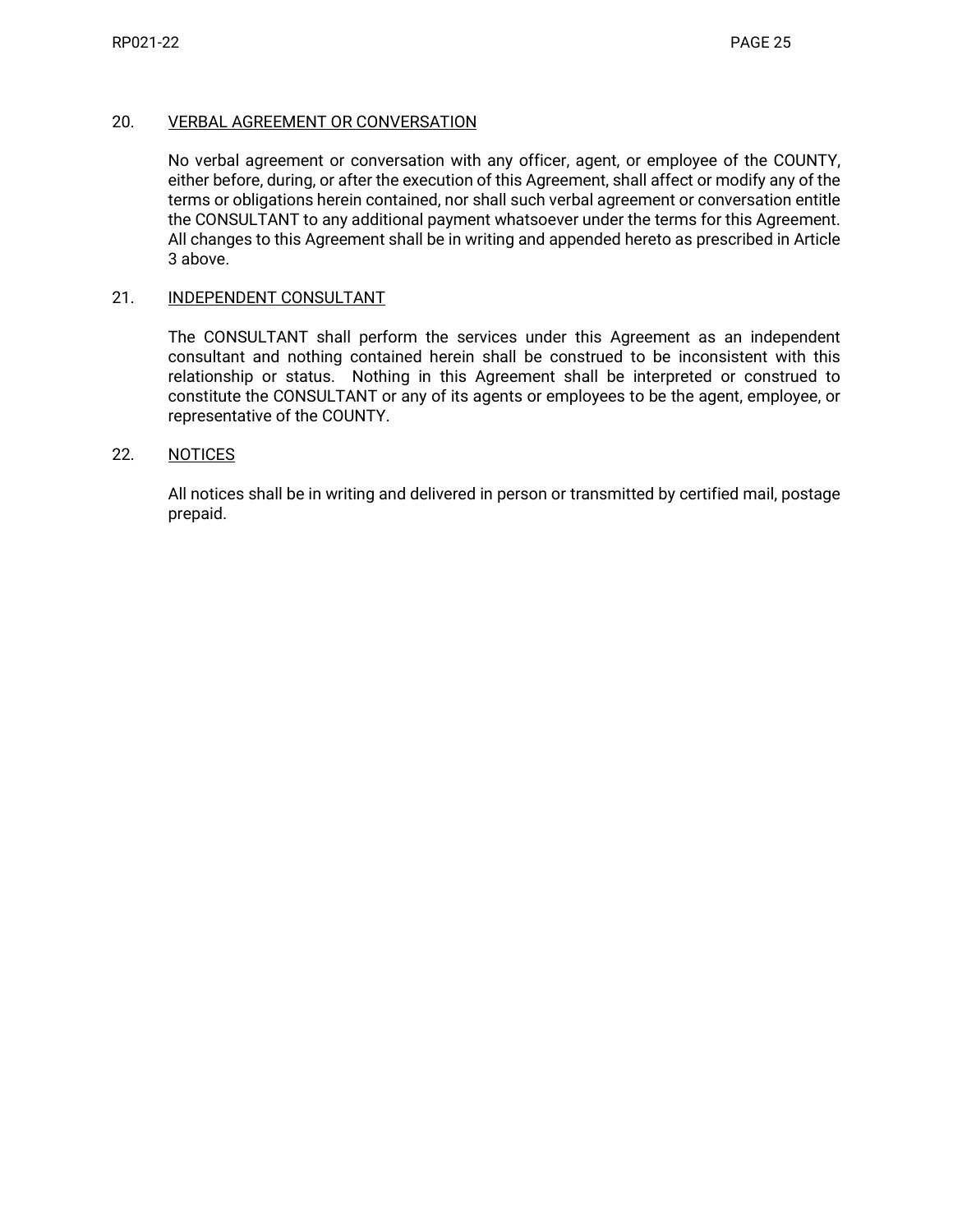**\*\*\*Gwinnett County requires that all Contracts between parties be entered into via the following documents. If any exceptions are taken to any part of this document, each must be stated in detail and submitted as part of your proposal/bid document. If no exceptions are noted it is assumed that the party fully agrees to the contract in its entirety. Exceptions to the sample contract provided in this request for proposal will be considered in terms of responsiveness when making award.\*\*\***

### **"SAMPLE"**

### **CONSULTANT CONTRACT**

## **RP017-22, Provision of a Scoping Study for the Piedmont Pathway Trail**

This **CONTRACT** made and entered into this day of this control of the control of the pand between Gwinnett County, Georgia (Party of the First Part, hereinafter called the COUNTY), and , (Party of the Second Part, hereinafter called the Consultant)

**NOW THEREFORE,** for and in consideration of the mutual promises and obligations contained herein and under the conditions hereinafter set forth, the parties do hereby agree as follows:

### **1. TERM:**

This contract shall commence upon execution of contract.

### **2. ATTACHMENTS:**

This Contract shall consist of the Service Provider's bid/proposal and all Invitations to Bid/Proposals including all drawings, specifications, price lists, Instructions to Bidders, General Conditions, Special Provisions, Detailed Specifications, addenda, and change orders issued after execution of the Contract (hereinafter collectively referred to as the "Bid"), which are specifically incorporated herein by reference (Exhibit A). In the event of a conflict between the County's contract documents and the Service Provider's bid/proposal, the County's contract documents shall control.

#### **3. PERFORMANCE:**

Consultant agrees to furnish all skill and labor of every description necessary to carry out and complete in good, firm and substantial, workmanlike manner, the work specified, in strict conformity with the Bid Proposal.

#### **4. PRICE:**

As full compensation for the performance of this Contract, the County shall pay the Consultant for the actual quantity of work performed, which shall in no event exceed \$ The fees for the work to be performed under this Contract shall be charged to the County in accordance with the rate schedule referenced in the Bid Proposal (Exhibit A). The County agrees to pay the Consultant following receipt by the County of a detailed invoice, reflecting the actual work performed by the Consultant.

### **5. INDEMNIFICATION AND HOLD HARMLESS:**

CONSULTANT agrees to protect, defend, indemnify, and hold harmless the COUNTY, its commissioners, officers, agents and employees from and against any and all liability, damages, claims, suits, liens, and judgments, for whatever nature, including claims for contribution and/or indemnification, for injuries to or death of any person or persons, or damage to the property or other rights of any person or persons to the extent arising out of and attributed to the negligent acts, errors or omissions of the CONSULTANT. CONSULTANT's obligation to protect, defend, indemnify, and hold harmless, as set forth hereinabove shall include any matter arising out of any patent, trademark, copyright, or service mark, or any actual or alleged unfair competition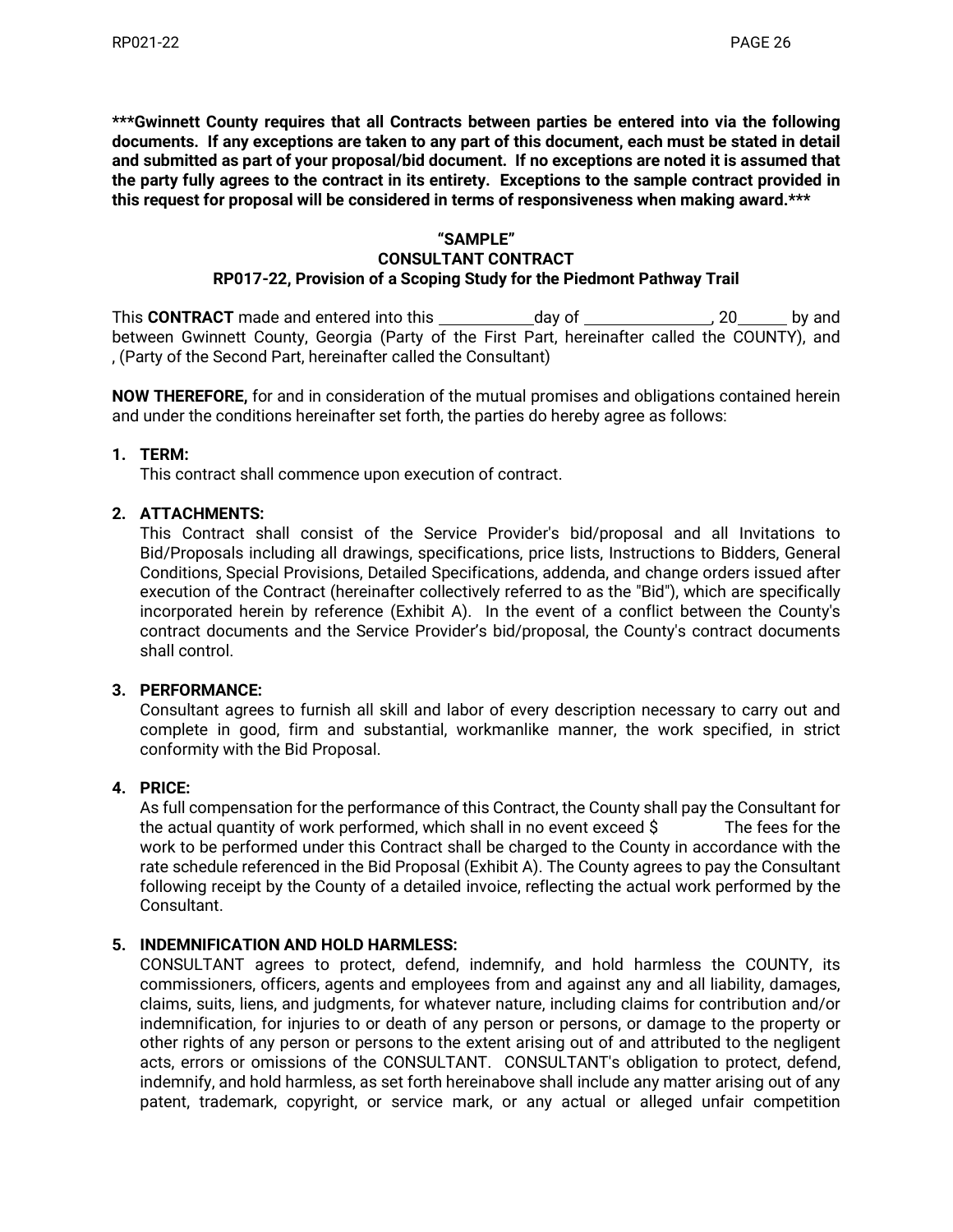disparagement of product or service, or other business tort of any type whatsoever, or any actual or alleged violation of trade regulations.

CONSULTANT further agrees to protect, defend, indemnify, and hold harmless the COUNTY, its commissioners, officers, agents, and employees from and against any and all claims or liability for compensation under the Worker's Compensation Act arising out of injuries sustained by any employee of the CONSULTANT.

### **6. TERMINATION FOR CAUSE:**

The COUNTY may terminate this Contract for cause upon ten (10) days prior written notice to the Consultant of the Consultant's default in the performance of any term of this Contract. Such termination shall be without prejudice to any of the COUNTY's rights or remedies provided by law.

### **7. TERMINATION FOR CONVENIENCE:**

The COUNTY may terminate this Contract for its convenience at any time upon 30 days written notice to the Consultant. In the event of the COUNTY's termination of this Contract for convenience, the Consultant will be paid for those services actually performed. Partially completed performance of the Contract will be compensated based upon a signed statement of completion to be submitted by the Consultant, which shall itemize each element of performance.

### **8. CONTRACT NOT TO DISCRIMINATE:**

During the performance of this Contract, the Consultant will not discriminate against any employee or applicant for employment because of race, creed, color, sex, national origin, age, or disability, which does not preclude the applicant or employee from performing the essential functions of the position. The Consultant will also, in all solicitations or advertisements for employees placed by qualified applicants, consider the same without regard to race, creed, color, sex, national origin, age, or disability, which does not preclude the applicant from performing the essential functions of the job. The Consultant will cause the foregoing provisions to be inserted in all subcontracts for any work covered by this Contract so that such provision will be binding upon each subconsultant, providing that the foregoing provisions shall not apply to contracts or subconsultants for standard commercial supplies of raw materials.

#### **9. ASSIGNMENT:**

The Consultant shall not sublet, assign, transfer, pledge, convey, sell or otherwise dispose of the whole or any part of this Contract or his right, title, or interest therein to any person, firm, or corporation without the previous consent of the County in writing.

#### **10. WAIVER:**

A waiver by either party of any breach of any provision, term, covenant, or condition of this Contract shall not be deemed a waiver of any subsequent breach of the same or any other provision, term, covenant, or condition.

#### **11. SEVERABILITY:**

The parties agree that each of the provisions included in this Contract is separate, distinct and severable from the other and remaining provisions of this Contract, and that the invalidity of any Contract provision shall not affect the validity of any other provision or provisions of this Contract.

#### **12. GOVERNING LAW:**

The parties agree that this Contract shall be governed and construed in accordance with the laws of the State of Georgia. This Contract has been signed in Gwinnett County, Georgia.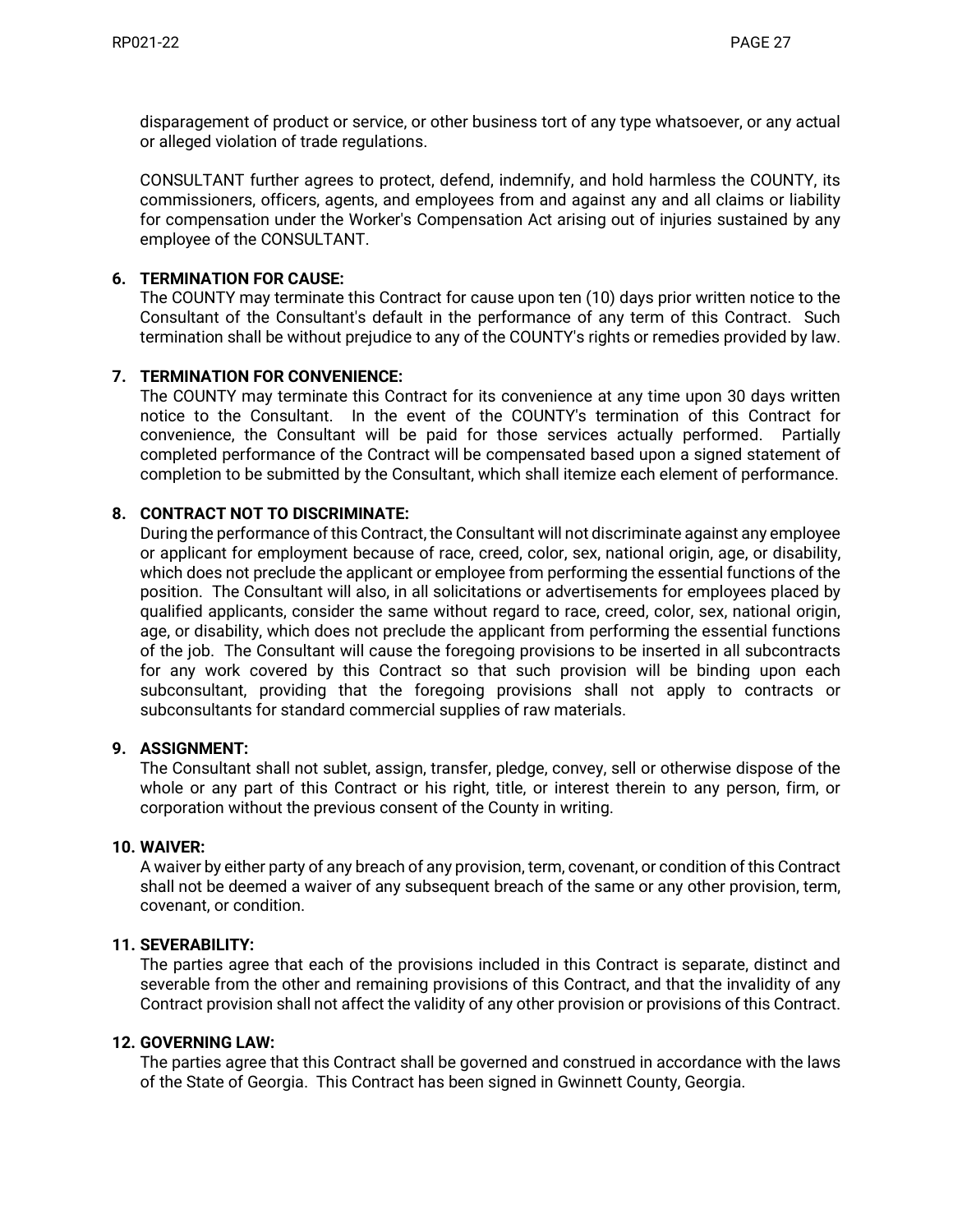## **13. MERGER CLAUSE:**

The parties agree that the terms of this Contract include the entire Contract between the parties, and as such, shall exclusively bind the parties. No other representations, either oral or written, may be used to contradict the terms of this Contract.

(Signature Next Page)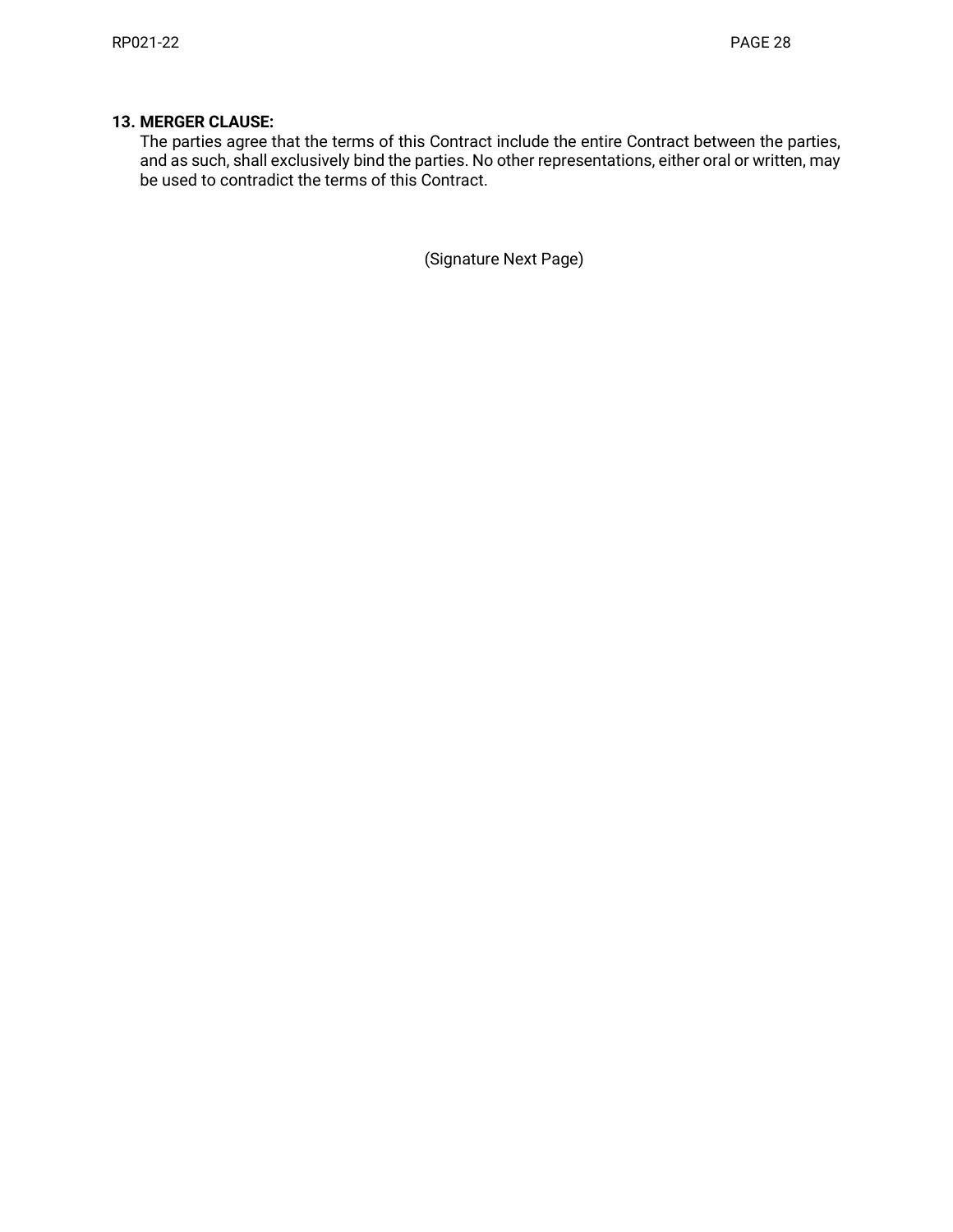### **GWINNETT COUNTY, GEORGIA**

**IN WITNESS WHEREOF**, the parties hereto, acting through their duly authorized agents, have caused this **CONTRACT** to be signed, sealed and delivered.

#### GWINNETT COUNTY, GEORGIA

By:

Nicole L. Hendrickson, Chairwoman Gwinnett County Board of **Commissioners** 

ATTEST:

**Signature** 

Tina King, County Clerk Board of Commissioners

APPROVED AS TO FORM:

Signature Gwinnett County Staff Attorney

CONSULTANT:

BY:

Signature

Print Name

**Title** 

ATTEST:

Signature

Print Name Corporate Secretary (Seal)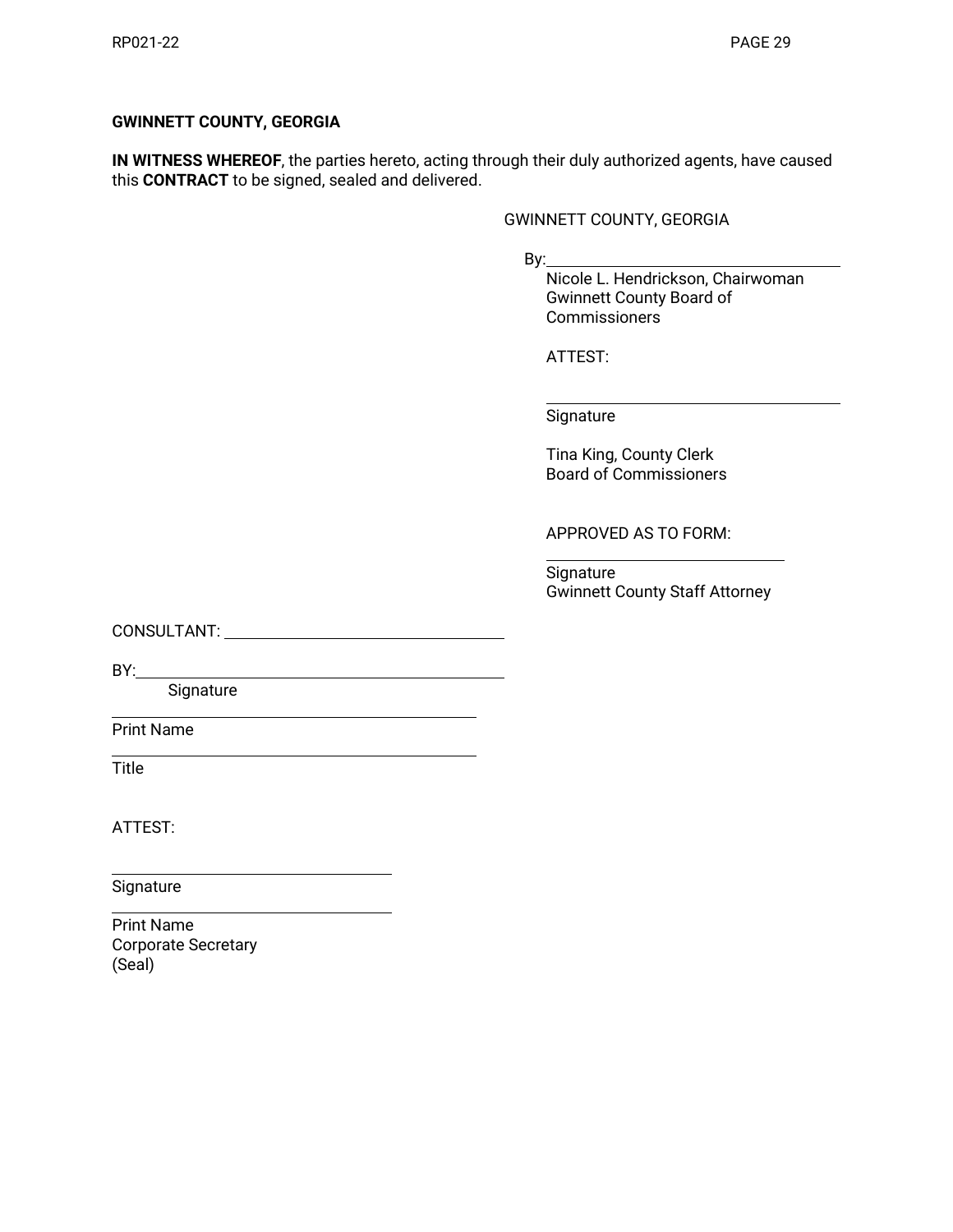## **REQUIRED CONTRACT PROVISIONS FOR NON-FEDERAL ENTITY CONTRACTS UNDER FEDERAL AWARDS – APPENDIX II TO 2 CFR PART 200**

# **The following provisions are required and apply to all federally funded non-construction contracts.**

**(A) Contracts for more than the simplified acquisition threshold currently set at \$150,000, which is the inflation adjusted amount determined by the Civilian Agency Acquisition Council and the Defense Acquisition Regulations Council (Councils) as authorized by 41 U.S.C. 1908, must address administrative, contractual, or legal remedies in instances where contractors violate or breach contract terms, and provide for such sanctions and penalties as appropriate.** 

Pursuant to Federal Rule (A) above, when federal funds are expended, Gwinnett County reserves all rights and privileges under the applicable laws and regulations with respect to this procurement in the event of breach of contract by either party.

Does vendor agree? YES \_\_\_\_\_\_\_\_ Initials of Authorized Representative of vendor

# **(B) Termination for cause and for convenience by the grantee or subgrantee including the manner by which it will be effected and the basis for settlement. (All contracts in excess of \$10,000).**

Pursuant to Federal Rule (B) above, when federal funds are expended, Gwinnett County reserves the right to immediately terminate any agreement in excess of \$10,000 resulting from this procurement process in the event of a breach or default of the agreement by Vendor, in the event vendor fails to: (1) meet schedules, deadlines, and/or delivery dates within the time specified in the procurement solicitation, contract, and/or a purchase order; (2) make any payments owed; or (3) otherwise perform in accordance with the contract and/or the procurement solicitation. Gwinnett County also reserves the right to terminate the contract immediately, with written notice to vendor, for convenience, if Gwinnett County believes, in its sole discretion that it is in the best interest of Gwinnett County to do so. The vendor will be compensated for work performed and accepted and goods accepted by Gwinnett County as of the termination date if the contract is terminated for convenience of Gwinnett County. Any award under this procurement process is not exclusive and Gwinnett County reserves the right to purchase goods and services from other vendors when it is in the best interest of Gwinnett County.

**(C) Equal Employment Opportunity. Except as otherwise provided under 41 CFR Part 60, all contracts that meet the definition of "federally assisted construction contract" in 41 CFR Part 60- 1.3 must include the equal opportunity clause provided under 41 CFR 60-1.4(b), in accordance with Executive Order 11246, "Equal Employment Opportunity" (30 FR 12319, 12935, 3 CFR Part, 1964-1965 Comp., p. 339), as amended by Executive Order 11375, "Amending Executive Order 11246 Relating to Equal Employment Opportunity," and implementing regulations at 41 CFR part 60, "Office of Federal Contract Compliance Programs, Equal Employment Opportunity, Department of Labor."**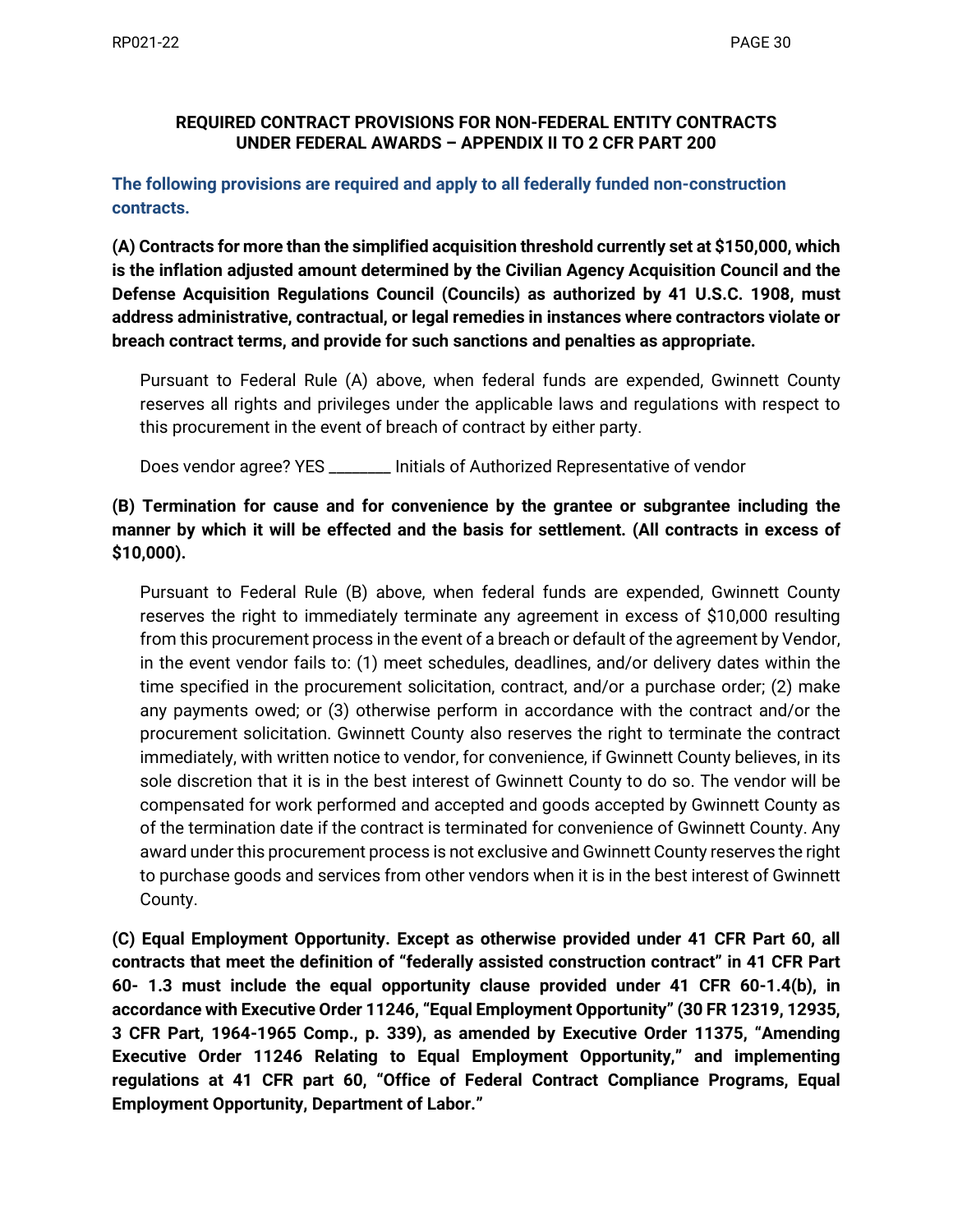Pursuant to Federal Rule (C) above, when federal funds are expended by Gwinnett County on any federally assisted construction contract, the equal opportunity clause is incorporated by reference herein.

Does vendor agree to abide by the above?

YES \_\_\_\_\_\_\_\_ Initials of Authorized Representative of vendor

**(D) Davis-Bacon Act, as amended (40 U.S.C. 3141-3148). When required by Federal program legislation, all prime construction contracts in excess of \$2,000 awarded by non-Federal entities must include a provision for compliance with the Davis-Bacon Act (40 U.S.C. 3141-3144, and 3146- 3148) as supplemented by Department of Labor regulations (29 CFR Part 5, "Labor Standards Provisions Applicable to Contracts Covering Federally Financed and Assisted Construction"). In accordance with the statute, contractors must be required to pay wages to laborers and mechanics at a rate not less than the prevailing wages specified in a wage determination made by the Secretary of Labor. In addition, contractors must be required to pay wages not less than once a week. The nonfederal entity must place a copy of the current prevailing wage determination issued by the Department of Labor in each solicitation. The decision to award a contract or subcontract must be conditioned upon the acceptance of the wage determination. The non-Federal entity must report all suspected or reported violations to the Federal awarding agency. The contracts must also include a provision for compliance with the Copeland "Anti-Kickback" Act (40 U.S.C. 3145), as supplemented by Department of Labor regulations (29 CFR Part 3, "Contractors and Subcontractors on Public Building or Public Work Financed in Whole or in Part by Loans or Grants from the United States"). The Act provides that each contractor or subrecipient must be prohibited from inducing, by any means, any person employed in the construction, completion, or repair of public work, to give up any part of the compensation to which he or she is otherwise entitled. The non-Federal entity must report all suspected or reported violations to the Federal awarding agency.** 

Pursuant to Federal Rule (D) above, when federal funds are expended by Gwinnett County, during the term of an award for all contracts and subgrants for construction or repair, the vendor will be in compliance with all applicable Davis-Bacon Act provisions.

*Not directly applicable to this non-construction contract.*

**(E) Contract Work Hours and Safety Standards Act (40 U.S.C. 3701-3708). Where applicable, all contracts awarded by the non-Federal entity in excess of \$100,000 that involve the employment of mechanics or laborers must include a provision for compliance with 40 U.S.C. 3702 and 3704, as supplemented by Department of Labor regulations (29 CFR Part 5). Under 40 U.S.C. 3702 of the Act, each contractor must be required to compute the wages of every mechanic and laborer on the basis of a standard work week of 40 hours. Work in excess of the standard work week is permissible provided that the worker is compensated at a rate of not less than one and a half times the basic rate of pay for all hours worked in excess of 40 hours in the work week. The requirements of 40 U.S.C. 3704 are applicable to construction work and provide that no laborer**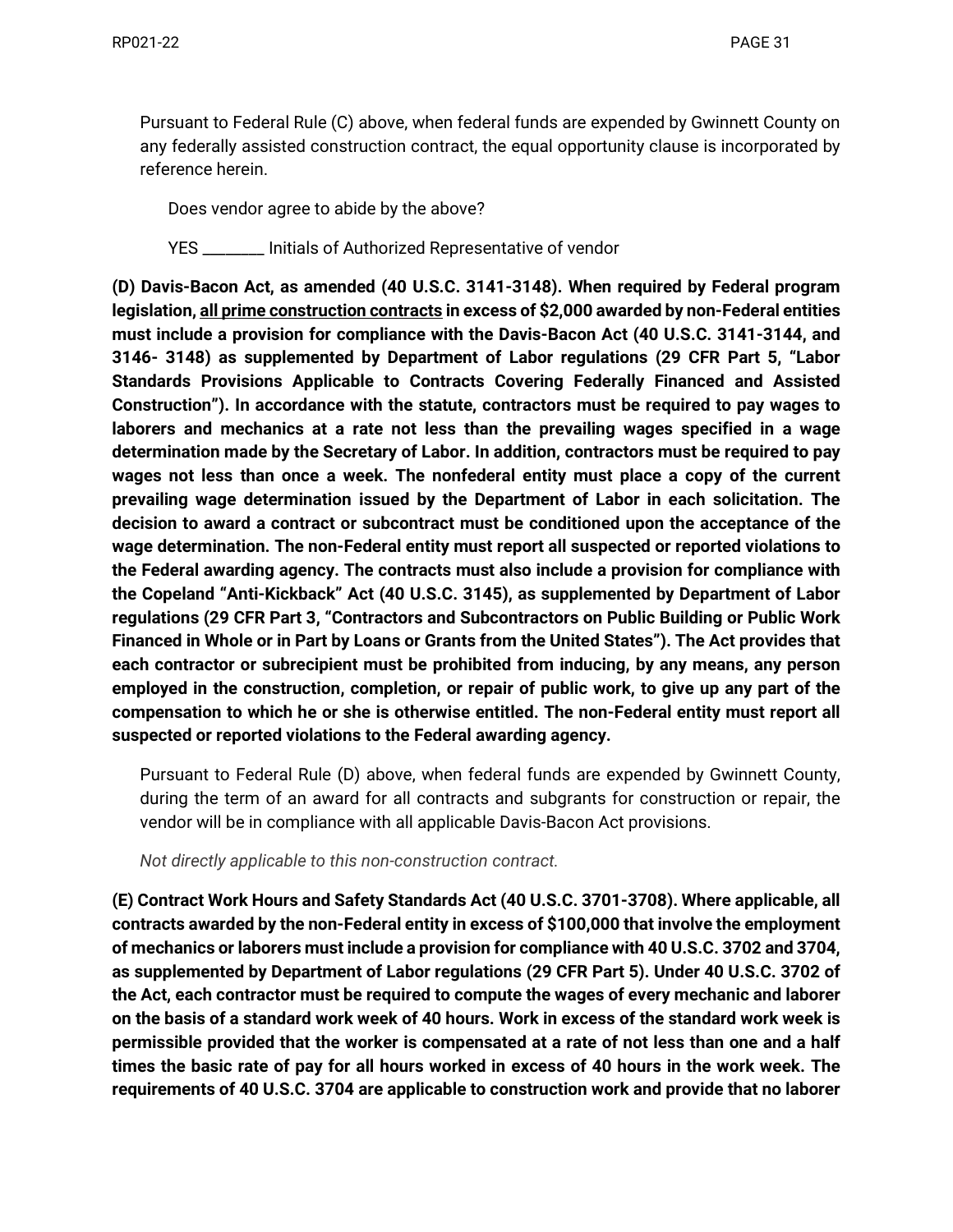**or mechanic must be required to work in surroundings or under working conditions which are unsanitary, hazardous or dangerous. These requirements do not apply to the purchases of supplies or materials or articles ordinarily available on the open market, or contracts for transportation or transmission of intelligence.** 

Pursuant to Federal Rule (E) above, when federal funds are expended by Gwinnett County, the vendor certifies that during the term of an award for all contracts by Gwinnett County resulting from this procurement process, the vendor will be in compliance with all applicable provisions of the Contract Work Hours and Safety Standards Act.

Does vendor agree? YES \_\_\_\_\_\_\_\_ Initials of Authorized Representative of vendor

**(F) Rights to Inventions Made Under a Contract or Agreement. If the Federal award meets the definition of "funding agreement" under 37 CFR §401.2 (a) and the recipient or subrecipient wishes to enter into a contract with a small business firm or nonprofit organization regarding the substitution of parties, assignment or performance of experimental, developmental, or research work under that "funding agreement," the recipient or subrecipient must comply with the requirements of 37 CFR Part 401, "Rights to Inventions Made by Nonprofit Organizations and Small Business Firms Under Government Grants, Contracts and Cooperative Agreements," and any implementing regulations issued by the awarding agency.** 

Pursuant to Federal Rule (F) above, when federal funds are expended by Gwinnett County, the vendor certifies that during the term of an award for all contracts by Gwinnett County resulting from this procurement process, the vendor agrees to comply with all applicable requirements as referenced in Federal Rule (F) above.

Does vendor agree? YES \_\_\_\_\_\_\_\_ Initials of Authorized Representative of vendor

**(G) Clean Air Act (42 U.S.C. 7401-7671q.) and the Federal Water Pollution Control Act (33 U.S.C. 1251-1387), as amended—Contracts and subgrants of amounts in excess of \$150,000 must contain a provision that requires the non-Federal award to agree to comply with all applicable standards, orders or regulations issued pursuant to the Clean Air Act (42 U.S.C. 7401-7671q) and the Federal Water Pollution Control Act as amended (33 U.S.C. 1251- 1387). Violations must be reported to the Federal awarding agency and the Regional Office of the Environmental Protection Agency (EPA).**

Pursuant to Federal Rule (G) above, when federal funds are expended by Gwinnett County, the vendor certifies that during the term of an award for all contracts by Gwinnett County resulting from this procurement process, the vendor agrees to comply with all applicable requirements as referenced in Federal Rule (G) above.

Does vendor agree? YES \_\_\_\_\_\_\_\_ Initials of Authorized Representative of vendor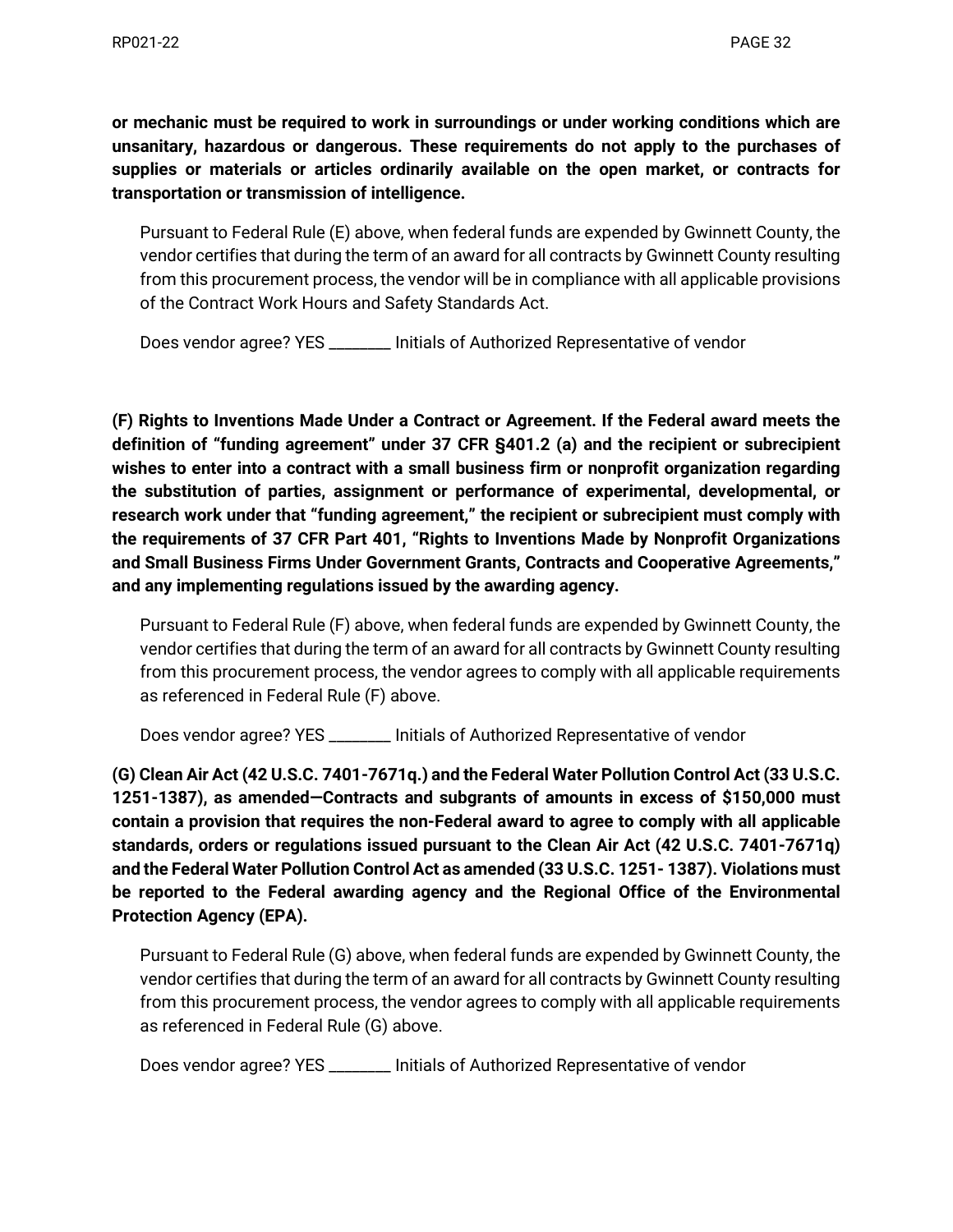**(H) Debarment and Suspension (Executive Orders 12549 and 12689)—A contract award (see 2 CFR 180.220) must not be made to parties listed on the government wide exclusions in the System for Award Management (SAM), in accordance with the OMB guidelines at 2 CFR 180 that implement Executive Orders 12549 (3 CFR part 1986 Comp., p. 189) and 12689 (3 CFR part 1989 Comp., p. 235), "Debarment and Suspension." SAM Exclusions contains the names of parties debarred, suspended, or otherwise excluded by agencies, as well as parties declared ineligible under statutory or regulatory authority other than Executive Order 12549.** 

Pursuant to Federal Rule (H) above, when federal funds are expended by Gwinnett County, the vendor certifies that during the term of an award for all contracts by Gwinnett County resulting from this procurement process, the vendor certifies that neither it nor its principals is presently debarred, suspended, proposed for debarment, declared ineligible, or voluntarily excluded from participation by any federal department or agency.

Does vendor agree? YES \_\_\_\_\_\_\_\_ Initials of Authorized Representative of vendor

**(I) Byrd Anti-Lobbying Amendment (31 U.S.C. 1352)—Contractors that apply or bid for an award exceeding \$100,000 must file the required certification. Each tier certifies to the tier above that it will not and has not used Federal appropriated funds to pay any person or organization for influencing or attempting to influence an officer or employee of any agency, a member of Congress, officer or employee of Congress, or an employee of a member of Congress in connection with obtaining any Federal contract, grant or any other award covered by 31 U.S.C. 1352. Each tier must also disclose any lobbying with non-Federal funds that takes place in connection with obtaining any Federal award. Such disclosures are forwarded from tier to tier up to the nonfederal award.** 

Pursuant to Federal Rule (I) above, when federal funds are expended by Gwinnett, the vendor certifies that during the term and after the awarded term of an award for all contracts by Gwinnett County resulting from this procurement process, the vendor certifies that it is in compliance with all applicable provisions of the Byrd Anti-Lobbying Amendment (31 U.S.C. 1352). The undersigned further certifies that:

(1) No Federal appropriated funds have been paid or will be paid for on behalf of the undersigned, to any person for influencing or attempting to influence an officer or employee of any agency, a Member of Congress, an officer or employee of congress, or an employee of a Member of Congress in connection with the awarding of a Federal contract, the making of a Federal grant, the making of a Federal loan, the entering into a cooperative agreement, and the extension, continuation, renewal, amendment, or modification of a Federal contract, grant, loan, or cooperative agreement.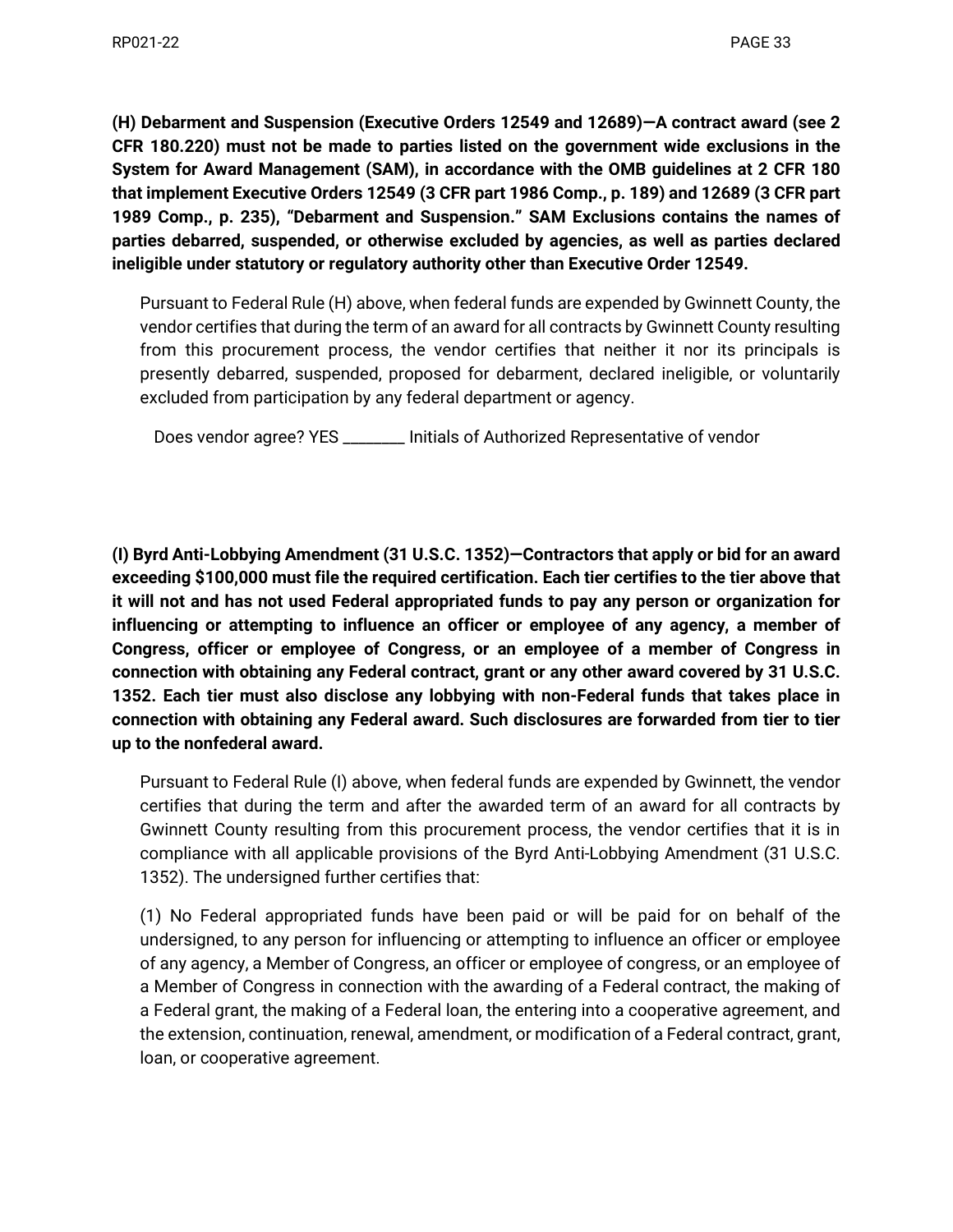(2) If any funds other than Federal appropriated funds have been paid or will be paid to any person for influencing or attempting to influence an officer or employee of any agency, a Member of Congress, an officer or employee of congress, or an employee of a Member of Congress in connection with this Federal grant or cooperative agreement, the undersigned shall complete and submit Standard Form-LLL, "Disclosure Form to Report Lobbying", in accordance with its instructions.

(3) The undersigned shall require that the language of this certification be included in the award documents for all covered sub-awards exceeding \$100,000 in Federal funds at all appropriate tiers and that all subrecipients shall certify and disclose accordingly.

Does vendor agree? YES \_\_\_\_\_\_\_\_ Initials of Authorized Representative of vendor

**(J) Recycled Products. The Resource Conservation and Recovery Act, as amended, (42 U.S.C. § 6962 et seq.), requires States and local governmental authorities to provide a competitive preference to products and services that conserve natural resources, protect the environment, and are energy efficient. Recipients are required to procure only items designated in guidelines of the Environmental Protection Agency (EPA) at 40 C.F.R. part 247 that contain the highest percentage of recovered materials practicable, consistent with maintaining a satisfactory level of competition, where the purchase price of the item exceeds \$10,000 or the value of the quantity acquired during the preceding fiscal year exceeded \$10,000.**

# **Recovered Materials**

The Contractor agrees to provide a preference for those products and services that conserve natural resources, protect the environment, and are energy efficient by complying with and facilitating compliance with Section 6002 of the Resource Conservation and Recovery Act, as amended, 42 U.S.C. § 6962, and U.S. Environmental Protection Agency (U.S. EPA), "Comprehensive Procurement Guideline for Products Containing Recovered Materials," 40 C.F.R. part 247.

Does vendor agree? YES \_\_\_\_\_\_\_\_ Initials of Authorized Representative of vendor

**(K) Huawei Technology Ban - Section 889 of the 2019 National Defense Authorization Act ("NDAA")** 

- **889(a)(1)(A): directs that agencies may not "procure or obtain . . . any equipment, system, or service that uses** *covered telecommunications equipment or services* **as a substantial or essential component of any system." This limitation was implemented by an amendment to the Federal Acquisition Regulation ("FAR") published on August 13, 2019.**
- **889(a)(1)(B) directs that agencies may not "enter into a contract (or extend or renew a contract) with an entity that uses any equipment, system, or services that uses covered**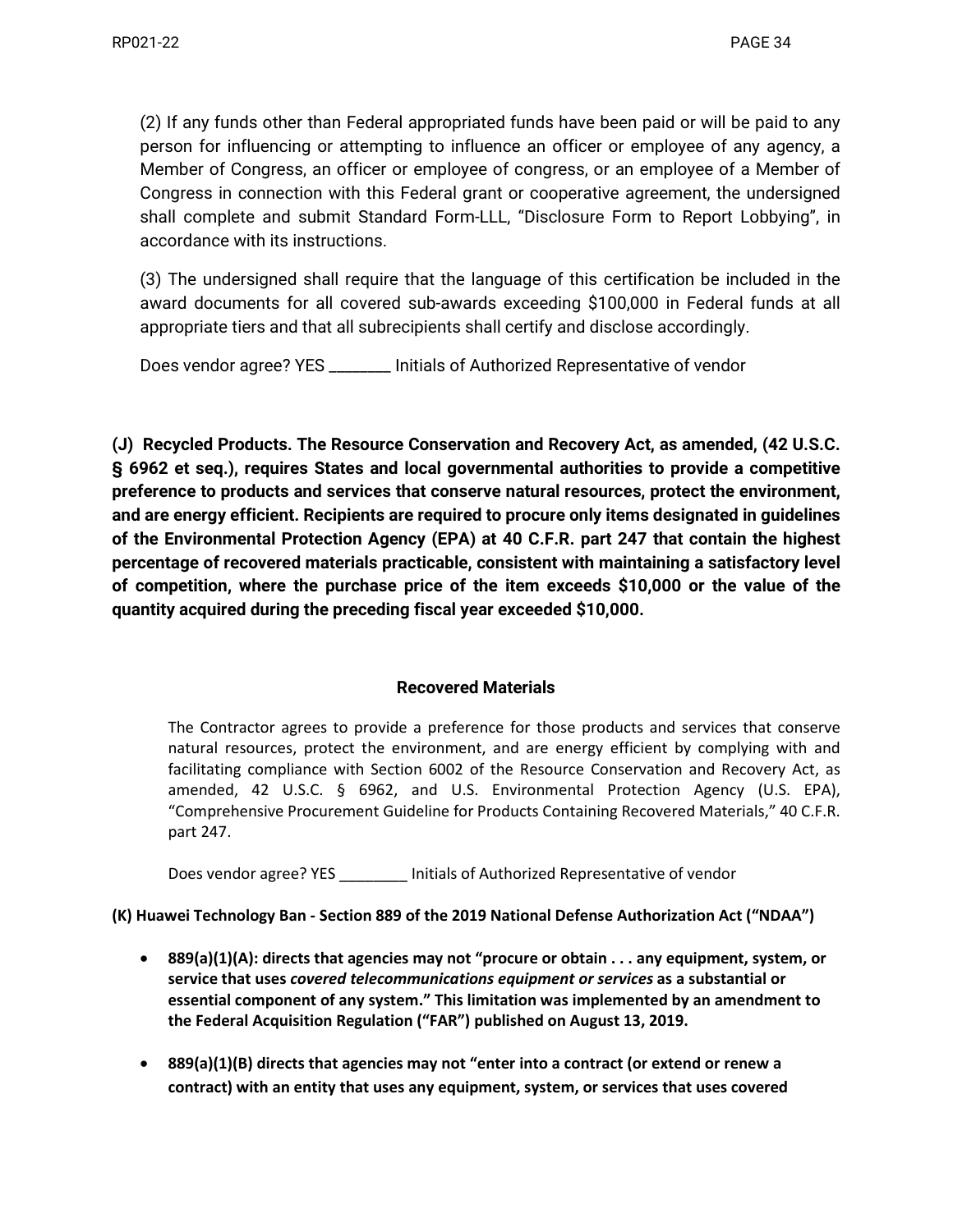**telecommunications equipment or services as a substantial or essential component of any system." This limitation was implemented by an amendment to the FAR in July 2019, with an effective date of August 13, 2020.**

- o **Covered telecommunications equipment or services" falls into four categories:**
	- **Telecommunications equipment produced by Huawei Technologies Company, ZTE Corporation, or any subsidiary or affiliate of either.**
	- **When to be used for public safety, government facility security, security of critical infrastructure, or other national security purposes, "video surveillance and telecommunications equipment produced by Hytera Communications Corporation, Hytera Communications Corporation, Hangzhou Hikvision Digital Technology Company, . . . Dahua Technology Company" or any subsidiary or affiliate of the aforementioned.**
	- **Telecommunications or video surveillance services provided by any of the aforementioned entities.**
	- **Telecommunications or video surveillance equipment produced by or provided by an entity the Secretary of Defense 'reasonably believes' to be an entity connected to the government of the People's Republic of China**
- **889(a)(1)(B) directs that agencies may not "enter into a contract (or extend or renew a contract) with an entity that uses any equipment, system, or services that uses covered telecommunications equipment or services as a substantial or essential component of any system." This limitation was implemented by an amendment to the FAR in July 2019, with an effective date of August 13, 2020.**

The Contractor agrees to participate in AGENCY's ban established in compliance with Section 889 of the 2019 National Defense Authorization Act.

Does vendor agree? YES \_\_\_\_\_\_\_\_ Initials of Authorized Representative of vendor

**(L) [§ 200.322 Domestic preferences for procurements.](https://www.ecfr.gov/current/title-2/section-200.322) As appropriate and to the extent consistent with law, the non-Federal entity should, to the greatest extent practicable under a Federal award, provide a preference for the purchase, acquisition, or use of goods, products, or materials produced in the United States (including but not limited to iron, aluminum, steel, cement, and other manufactured products). The requirements of this section must be included in all subawards including all contracts and purchase orders for work or products under this award.**

Does vendor agree? YES \_\_\_\_\_\_\_\_ Initials of Authorized Representative of vendor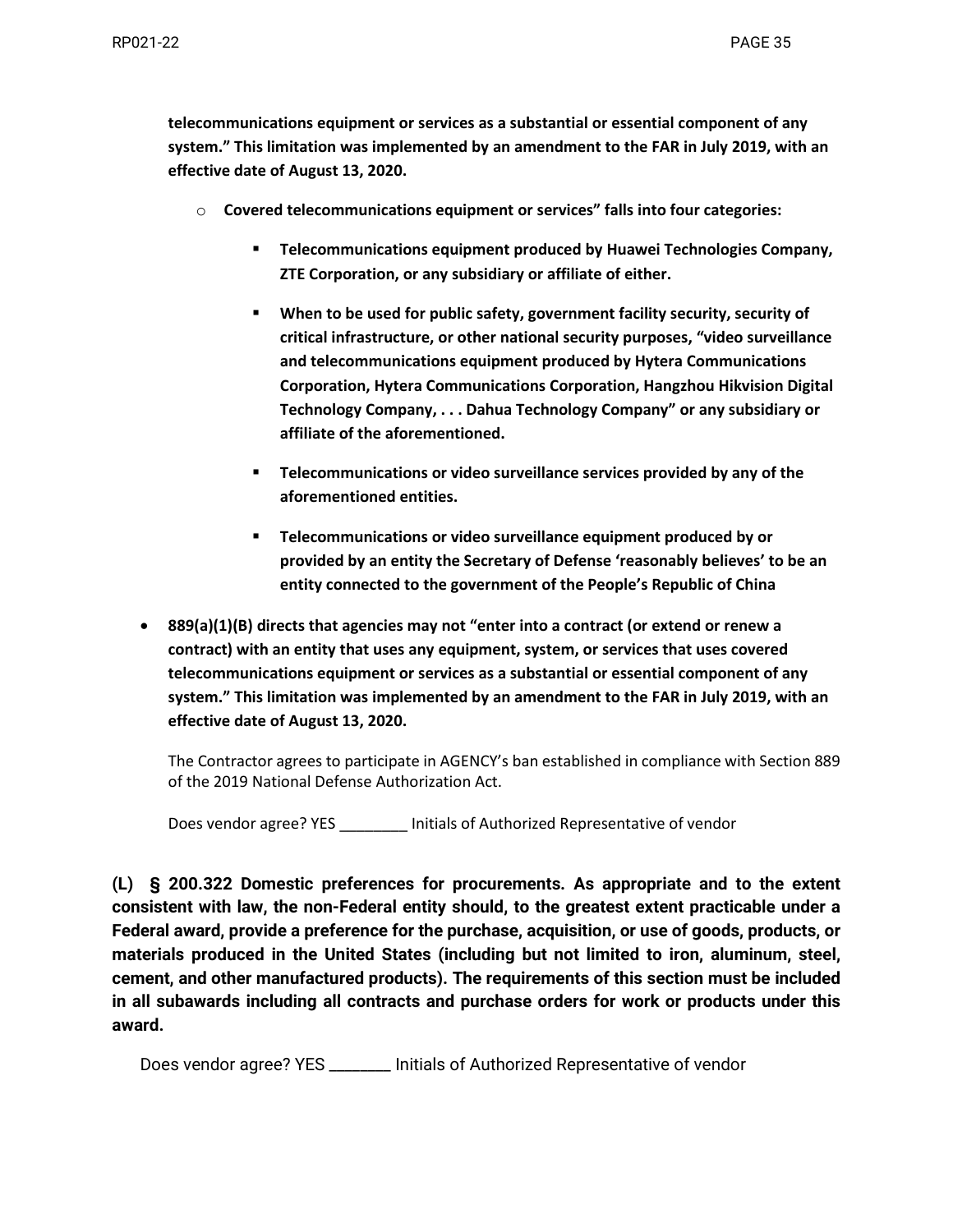### **(M) The Cargo Preference Act of 1954 at 46 U.S.C. § 55305 and 46 C.F.R. part 381 requirements applies to all contracts involving equipment, materials, or commodities that may be transported by ocean vessels.**

The contractor agrees to:

a. to use privately owned United States-Flag commercial vessels to ship at least 50 percent of the gross tonnage (computed separately for dry bulk carriers, dry cargo liners, and tankers) involved, whenever shipping any equipment, material, or commodities pursuant to the underlying contract to the extent such vessels are available at fair and reasonable rates for United States-Flag commercial vessels;

b. to furnish within 20 working days following the date of loading for shipments originating within the United States or within 30 working days following the date of loading for shipments originating outside the United States, a legible copy of a rated, "on-board" commercial ocean bill-of-lading in English for each shipment of cargo described in the preceding paragraph to the Division of National Cargo, Office of Market Development, Maritime Administration, Washington, DC 20590 and to the FTA recipient (through the contractor in the case of a subcontractor's bill-of-lading.); and

c. to include these requirements in all subcontracts issued pursuant to this contract when the subcontract may involve the transport of equipment, material, or commodities by ocean vessel.

*Not directly applicable to this non-construction contract. No equipment, materials, or commodities will be purchased.*

# **RECORD RETENTION REQUIREMENTS FOR CONTRACTS PAID FOR WITH FEDERAL FUNDS – 2 CFR § 200.333**

When federal funds are expended for any contract resulting from this procurement process, the vendor certifies that it will comply with the record retention requirements detailed in 2 CFR § 200.333. The vendor further certifies that vendor will retain all records as required by 2 CFR § 200.333 for a period of three years after grantees or subgrantees submit final expenditure reports or quarterly or annual financial reports, as applicable, and all other pending matters are closed.

Does vendor agree? YES \_\_\_\_\_\_\_\_ Initials of Authorized Representative of vendor

# **CERTIFICATION OF COMPLIANCE WITH COMPLIANCE WITH EPA REGULATIONS APPLICABLE TO GRANTS, SUBGRANTS, COOPERATIVE AGREEMENTS, AND CONTRACTS IN EXCESS OF \$100,000 OF FEDERAL FUNDS**

When federal funds are expended for any contract resulting from this procurement process in excess of \$100,000, the vendor certifies that the vendor is in compliance with all applicable standards, orders, regulations, and/or requirements issued pursuant to the Clean Air Act of 1970,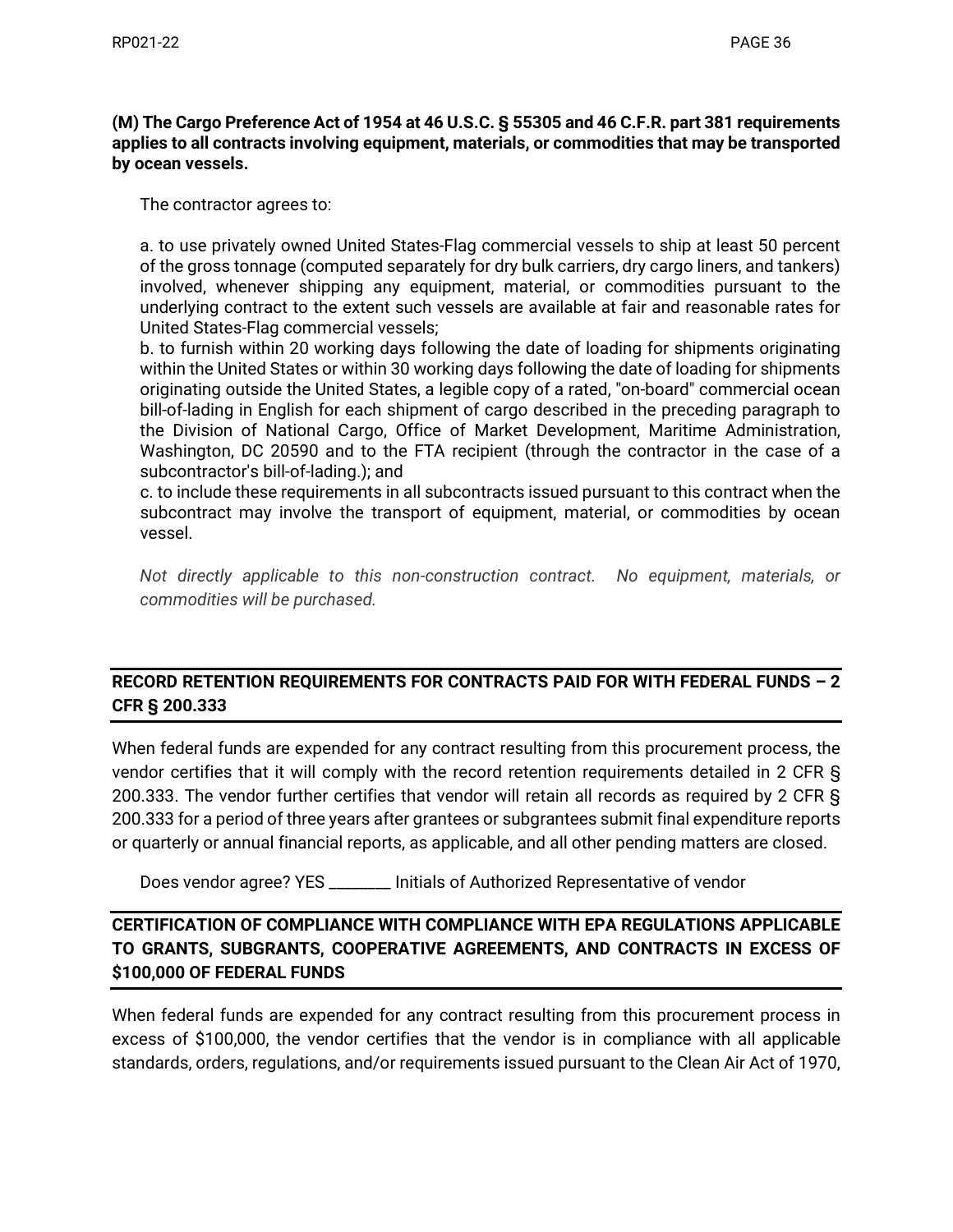as amended (42 U.S.C. 1857(h)), Section 508 of the Clean Water Act, as amended (33 U.S.C. 1368), Executive Order 117389 and Environmental Protection Agency Regulation, 40 CFR Part 15.

Does vendor agree? YES \_\_\_\_\_\_\_\_ Initials of Authorized Representative of vendor

### **CERTIFICATION OF COMPLIANCE WITH BUY AMERICA PROVISIONS**

Vendor certifies that vendor is in compliance with all applicable provisions of the Buy America Act. Purchases made in accordance with the Buy America Act must still follow the applicable procurement rules calling for free and open competition.

Does vendor agree? YES \_\_\_\_\_\_\_\_ Initials of Authorized Representative of vendor

## **CERTIFICATION OF NON-COLLUSION STATEMENT**

Vendor certifies under penalty of perjury that its response to this procurement solicitation is in all respects bona fide, fair, and made without collusion or fraud with any person, joint venture, partnership, corporation or other business or legal entity.

Does vendor agree? YES \_\_\_\_\_\_\_\_ Initials of Authorized Representative of vendor

**Vendor agrees to comply with all federal, state, and local laws, rules, regulations and ordinances, as applicable. It is further acknowledged that vendor certifies compliance with all provisions, laws, acts, regulations, etc. as specifically noted above.**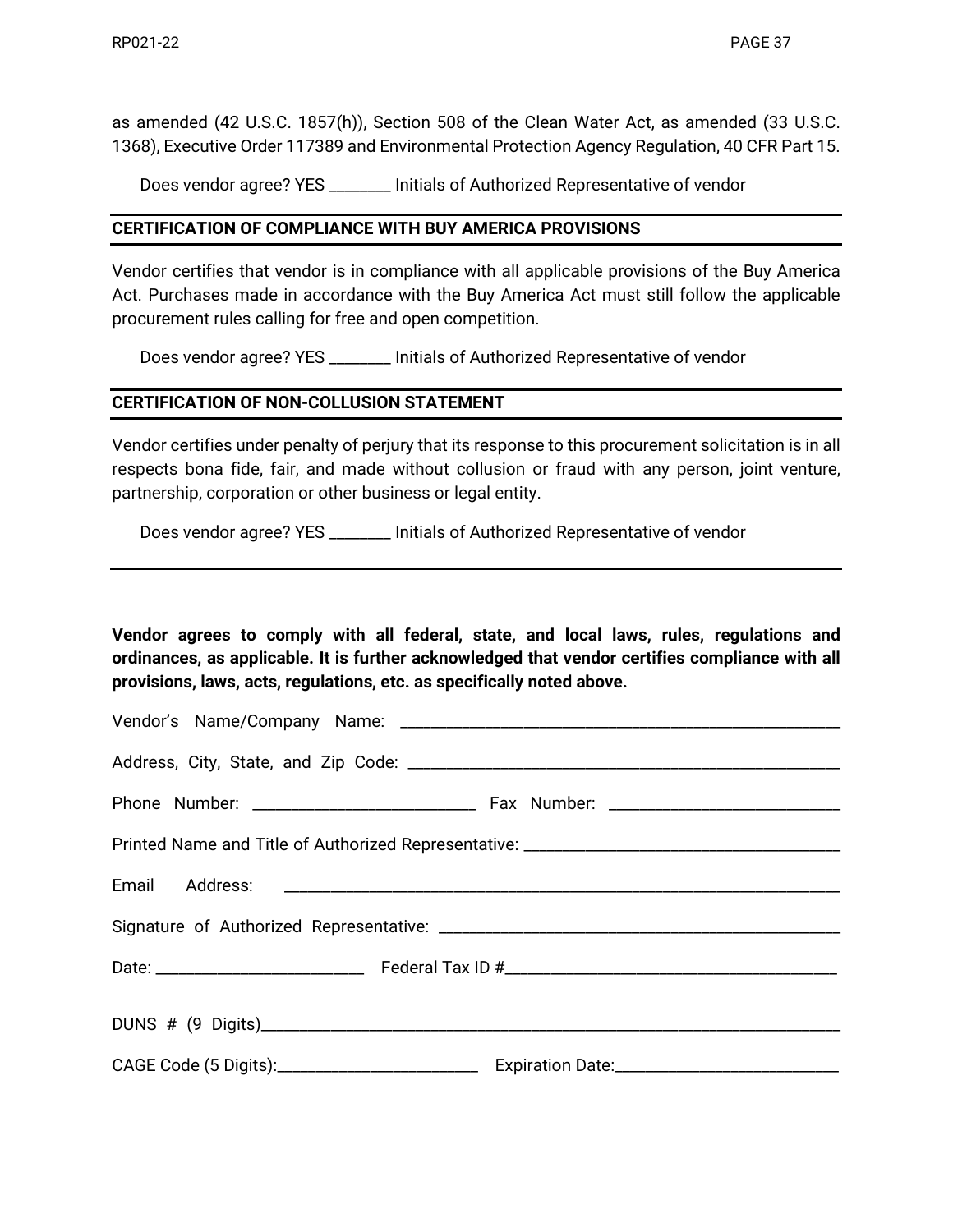### *FAILURE TO RETURN THIS PAGE MAY RESULT IN REMOVAL OF YOUR COMPANY FROM COMMODITY LISTING.*

#### **RP021-22**

#### **Buyer Initials: JS**

IF YOU DESIRE TO SUBMIT A "NO BID" IN RESPONSE TO THIS PACKAGE, PLEASE INDICATE BY CHECKING ONE OR MORE OF THE REASONS LISTED BELOW AND EXPLAIN.

- Do not offer this product or service; remove us from your bidder's list for this item only.
- Specifications too "tight"; geared toward one brand or manufacturer only.
- Specifications are unclear.
- Unable to meet specifications
- Unable to meet bond requirements
- Unable to meet insurance requirements
- Our schedule would not permit us to perform.
- Insufficient time to respond.
- Other

COMPANY NAME

AUTHORIZED REPRESENTATIVE

SIGNATURE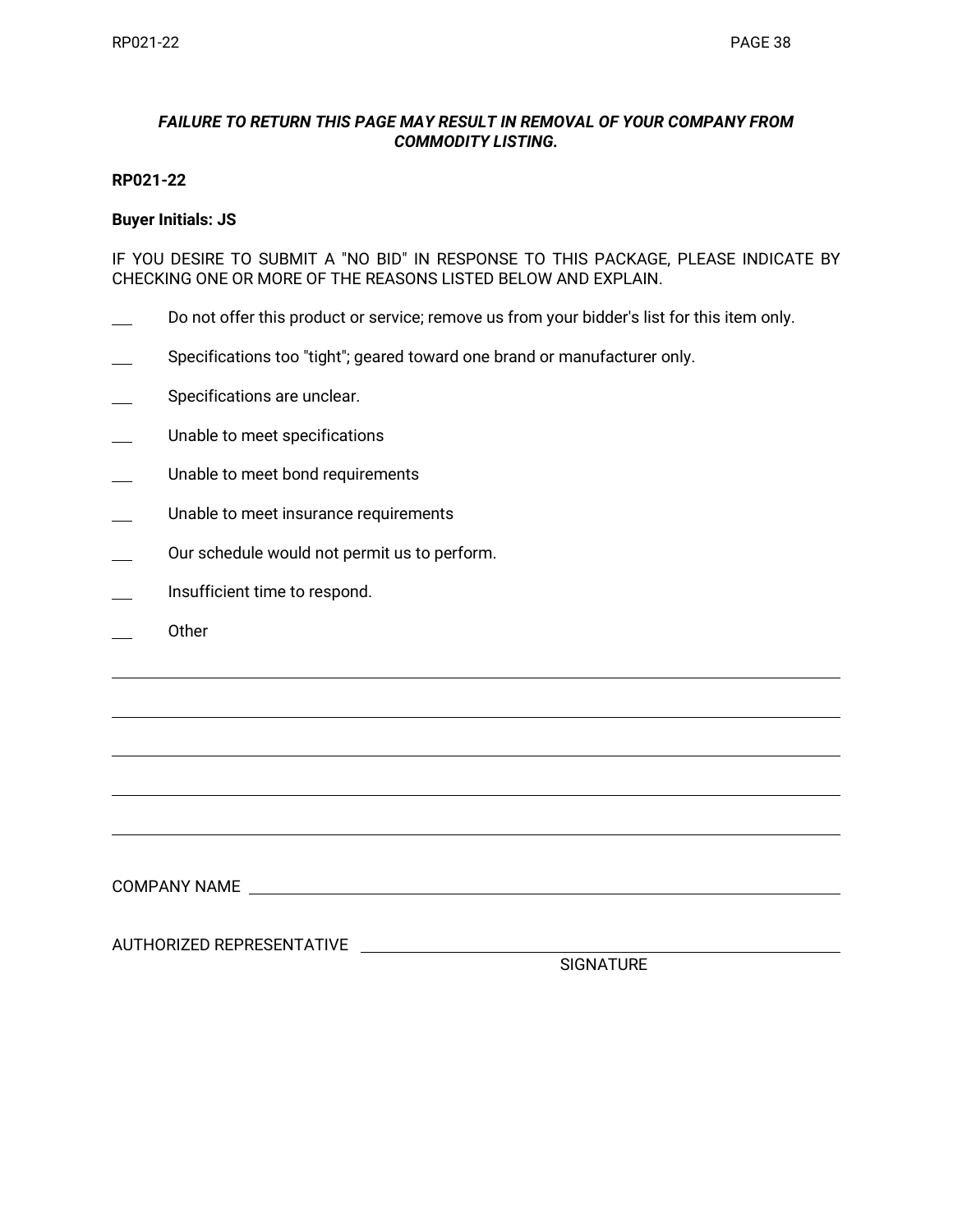#### **GWINNETT COUNTY DEPARTMENT OF FINANCIAL SERVICES – PURCHASING DIVISION GENERAL INSTRUCTIONS FOR PROPOSERS, TERMS AND CONDITIONS**

#### **I. PREPARATION OF PROPOSALS**

- A. Each proposer shall examine the drawings, specifications, schedule and all instructions. Failure to do so will be at the proposer's risk.
- B. Each proposer shall furnish all information required by the proposal form or document. Each proposer shall sign the proposal and print or type his or her name on the schedule. The person signing the proposal must initial erasures or other changes. An authorized agent of the company must sign proposals.
- C. With the exception of solicitations for the sale of real property, individuals, firms and businesses seeking an award of a Gwinnett County contract may not initiate or continue any verbal or written communications regarding a solicitation with any County officer, elected official, employee or other County representative other than the Purchasing Associate named in the solicitation between the date of the issuance of the solicitation and the date of the final contract award by the Board of Commissioners. The Purchasing Director will review violations. If determined that such communication has compromised the competitive process, the offer submitted by the individual, firm or business may be disqualified from consideration for award. Solicitations for the sale of real property may allow for verbal or written communications with the appropriate Gwinnett County representative.
- D. Sample contracts (if pertinent) are attached. These do NOT have to be filled out with the bid/proposal submittal but are contained for informational purposes only. If awarded, the successful proposer(s) will be required to complete them prior to contract execution.
- E. Effective, July 1, 2013 and in accordance with the Georgia Illegal Immigration Reform Enhancements for 2013, an original signed, notarized and fully completed Contractor Affidavit and Agreement should be included with your bid/proposal submittal, if the solicitation is for the physical performance of services for all labor or service contract(s) that exceed \$2,499.99 (except for services performed by an individual who is licensed pursuant to Title 26, Title 43, or the State Bar of Georgia). Failure to provide the Contractor Affidavit and Agreement with your bid/proposal submittal may result in bid/proposal being deemed non-responsive and automatic rejection.

#### **II. DELIVERY**

- A. Each proposer should state time of proposed delivery of goods or services.
- B. Words such as "immediate," "as soon as possible," etc. shall not be used. The known earliest date or the minimum number of calendar days required after receipt of order (delivery A.R.O.) shall be stated (if calendar days are used, include Saturday, Sunday and holidays in the number).

### **III. EXPLANATION TO PROPOSERS**

Any explanation desired by a proposer regarding the meaning or interpretation of the request for proposals, drawings, specifications, etc. must be requested by the question cutoff deadline stated in the solicitation in order for a reply to reach all proposers before the close of the proposal. Any information given to a prospective proposer concerning a request for proposal will be furnished to all prospective proposers as an addendum to the invitation if such information is necessary or if the lack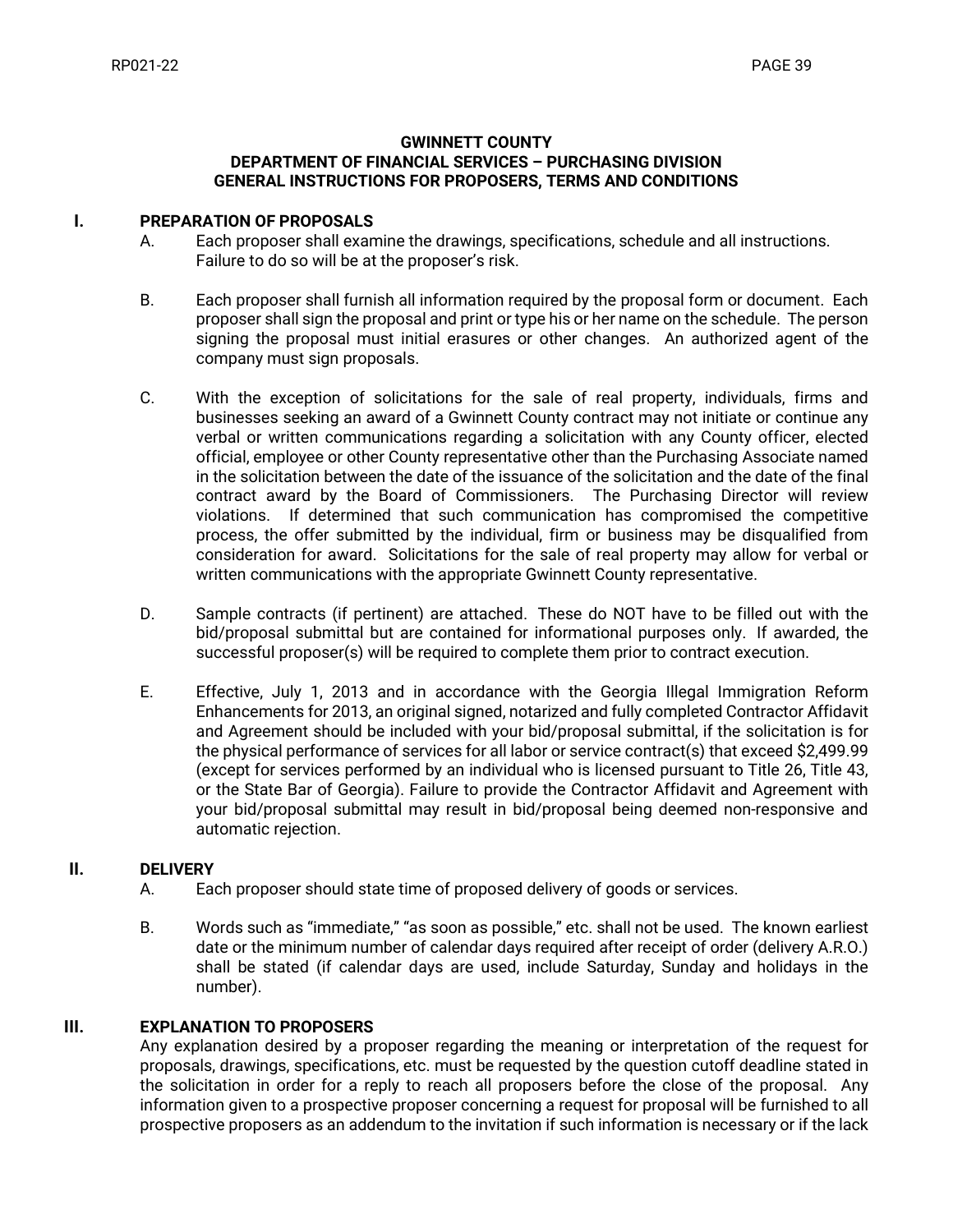of such information would be prejudicial to uninformed proposers. The written proposal document supersedes any verbal or written communication between the parties. Receipt of addenda should be acknowledged in the proposal. **It is the proposer's responsibility to ensure that they have all applicable addenda prior to proposal submittal.** This may be accomplished via contact with the assigned Procurement Agent prior to proposal submittal.

#### **IV. SUBMISSION OF PROPOSALS**

- A. Proposals shall be enclosed in a sealed package, addressed to the Gwinnett County Purchasing Office with the name and address of the proposer, the date and hour of opening, and the request for proposal number on the face of the package. Telegraphic/faxed proposals will not be considered. Any addenda should be enclosed in the sealed envelopes as well.
- B. ADD/DEDUCT: Add or deduct amounts indicated on the outside of the envelope are allowed and will be applied to the lump sum amount. Amount shall be clearly stated and should be initialed by an authorized company representative.
- C. Samples of items, when required, must be submitted within the time specified and, unless otherwise specified by the County, at no expense to the County. Unless otherwise specified, samples will be returned at the proposer's request and expense if testing does not destroy items.
- D. Items offered must meet required specifications and must be of a quality that will adequately serve the use and purpose for which intended.
- E. Full identifications of each item proposed, including brand name, model, catalog number, etc. must be furnished to identify exactly what the proposer is offering. Manufacturer's literature may be furnished.
- F. The proposer must certify that items to be furnished are new and that the quality has not deteriorated so as to impair its usefulness.
- G. Unsigned proposals will not be considered except in cases where proposal is enclosed with other documents that have been signed. The County will determine this.
- H. Gwinnett County is exempt from federal excise tax and Georgia sales tax with regard to goods and services purchased directly by Gwinnett County. Suppliers and contractors are responsible for federal excise tax and sales tax, including taxes for materials incorporated in county construction projects. Suppliers and contractors should contact the State of Georgia Sales Tax Division for additional information.
- I. Information submitted by a proposer in the proposal process shall be subject to disclosure after proposal award in accordance with the Georgia Open Records Act.

### **V. WITHDRAWAL OF PROPOSAL DUE TO ERRORS**

No proposer who is permitted to withdraw a proposal shall, for compensation, supply any material or labor or perform any subcontract or other work agreement for the person or firm to whom the contract is awarded or otherwise benefit, directly or indirectly, from the performance of the project for which the withdrawn proposal was submitted.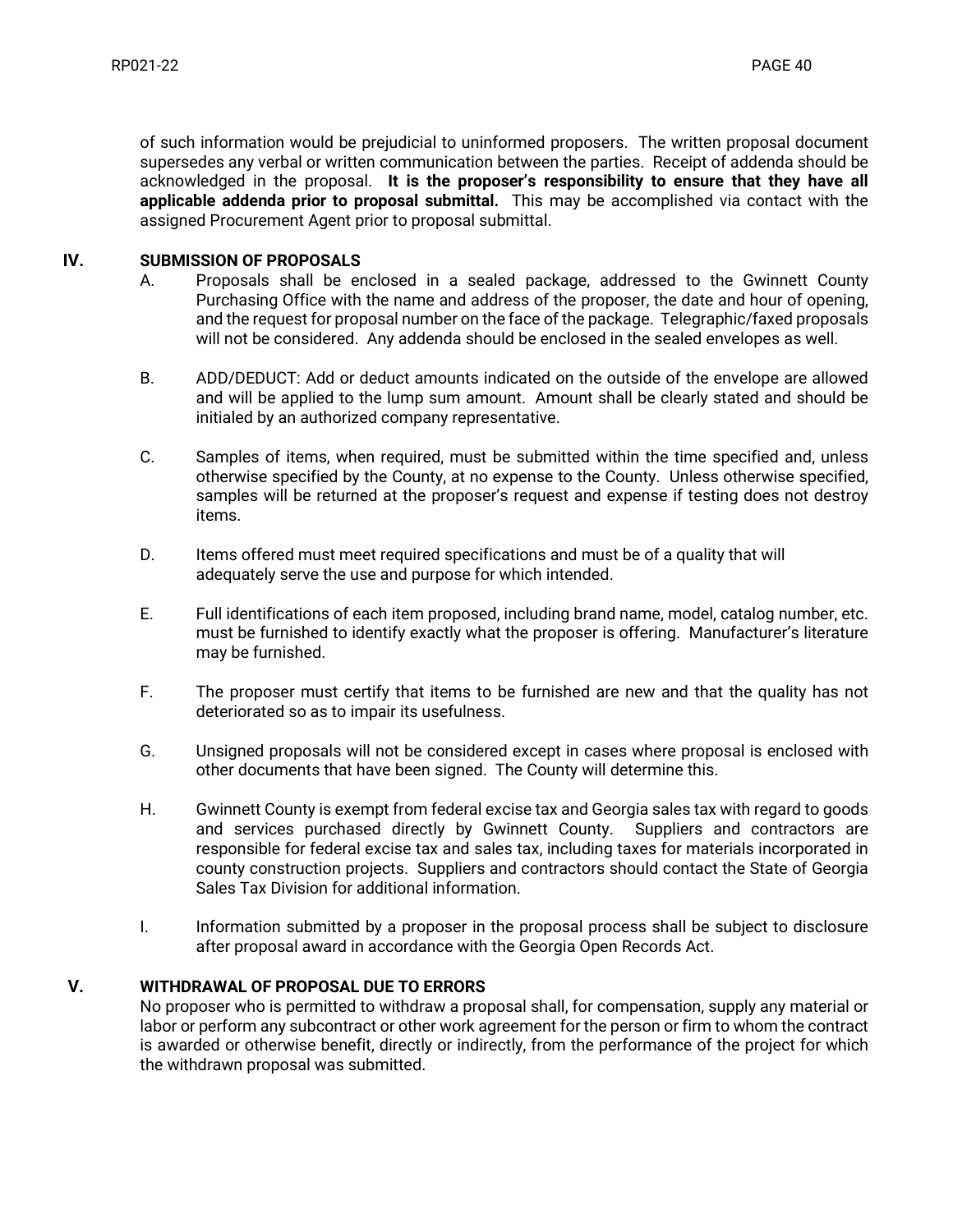To withdraw a proposal after proposal opening, the supplier has up to forty-eight (48) hours to notify the Gwinnett County Purchasing Office of an obvious clerical error made in calculation of proposal. Withdrawal of bid bond for this reason must be done in writing. Suppliers who fail to request withdrawal of proposal by the required forty-eight (48) hours shall automatically forfeit bid bond. Bid bond may not be withdrawn otherwise.

Proposal withdrawal is not automatically granted and will be allowed solely at Gwinnett County's discretion.

### **VI. TESTING AND INSPECTION**

Since tests may require several days for completion, the County reserves the right to use a portion of any supplies before the results of the tests are determined. Cost of inspections and tests of any item that fails to meet the specifications shall be borne by the proposer.

### **VII. F.O.B. POINT**

Unless otherwise stated in the request for proposal and any resulting contract, or unless qualified by the proposer, items shall be shipped F.O.B. Destination. The seller shall retain title for the risk of transportation, including the filing for loss or damages. The invoice covering the items is not payable until items are delivered and the contract of carriage has been completed. Unless the F.O.B. clause states otherwise, the seller assumes transportation and related charges either by payment or allowance.

### **VIII. PATENT INDEMNITY**

The contractor guarantees to hold the County, its agents, officers or employees harmless from liability of any nature or kind for use of any copyrighted or uncopyrighted composition, secret process, patented or unpatented invention, articles or appliances furnished or used in the performance of the contract, for which the contractor is not the patentee, assignee or licensee.

## **IX. BID BONDS AND PAYMENT AND PERFORMANCE BONDS**

#### **(IF REQUIRED, FORMS WILL BE PROVIDED IN THIS DOCUMENT)**

A five percent (5%) bid bond, a one hundred percent (100%) performance bond, and a one hundred percent (100%) payment bond must be furnished to Gwinnett County for any proposal as required in the proposal package or document. **Failure to submit a bid bond with the proper rating will result in the proposal being deemed non-responsive.** Bonding company must be authorized to do business in Georgia by the Georgia Insurance Commission, listed in the Department of the Treasury's publication of companies holding certificates of authority as acceptable surety on Federal bonds and as acceptable reinsuring companies, and have an A.M. Best rating as stated in the insurance requirement of the solicitation. **The bid bond, payment bond, and performance bond must have the proper an A.M. Best rating as stated in the proposal when required in the proposal package or document.** 

#### **X. DISCOUNTS**

- A. Time payment discounts will be considered in arriving at net prices and in award of proposal. Offers of discounts for payment within ten (10) days following the end of the month are preferred.
- B. In connection with any discount offered, time will be computed from the date of delivery and acceptance at destination, or from the date correct invoice or voucher is received, whichever is the later date. Payment is deemed to be made for the purpose of earning the discount, on the date of the County check.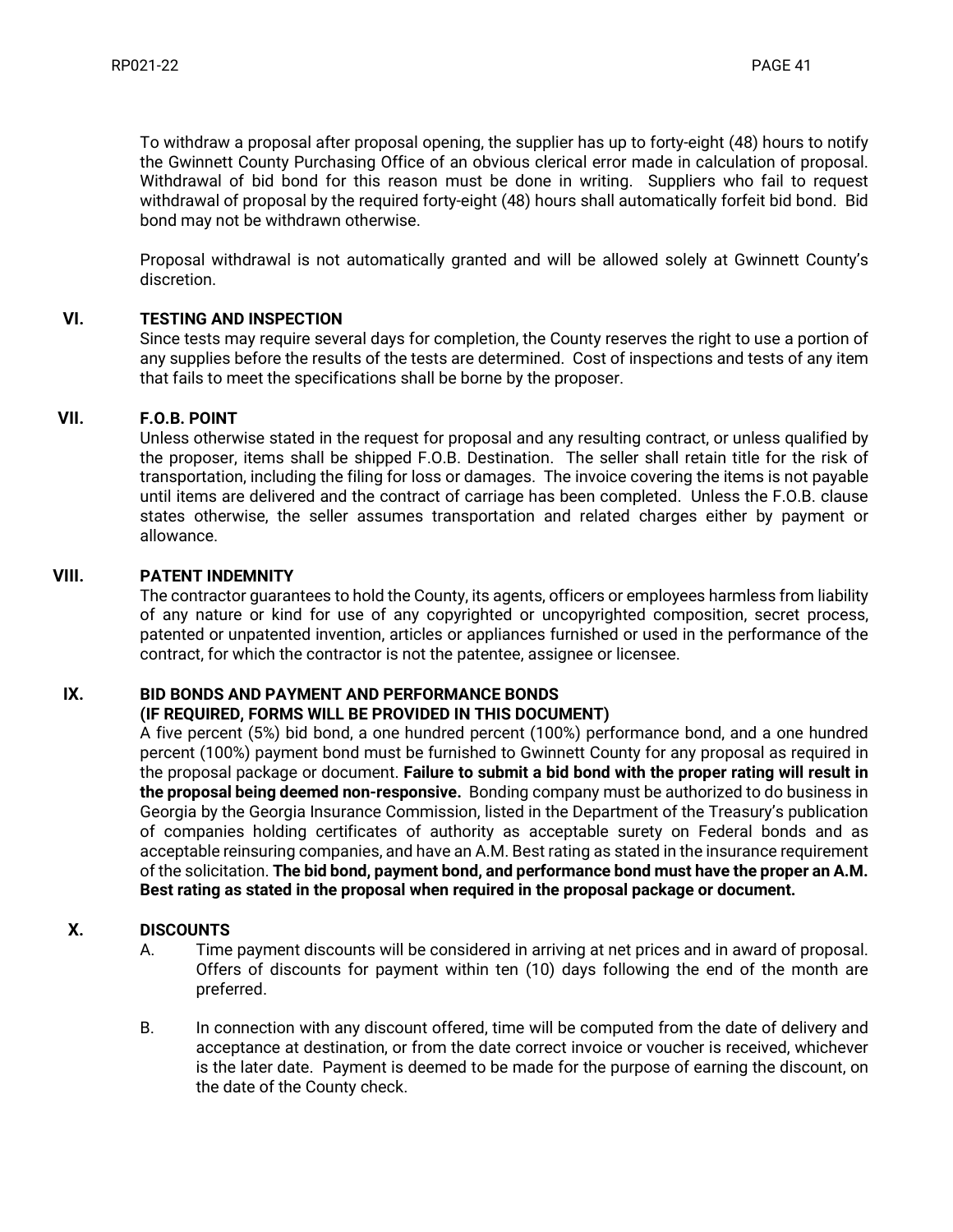#### **XI. AWARD**

- A. Award will be made to the highest scoring responsive and responsible proposer according to the criteria stated in the proposal documents. The County may make such investigations as it deems necessary to determine the ability of the proposer to perform, and the proposer shall furnish to the County all such information and data for this purpose as the County may request. The County reserves the right to reject any proposal if the evidence submitted by, or investigation of, such proposer fails to satisfy the County that such proposer is properly qualified to carry out the obligations of the contract.
- B. The County reserves the right to reject or accept any or all proposals and to waive technicalities, informalities and minor irregularities in the proposals received.
- C. The County reserves the right to make an award as deemed in its best interest, which may include awarding a proposal to a single proposer or multiple proposers; or to award the whole proposal, only part of the proposal, or none of the proposal to single or multiple proposers, based on its sole discretion of its best interest.
- D. In the event scores rounded to the nearest whole number result in a tie score, the award will be based on lowest cost.
- E. In the event that negotiations with the highest ranked firm are unsuccessful the County may then negotiate with the second ranked firm and so on until a satisfactory agreement has been reached.

#### **XII. DELIVERY FAILURES**

Failure of a contractor to deliver within the time specified or within reasonable time as interpreted by the Purchasing Director, or failure to make replacements of rejected articles/ services when so requested, immediately or as directed by the Purchasing Director, shall constitute authority for the Purchasing Director to purchase in the open market articles/services of comparable grade to replace the articles/services rejected or not delivered. On all such purchases, the contractor shall reimburse the County within a reasonable time specified by the Purchasing Director for any expense incurred in excess of contract prices, or the County shall have the right to deduct such amount from monies owed the defaulting contractor. Alternatively, the County may penalize the contractor one percent (1%) per day for a period of up to ten (10) days for each day that delivery or replacement is late. Should public necessity demand it, the County reserves the right to use or consume articles/services delivered which are substandard in quality, subject to an adjustment in price to be determined by the Purchasing Director.

#### **XIII. COUNTY FURNISHED PROPERTY**

The County will furnish no material, labor or facilities unless so provided in the RFP.

#### **XIV. REJECTION OF PROPOSALS**

Failure to observe any of the instructions or conditions in this request for proposal shall constitute grounds for rejection of proposal.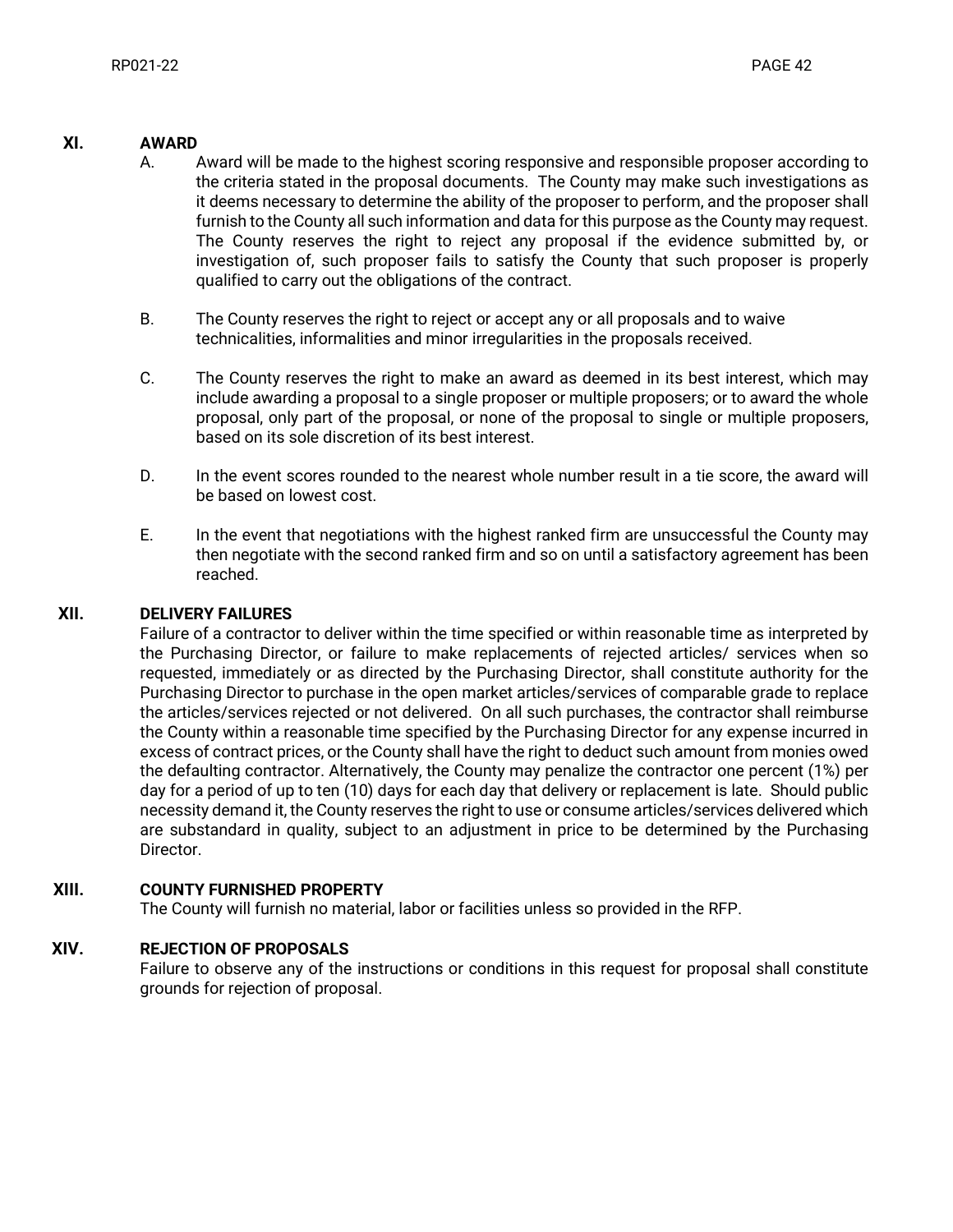#### **XV. CONTRACT**

Each proposal is received with the understanding that the acceptance in writing by the County of the offer to furnish any or all of the commodities or services described therein shall constitute a contract between the proposer and the County which shall bind the proposer on his part to furnish and deliver the articles quoted at the prices stated in accordance with the conditions of said accepted proposal. The County, on its part, may order from such contractor, except for cause beyond reasonable control, and to pay for, at the agreed prices, all articles specified and delivered.

Upon receipt of a proposal containing a Gwinnett County "Sample Contract" as part of the requirements, it is understood that the proposer has reviewed the documents with the understanding that Gwinnett County requires that all agreements between the parties must be entered into via these documents. If any exceptions are taken to any part, each exception must be stated in detail and submitted as part of the proposal document. If no exceptions are stated, it is assumed that the proposer fully agrees to the "Sample Contract" in its entirety.

Any Consultant as defined in O.C.G.A. §36-80-28 that is engaged to develop or draft specifications/requirements or serve in a consultative role during the procurement process for any County procurement method, by entering into such an arrangement or executing a contract that the consultant a agrees to: (1) Avoid any appearance of impropriety and shall follow all policies and procedures of the County (2) disclose to the County, any material transaction or relationship pursuant to §36-80-28, considered a conflict of interest, any involvement in litigation or other dispute, relationship or financial interest not disclosed in the ethics affidavit, when ethics affidavit is required or such that may be discovered during the pending contract or arrangement; and (3) Acknowledge that any violation or threatened violation of the agreement may cause irreparable injury to the County, entitling the County, to seek injunctive relief in addition to all other legal remedies. This requirement does not apply to confidential economic development activities pursuant to §50-18-72 or to any development authority for the purpose of promoting the development of trade, commerce, industry, and employment opportunities or for other purposes and, without limiting the generality of the foregoing, shall specifically include all authorities created pursuant to Title 36 Chapter 62; However, per provisions of subparagraph (e)(1)(B)of Code Section 36-62-5 reporting of potential conflicts of interest by development authority board members is required.

When the contractor has performed in accordance with the provisions of this agreement, Gwinnett County shall pay to the contractor, within thirty (30) days of receipt of any department approved payment request and based upon work completed or service provided pursuant to the contract, the sum so requested, less the retainage stated in this agreement, if any. In the event that Gwinnett County fails to pay the contractor within sixty (60) days of receipt of a pay request based upon work completed or service provided pursuant to the contract, the County shall pay the contractor interest at the rate of  $\frac{1}{2}$  per month or pro rata fraction thereof, beginning the sixty-first (61<sup>st</sup>) day following receipt of pay requests. The contractor's acceptance of progress payments or final payment shall release all claims for interest on said payment.

#### **XVI. NON-COLLUSION**

Proposer declares that the proposal is not made in connection with any other proposer submitting a proposal for the same commodity or commodities, and that the proposal is bona fide and is in all respects fair and without collusion or fraud. Each proposer, if included in proposal documents, shall execute an affidavit of non-collusion. Collusion and fraud in bid preparation shall be reported to the State of Georgia Attorney General and the United States Justice Department.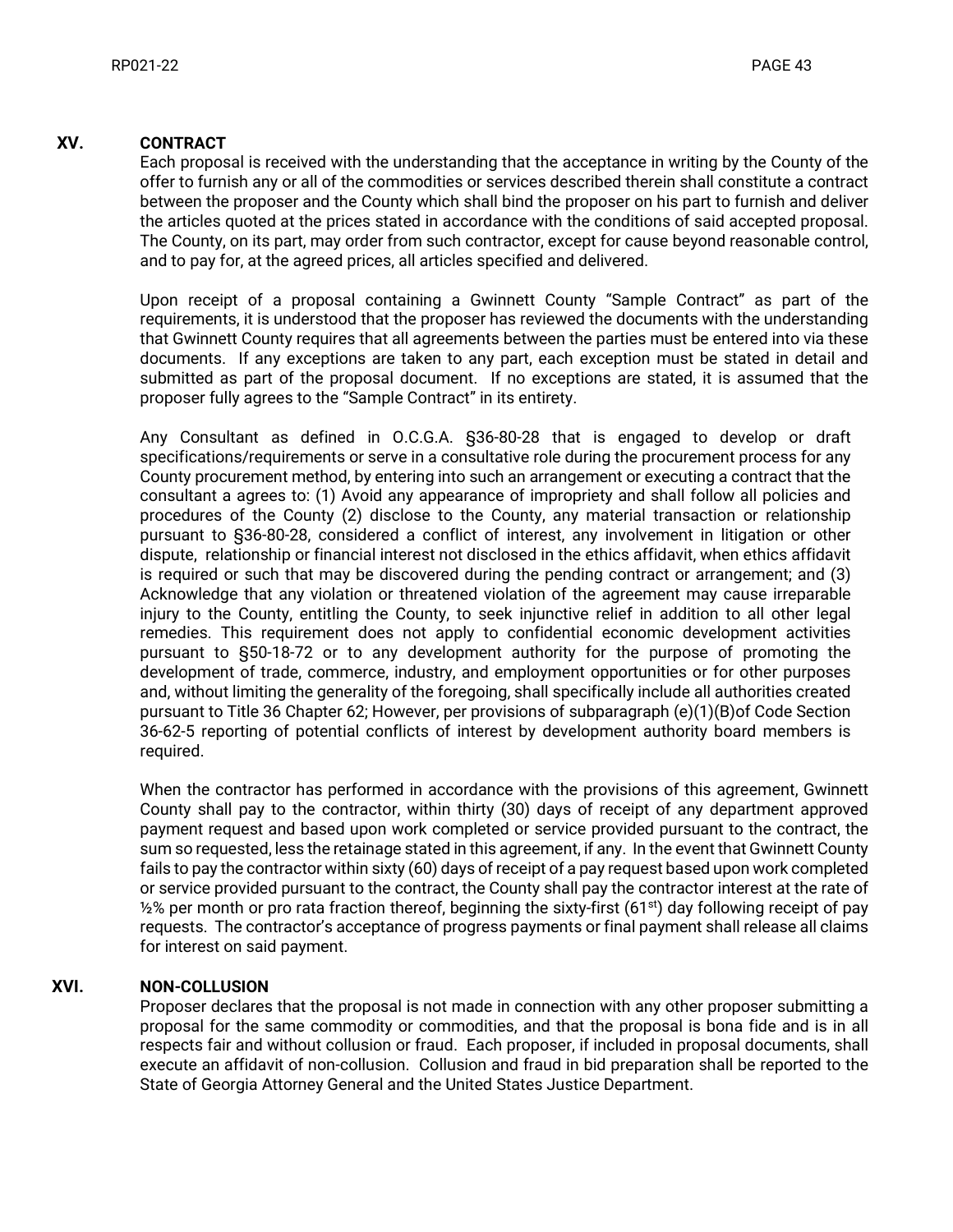#### **XVII. DEFAULT**

The contract may be canceled or annulled by the Purchasing Director in whole or in part by written notice of default to the contractor upon non-performance or violation of contract terms. An award may be made to the next highest rated responsive and responsible proposer, or articles specified may be purchased on the open market similar to those so terminated. In either event, the defaulting contractor (or his surety) shall be liable to the County for costs to the County in excess of the defaulted contract prices; provided, however, that the contractor shall continue the performance of this contract to the extent not terminated under the provisions of this clause. Failure of the contractor to deliver materials or services within the time stipulated on his proposal, unless extended in writing by the Purchasing Director, shall constitute contract default.

### **XVIII. TERMINATION FOR CAUSE**

The County may terminate this agreement for cause upon ten days prior written notice to the contractor of the contractor's default in the performance of any term of this agreement. Such termination shall be without prejudice to any of the County's rights or remedies by law.

### **XIX. TERMINATION FOR CONVENIENCE**

The County may terminate this agreement for its convenience at any time upon 30 days written notice to the contractor. In the event of the County's termination of this agreement for convenience, the contractor will be paid for those services actually performed. Partially completed performance of the agreement will be compensated based upon a signed statement of completion to be submitted by the contractor, which shall itemize each element of performance.

#### **XX. DISPUTES**

Except as otherwise provided in the contract documents, any dispute concerning a question of fact arising under the contract which is not disposed of shall be decided after a hearing by the Purchasing Director who shall reduce his/her decision to writing and mail or otherwise furnish a copy thereof to the contractor. The decision of the Purchasing Director shall be final and binding; however, the contractor shall have the right to appeal said decision to a court of competent jurisdiction.

### **XXI. SUBSTITUTIONS:**

Proposers offering and quoting on substitutions or who are deviating from the attached specifications shall list such deviations on a separate sheet to be submitted with their proposal. The absence of such a substitution list shall indicate that the proposer has taken no exception to the specifications contained therein.

#### **XXII. INELIGIBLE PROPOSERS**

The County may choose not to accept the proposal of one who is in default on the payment of taxes, licenses or other monies owed to the County. Failure to respond three (3) consecutive times for any given commodity may result in removal from the list under that commodity.

#### **XXIII. OCCUPATION TAX CERTIFICATE**

Each successful proposer shall provide evidence of a valid Gwinnett County occupation tax certificate if the proposer maintains an office within the unincorporated area of Gwinnett County. Incorporated, out of County and out of State proposers are required to provide evidence of a certificate to do business in any town, County or municipality in the State of Georgia, or as otherwise required by County ordinance or resolution.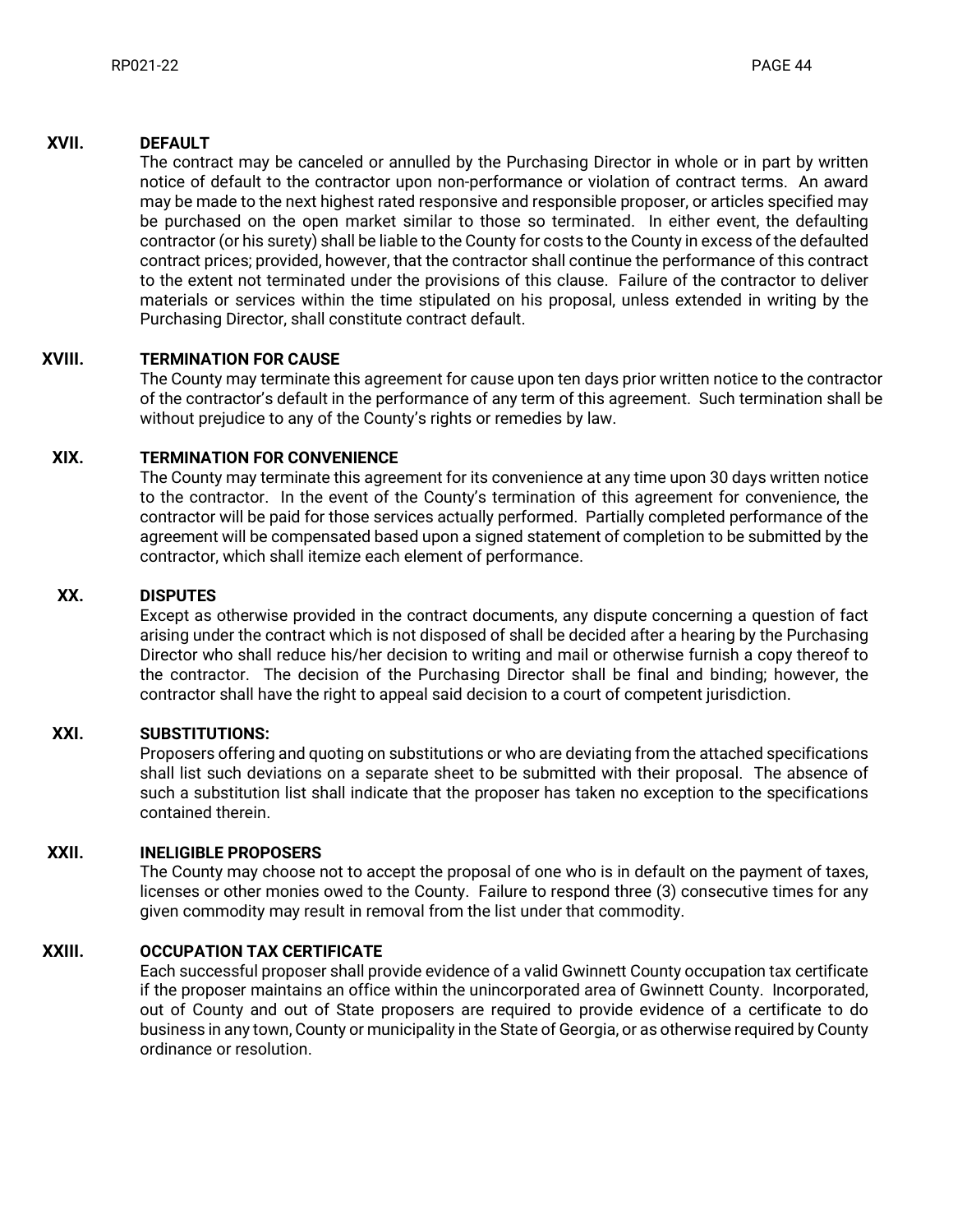#### **XXIV. PURCHASING POLICY AND REVIEW COMMITTEE:**

The Purchasing Policy and Review Committee has been established to review purchasing procedures and make recommendations for changes; resolve problems regarding the purchasing process; make recommendations for standardization of commodities, schedule buying, qualified products list, annual contracts, supplier performance (Ineligible Source List) and other problems or requirements related to Purchasing. The Purchasing Policy and Review Committee have authority to place suppliers and contractors on the Ineligible Source List for reasons listed in the Gwinnett County Purchasing Ordinance.

#### **XXV. AMERICANS WITH DISABILITIES ACT:**

All contractors for Gwinnett County are required to comply with all applicable sections of the Americans with Disabilities Act (ADA) as an equal opportunity employer. In compliance with the Americans with Disabilities Act (ADA), Gwinnett County provides reasonable accommodations to permit a qualified applicant with a disability to enjoy the privileges of employment equal to those employees without disabilities. Disabled individuals must satisfy job requirements for education background, employment experience, and must be able to perform those tasks that are essential to the job with or without reasonable accommodations. Any requests for reasonable accommodations required by individuals to fully participate in any open meeting, program or activity of Gwinnett County should be directed to Susan Canon, ADA Coordinator, 75 Langley Drive, Lawrenceville, Georgia 30046, 770-822-8165.

#### **XXVI. ALTERATIONS OF SOLICITATION AND ASSOCIATED DOCUMENTS:**

Alterations of County documents are strictly prohibited and will result in automatic disqualification of the firm's solicitation response. If there are "exceptions" or comments to any of the solicitation requirements or other language, then the firm may make notes to those areas, but may not materially alter any document language.

#### **XXVII. TAX LIABILITY:**

Local and state governmental entities must notify contractors of their use tax liability on public works projects. Under Georgia law, private contractors are responsible for paying a use tax equal to the sales tax rate on material and equipment purchased under a governmental exemption that is incorporated into a government construction project: excluding material and equipment provided for the installation, repair, or expansion of a public water, gas or sewer system when the property is installed for general distribution purposes. To the extent the tangible personal property maintains its character (for example the installation of a kitchen stove), it remains tax-exempt. However, if the installation incorporates the tangible personal property into realty, e.g., the installation of sheetrock, it becomes taxable to the private contractor. See O.C.G.A. 48-8-3(2) and O.C.G.A. 48-8-63.

#### **XXVIII. STATE LAW REGARDING WORKER VERIFICATION**

Effective July 1, 2013 State Law requires that all who enter into a contract for the physical performance of services for all labor or service contract(s) that exceed \$2,499.99 (except for services performed by an individual who is licensed pursuant to Title 26, Title 43, or the State Bar of Georgia) for the County, must satisfy the Illegal Immigration Reform Enhancements for 2013, in all manner, and such are conditions of the contract.

The Purchasing Division Director with the assistance of the Performance Analysis Division shall be authorized to conduct random audits of a contractor's or subcontractors' compliance with the Illegal Immigration Reform Enhancements for 2013 and the rules and regulations of the Georgia Department of Labor. The contractor and subcontractors shall retain all documents and records of its compliance for a period of five (5) years following completion of the contract. This requirement shall apply to all contracts for all labor or service contracts that exceed \$2,499.99 except for services performed by an individual who is licensed pursuant to Title 26, Title 43, or the State Bar of Georgia.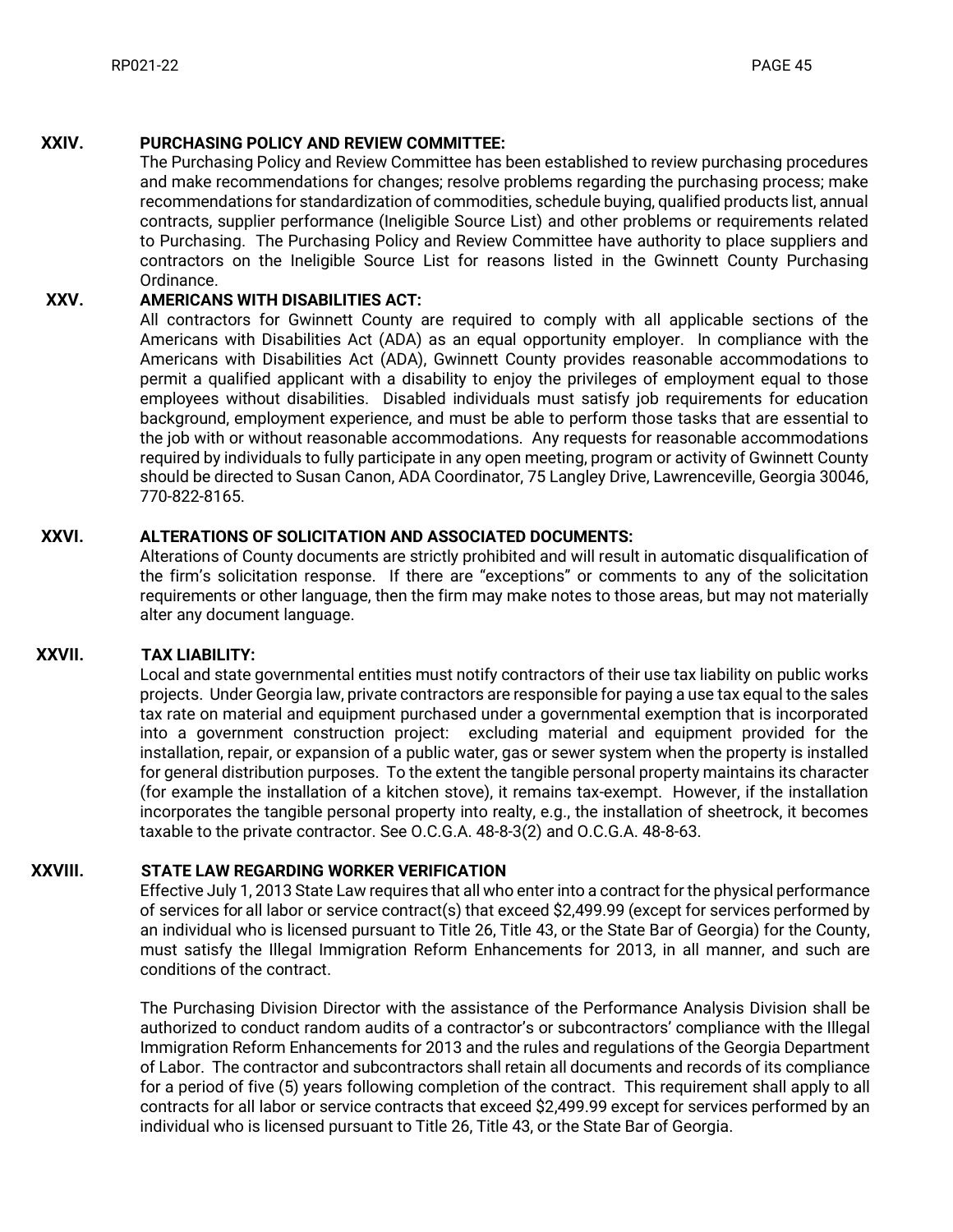Whenever it appears that a contractor's or subcontractor's records are not sufficient to verify the work eligibility of any individual in the employ of such contractor or subcontractor, the Purchasing Director shall report same to the Department of Homeland Security and may result in termination of the contract if it is determined at any time during the work that the contractor/or subcontractor is no longer in compliance with the Illegal Immigration Reform Enhancements for 2013.

#### **XXIX. SOLID WASTE ORDINANCE**

No individual, partnership, corporation or other entity shall engage in solid waste handling except in such a manner as to conform to and comply with the current Gwinnett County Solid Waste Ordinance and all other applicable local, state and federal legislation, rules, regulation and orders.

### **XXX. GENERAL CONTRACTORS LICENSE**

Effective July 1, 2008: **All General Contractors must have a current valid license from the State Licensing Board for Residential and General Contractors, unless specifically exempted from holding such license pursuant to Georgia law (O.C.G.A. Section 43-41-17).**

#### **XXIX. PRODUCTS MANUFACTURED IN GEORGIA**

Gwinnett County, when contracting for or purchasing supplies, materials, equipment, or agricultural products that exceeds \$100,000.00, excluding beverages for immediate consumption, shall give preference as far as may be reasonable and practicable to such supplies, materials, equipment, and agricultural products as may be manufactured or produced in this state. Such preference shall not sacrifice quality. Gwinnett County Board of Commissioners shall consider, among other factors, information submitted by the bidder which may include the bidder's estimate of the multiplier effect on gross state domestic product and the effect on public revenues of the state and the effect on public revenues of political subdivisions resulting from acceptance of a bid or offer to sell Georgia manufactured or produced goods as opposed to out-of-state manufactured or produced goods. Any such estimates shall be in writing. **(O.C.G.A. Section 36-84-1).**

### **XXXI. INDEMNIFICATION**

To the fullest extent permitted by law, the Contractor shall, at his sole cost and expense, indemnify, defend, satisfy all judgments, and hold harmless the County, the engineer, and their agents and employees from and against all claims, damages, actions, judgments, costs, penalties, liabilities, losses and expenses, including, but not limited to, attorney's fees arising out of or resulting from the performance of the work, provided that any such claim, damage, action, judgment, cost, penalty, liability, loss or expense (1) is attributable to bodily injury, sickness, disease, or death, or to injury to or destruction of tangible property (other than the work itself) including the loss of use resulting therefrom, and (2) is caused in whole or in part by the negligent acts, errors or omission of the Contractor, any subcontractor, anyone directly or indirectly employed by any of them or anyone for whose acts any of them may be liable, regardless whether such claim is caused in part by a party indemnified hereunder. Such obligation shall not be construed to negate, abridge or otherwise reduce any of the rights or obligations of indemnity which would otherwise exist as to any party or person described in this agreement. In any and all claims against the County, the engineer, or any of their agents or employees by any employee of the Contractor, any subcontractor, anyone directly or indirectly employed by any of them, or anyone for whose acts any of them may be liable, the indemnification obligation contained herein shall not be limited in any way by any limitation on the amount or type of damages, compensation, or benefits payable by or for the Contractor or any subcontractor under Worker's Compensation Acts, disability benefit acts, or other employee benefit acts.